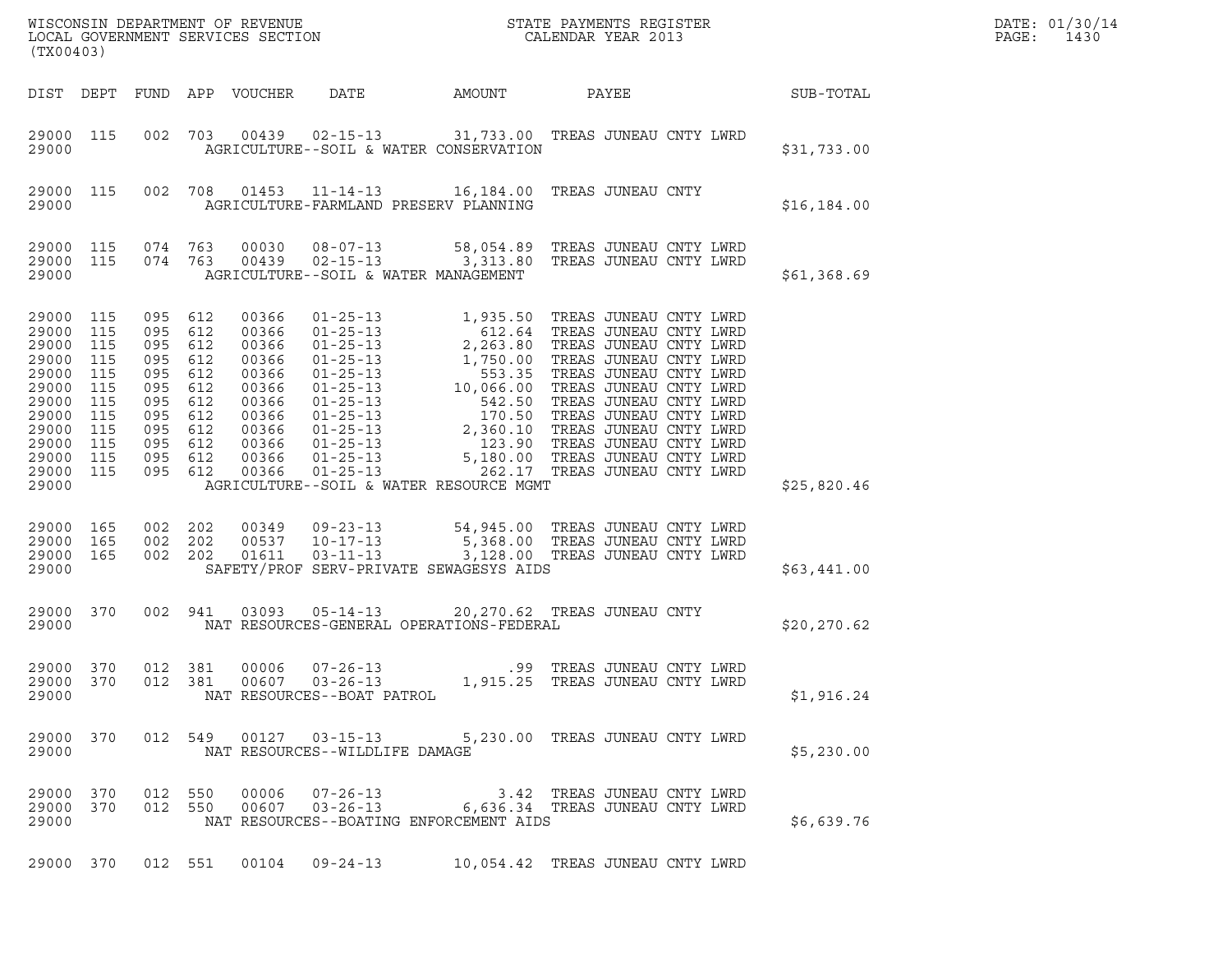|       | DATE: 01/30/ |
|-------|--------------|
| PAGE: | 1431         |

| (TX00403)                       |                   |         |                    |                            | WISCONSIN DEPARTMENT OF REVENUE<br>LOCAL GOVERNMENT SERVICES SECTION |                                                                                                      | STATE PAYMENTS REGISTER<br>CALENDAR YEAR 2013                                                        |              | DATE: 01/30/14<br>PAGE:<br>1431 |
|---------------------------------|-------------------|---------|--------------------|----------------------------|----------------------------------------------------------------------|------------------------------------------------------------------------------------------------------|------------------------------------------------------------------------------------------------------|--------------|---------------------------------|
|                                 |                   |         |                    | DIST DEPT FUND APP VOUCHER | DATE                                                                 | AMOUNT                                                                                               | PAYEE                                                                                                | SUB-TOTAL    |                                 |
| 29000                           |                   |         |                    |                            |                                                                      | NAT RESOURCES--ALL TERRAIN VEHICLE ENF                                                               |                                                                                                      | \$10,054.42  |                                 |
| 29000 370<br>29000              |                   |         | 012 552            |                            |                                                                      | NAT RESOURCES--SNOWMOBILE ENFORCEMENT                                                                | 00139  09-24-13  1,213.87  TREAS JUNEAU CNTY LWRD                                                    | \$1,213.87   |                                 |
| 29000 370<br>29000 370<br>29000 |                   | 012 553 | 012 553            |                            |                                                                      | NAT RESOURCES--WILDLIFE DAMAGE CLAIMS                                                                | 00127  03-15-13  1,902.74  TREAS JUNEAU CNTY LWRD<br>00127  03-15-13  186.86  TREAS JUNEAU CNTY LWRD | \$2,089.60   |                                 |
| 29000                           | 29000 370         |         |                    |                            |                                                                      | 012 564 00243 04-05-13 840.80 TREAS JUNEAU CO<br>NAT RESOURCES--RECREATION AIDS-FISH                 |                                                                                                      | \$840.80     |                                 |
| 29000                           | 29000 370         |         | 012 566            | 00001                      |                                                                      | NAT RESOURCES-FOREST CROP/MANAGED FOREST                                                             | 09-24-13 21,178.73 TREAS JUNEAU CNTY LWRD                                                            | \$21,178.73  |                                 |
| 29000 370<br>29000              | 29000 370 012 567 |         | 012 567            |                            | NAT RESOURCES--COUNTY FOREST AIDS                                    | 00007  08-29-13  50,700.00  TREAS JUNEAU CNTY<br>00051  07-10-13  152,100.00 TREAS JUNEAU CNTY       |                                                                                                      | \$202,800.00 |                                 |
| 29000 370<br>29000 370<br>29000 |                   |         | 012 570<br>012 570 | 00007<br>00051             | $08 - 29 - 13$<br>$07 - 10 - 13$                                     | NAT RESOURCES-COUNTY FOREST SEVERANCE                                                                | 125,000.00 TREAS JUNEAU CNTY<br>375,000.00 TREAS JUNEAU CNTY                                         | \$500,000.00 |                                 |
| 29000 370<br>29000              |                   |         |                    |                            | 012 572 00004 04-03-13                                               | NAT RESOURCES--URBAN FORESTRY/CO FORESTS                                                             | 43,185.30 TREAS JUNEAU CNTY LWRD                                                                     | \$43, 185.30 |                                 |
| 29000 370<br>29000 370<br>29000 |                   |         | 012 574<br>012 574 | 01008<br>01796             | $11 - 22 - 13$<br>$01 - 14 - 13$                                     | 29,962.50 TREAS JUNEAU CNTY<br>18,908.84 TREAS JUNEAU CNTY<br>NAT RESOURCES--SNOWMOBILE TRAIL AIDS   |                                                                                                      | \$48,871.34  |                                 |
| 29000                           |                   |         |                    |                            |                                                                      | 29000 370 012 575 01013 11-22-13 29,962.50 TREAS JUNEAU CNTY<br>NAT RESOURCES--SNOWMOBILE TRAIL AIDS |                                                                                                      | \$29,962.50  |                                 |
| 29000 370<br>29000              |                   |         |                    |                            |                                                                      | NAT RESOURCES--PMT IN LIEU OF TAXES                                                                  | 012 584 00036 09-03-13 245.00 TREAS JUNEAU CNTY LWRD                                                 | \$245.00     |                                 |
| 29000                           | 29000 395         |         |                    |                            |                                                                      | 011  170  66651  02-28-13   1,751.37  TREAS JUNEAU CO<br>TRANSPORTATION--COUNTY FOREST ROAD AIDS     |                                                                                                      | \$1,751.37   |                                 |
| 29000 395<br>29000 395          |                   |         | 011 185<br>011 185 | 61728                      | 61728   01-14-13                                                     | 01-14-13 698.34 TREAS JUNEAU CO                                                                      | 872.60   TREAS JUNEAU CO                                                                             |              |                                 |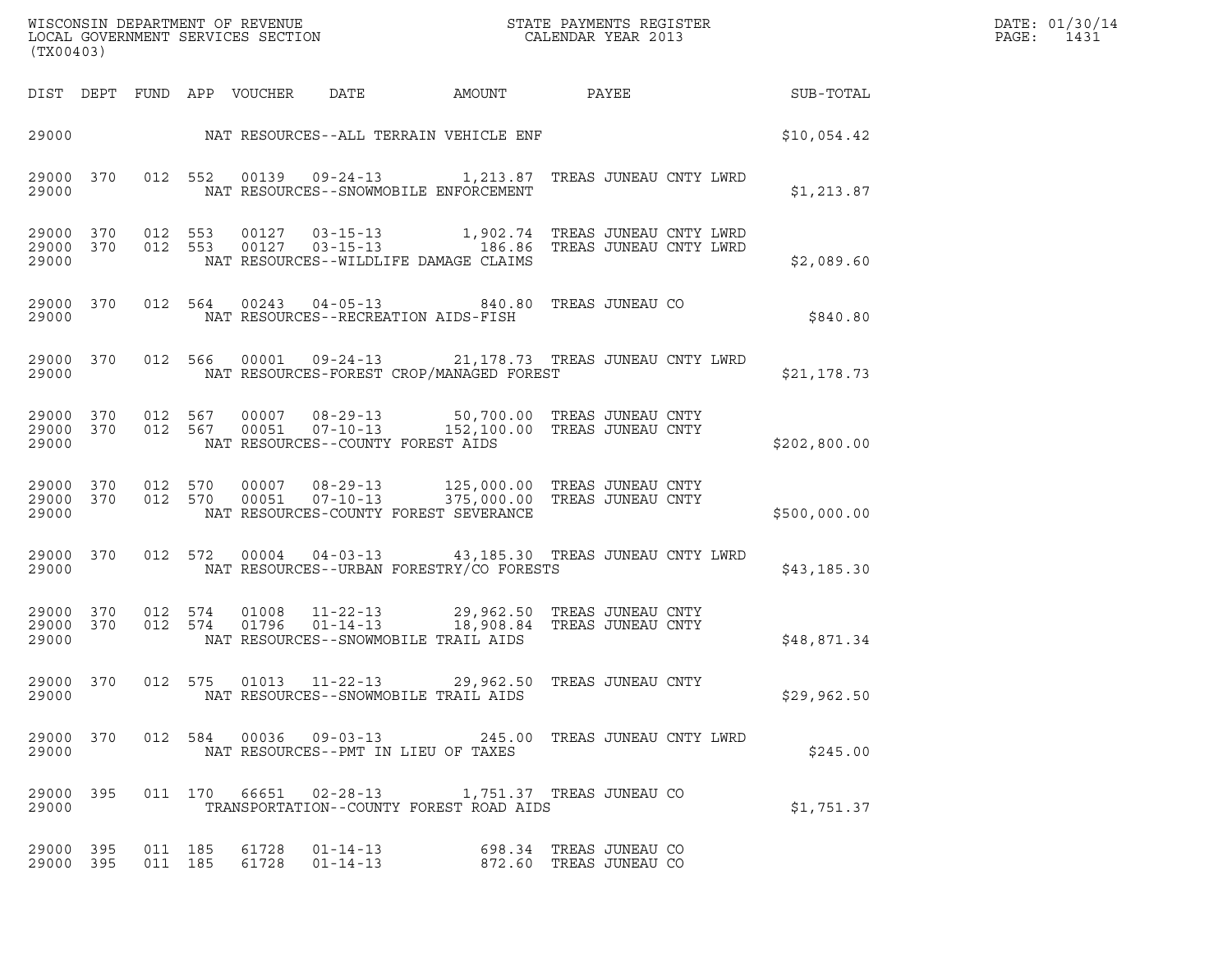DIST DEPT FUND APP VOUCHER DATE AMOUNT PAYEE SUB-TOTAL 29000 395 011 185 65360 02-19-13 1,221.64 TREAS JUNEAU CO 29000 395 011 185 65360 02-19-13 1,221.64 TREAS JUNEAU CO<br>29000 395 011 185 65360 02-19-13 1,396.16 TREAS JUNEAU CO<br>29000 395 011 185 68444 03-18-13 174.52 TREAS JUNEAU CO 29000 395 011 185 65360 02-19-13 1,221.64 TREAS JUNEAU CO<br>29000 395 011 185 65360 02-19-13 1,396.16 TREAS JUNEAU CO<br>29000 395 011 185 68444 03-18-13 174.52 TREAS JUNEAU CO<br>29000 395 011 185 68444 03-18-13 29000 395 011 185 65360 02-19-13 1,221.64 TREAS JUNEAU CO<br>29000 395 011 185 65360 02-19-13 1,396.16 TREAS JUNEAU CO<br>29000 395 011 185 68444 03-18-13 1765.41 TREAS JUNEAU CO<br>29000 395 011 185 68444 03-18-13 1,352.59 TREAS J 29000 395 011 185 65360 02-19-13 1,396.16 TREAS JUNEAU CO<br>29000 395 011 185 68444 03-18-13 174.52 TREAS JUNEAU CO<br>29000 395 011 185 68444 03-18-13 1,352.59 TREAS JUNEAU CO<br>29000 395 011 185 73740 05-06-13 1,560.00 TREAS JU 29000 395 011 185 68444 03-18-13 174.52 TREAS JUNEAU CO<br>29000 395 011 185 68444 03-18-13 1,765.41 TREAS JUNEAU CO<br>29000 395 011 185 68444 03-18-13 1,352.59 TREAS JUNEAU CO<br>29000 395 011 185 73740 05-06-13 1,560.00 TREAS JU 29000 395 011 185 68444 03-18-13 1,765.41 TREAS JUNEAU CO<br>29000 395 011 185 68444 03-18-13 1,352.59 TREAS JUNEAU CO<br>29000 395 011 185 73740 05-06-13 1,560.00 TREAS JUNEAU CO<br>29000 395 011 185 75876 05-28-13 1,650.74 TREAS 29000 395 011 185 68444 03-18-13 1,352.59 TREAS JUNEAU CO<br>29000 395 011 185 73740 05-06-13 1,560.00 TREAS JUNEAU CO<br>29000 395 011 185 75876 05-28-13 1,560.74 TREAS JUNEAU CO<br>29000 395 011 185 75876 05-28-13 1,647.12 TREAS 29000 395 011 185 73740 05-06-13 1,560.00 TREAS JUNEAU CO<br>29000 395 011 185 75876 05-28-13 174.52 TREAS JUNEAU CO<br>29000 395 011 185 75876 05-28-13 1,650.74 TREAS JUNEAU CO<br>29000 395 011 185 80633 07-15-13 174.52 TREAS JUNE 29000 395 011 185 75876 05-28-13 174.52 TREAS JUNEAU CO<br>29000 395 011 185 75876 05-28-13 1,650.74 TREAS JUNEAU CO<br>29000 395 011 185 75876 05-28-13 1,047.12 TREAS JUNEAU CO<br>29000 395 011 185 80633 07-15-13 174.52 TREAS JUNE 29000 395 011 185 75876 05-28-13 1,650.74 TREAS JUNEAU CO<br>29000 395 011 185 75876 05-28-13 1,047.12 TREAS JUNEAU CO<br>29000 395 011 185 80633 07-15-13 174.52 TREAS JUNEAU CO<br>29000 395 011 185 80633 07-15-13 105.41 TREAS JUNE 29000 395 011 185 75876 05-28-13 1,047.12 TREAS JUNEAU CO<br>29000 395 011 185 80633 07-15-13 174.52 TREAS JUNEAU CO<br>29000 395 011 185 80633 07-15-13 3 105.41 TREAS JUNEAU CO<br>29000 395 011 185 86156 09-03-13 638.75 TREAS JUNE 29000 395 011 185 80633 07-15-13 174.52 TREAS JUNEAU CO<br>29000 395 011 185 80633 07-15-13 305.41 TREAS JUNEAU CO<br>29000 395 011 185 80633 07-15-13 1,269.52 TREAS JUNEAU CO<br>29000 395 011 185 86156 09-03-13 638.75 TREAS JUNEAU 29000 395 011 185 80633 07-15-13 305.41 TREAS JUNEAU CO<br>29000 395 011 185 80633 07-15-13 1,269.52 TREAS JUNEAU CO<br>29000 395 011 185 86156 09-03-13 638.75 TREAS JUNEAU CO<br>29000 395 011 185 87389 09-16-13 174.52 TREAS JUNEAU 29000 395 011 185 80633 07-15-13 1,269.52 TREAS JUNEAU CO<br>29000 395 011 185 86156 09-03-13 638.75 TREAS JUNEAU CO<br>29000 395 011 185 86156 09-03-13 8738 8736 TREAS JUNEAU CO<br>29000 395 011 185 89641 10-07-13 349.04 TREAS JUN 29000 395 011 185 86156 09-03-13 638.75 TREAS JUNEAU CO<br>29000 395 011 185 86156 09-03-13 872.60 TREAS JUNEAU CO<br>29000 395 011 185 8789 09-16-13 1744.52 TREAS JUNEAU CO<br>29000 395 011 185 92056 10-28-13 931.60 TREAS JUNEAU C 29000 395 011 185 86156 09-03-13 872.60 TREAS JUNEAU CO<br>29000 395 011 185 87389 09-16-13 174.52 TREAS JUNEAU CO<br>29000 395 011 185 92056 10-28-13 349.04 TREAS JUNEAU CO<br>29000 395 011 185 92790 11-04-13 1,047.12 TREAS JUNEAU 29000 395 011 185 87389 09-16-13 174.52 TREAS JUNEAU CO<br>29000 395 011 185 89641 10-07-13 349.04 TREAS JUNEAU CO<br>29000 395 011 185 92790 11-04-13 1,047.12 TREAS JUNEAU CO<br>29000 395 011 185 92790 11-04-13 1,047.12 TREAS JUNE 29000 395 011 185 89641 10-07-13 349.04 TREAS JUNEAU CO<br>29000 395 011 185 92056 10-28-13 349.04 TREAS JUNEAU CO<br>29000 395 011 185 92790 11-04-13 1,047.12 TREAS JUNEAU CO<br>29000 395 011 185 92790 11-04-13 321.37 TREAS JUNEAU 29000 395 011 185 92056 10-28-13 931.60 TREAS JUNEAU CO<br>29000 395 011 185 92790 11-04-13 1,047.12 TREAS JUNEAU CO<br>29000 395 011 185 92790 11-04-13 959.86 TREAS JUNEAU CO<br>29000 395 011 185 92790 11-04-13 321 29000 395 011 185 92790 11-04-13 1,047.12 TREAS JUNEAU CO<br>29000 395 011 185 92790 11-04-13 959.86 TREAS JUNEAU CO<br>29000 395 011 185 92790 11-04-13 321.37 TREAS JUNEAU CO<br>29000 395 011 185 92790 11-04-13 436.30 TREAS JUNEAU <sup>29000</sup> TRANSPORTATION--HIGHWAY SAFETY-FEDERAL \$19,394.25 29000 395 011 190 68029 01-07-13 197,029.69 COUNTY OF JUNEAU 29000 395 011 190 68029 01-07-13 197,029.69 COUNTY OF JUNEAU<br>29000 395 011 190 82029 07-01-13 394,059.38 COUNTY OF JUNEAU<br>29000 395 011 190 94029 10-07-13 197,029.69 COUNTY OF JUNEAU 29000 395 011 190 68029 01-07-13 197,029.69 COUNTY. OF JUNEAU<br>29000 395 011 190 82029 07-01-13 394,059.38 COUNTY. OF JUNEAU<br>29000 395 011 190 94029 10-07-13 197,029.69 COUNTY. OF JUNEAU 29000 395 011 190 68029 01-07-13 197,029.69 COUNTY. OF JUNEAU<br>29000 395 011 190 82029 07-01-13 394,059.38 COUNTY. OF JUNEAU<br>29000 395 011 190 94029 10-07-13 197,029.69 COUNTY. OF JUNEAU \$788,118.76<br>29000 29000 395 011 278 63939 02-01-13 24,000.00 TREAS JUNEAU CO 29000 395 011 278 63939 02-01-13 24,000.00 TREAS JUNEAU CO<br>29000 395 011 278 92592 10-29-13 83,505.00 TREAS JUNEAU CO<br>29000 395 011 278 92850 10-31-13 80,949.08 TREAS JUNEAU CO 29000 395 011 278 63939 02-01-13 24,000.00 TREAS JUNEAU CO<br>29000 395 011 278 92592 10-29-13 83,505.00 TREAS JUNEAU CO<br>29000 395 011 278 92850 10-31-13 80,949.08 TREAS JUNEAU CO<br>29000 TRANSPORTATION--LRIP/TRIP/MSIP GRANTS <sup>29000</sup> TRANSPORTATION--LRIP/TRIP/MSIP GRANTS \$188,454.08 29000 410 002 116 11357 11-05-13 30,564.45 TREAS JUNEAU CNTY LWRD <sup>29000</sup> CORRECTIONS--LOCAL AID \$30,564.45 29000 435 005 000 90310 01-01-13 69,372.00 JUNEAU CO 29000 435 005 000 90310 01-01-13 69,372.00 JUNEAU CO<br>29000 435 005 000 90314 02-01-13 51,593.00 JUNEAU CO<br>29000 435 005 000 90318 03-01-13 68.588.00 JUNEAU CO 29000 435 005 000 90318 03-01-13 68,588.00 JUNEAU CO 29000 435 005 000 90310 01-01-13 69,372.00 JUNEAU CO<br>29000 435 005 000 90314 02-01-13 51,593.00 JUNEAU CO<br>29000 435 005 000 90318 03-01-13 68,588.00 JUNEAU CO<br>29000 435 005 000 90321 04-01-13 25,693.00 JUNEAU CO<br>29000 435 29000 435 005 000 90314 02-01-13 51,593.00 JUNEAU CO<br>29000 435 005 000 90318 03-01-13 68,588.00 JUNEAU CO<br>29000 435 005 000 90321 04-01-13 25,693.00 JUNEAU CO<br>29000 435 005 000 90323 05-01-13 45,321.00 JUNEAU CO<br>29000 435 29000 435 005 000 90318 03-01-13 68,588.00 JUNEAU CO<br>29000 435 005 000 90321 04-01-13 25,693.00 JUNEAU CO<br>29000 435 005 000 90323 05-01-13 45,321.00 JUNEAU CO<br>29000 435 005 000 90400 07-01-13 482,035.00 JUNEAU CO

29000 435 005 000 90321 04-01-13 25,693.00 JUNEAU CO<br>29000 435 005 000 90323 05-01-13 45,321.00 JUNEAU CO<br>29000 435 005 000 90325 06-01-13 68,477.00 JUNEAU CO<br>29000 435 005 000 90400 07-01-13 482,035.00 JUNEAU CO<br>29000 435 29000 435 005 000 90323 05-01-13 45,321.00 JUNEAU CO<br>29000 435 005 000 90325 06-01-13 68,477.00 JUNEAU CO<br>29000 435 005 000 90402 07-01-13 482,035.00 JUNEAU CO<br>29000 435 005 000 90402 08-01-13 73,535.00 JUNEAU CO<br>29000 435 29000 435 005 000 90325 06-01-13 68,477.00 JUNEAU CO<br>29000 435 005 000 90400 07-01-13 482,035.00 JUNEAU CO<br>29000 435 005 000 90402 08-01-13 105,975.00 JUNEAU CO<br>29000 435 005 000 90403 09-01-13 105,975.00 JUNEAU CO<br>29000 4 29000 435 005 000 90400 07-01-13 482,035.00 JUNEAU CO<br>29000 435 005 000 90402 08-01-13 73,535.00 JUNEAU CO<br>29000 435 005 000 90406 10-01-13 112,223.00 JUNEAU CO<br>29000 435 005 000 90406 10-01-13 112,223.00 JUNEAU CO<br>29000 4 29000 435 005 000 90402 08-01-13 73,535.00 JUNEAU CO<br>29000 435 005 000 90403 09-01-13 105,975.00 JUNEAU CO<br>29000 435 005 000 90406 10-01-13 112,223.00 JUNEAU CO<br>29000 435 005 000 90411 12-01-13 42,786.00 JUNEAU CO 29000 435 005 000 90403 09-01-13 105,975.00 JUNEAU CO<br>29000 435 005 000 90406 10-01-13 112,223.00 JUNEAU CO<br>29000 435 005 000 90408 11-01-13 69,050.00 JUNEAU CO<br>29000 435 005 000 90411 12-01-13 42,786.00 JUNEAU CO<br>29000 HE

29000 435 005 000 90406 10-01-13 112,223.00 JUNEAU CO<br>29000 435 005 000 90408 11-01-13 69,050.00 JUNEAU CO<br>29000 435 005 000 90411 12-01-13 42,786.00 JUNEAU CO<br>29000 HEALTH SERVICES--STATE/FED AIDS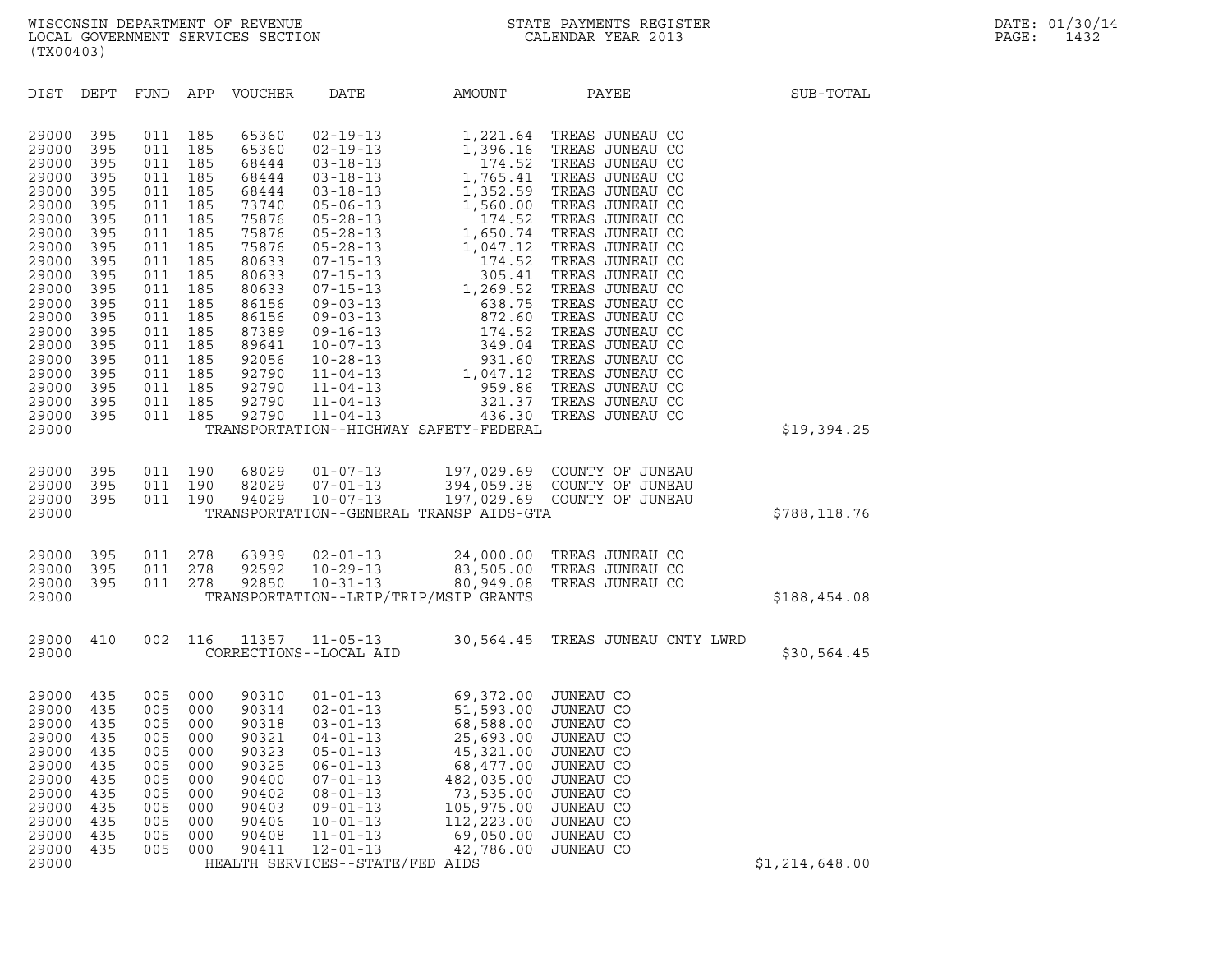| (TX00403)                        |                          |                          |                          |                                  |                                                                      |                                                                                 |                                                                             |              |
|----------------------------------|--------------------------|--------------------------|--------------------------|----------------------------------|----------------------------------------------------------------------|---------------------------------------------------------------------------------|-----------------------------------------------------------------------------|--------------|
| DIST                             | DEPT                     | FUND APP                 |                          | VOUCHER                          | DATE                                                                 | AMOUNT                                                                          | PAYEE                                                                       | SUB-TOTAL    |
| 29000<br>29000<br>29000<br>29000 | 437<br>437<br>437<br>437 | 005<br>005<br>005<br>005 | 000<br>000<br>000<br>000 | 00000<br>00000<br>00000<br>00000 | $01 - 27 - 13$<br>$02 - 05 - 13$<br>$03 - 11 - 13$<br>$03 - 30 - 13$ | 52,227.10<br>2,662.67<br>21,560.14<br>143.02                                    | JUNEAU CHILD SUPPORT<br>JUNEAU<br>JUNEAU<br>JUNEAU                          |              |
| 29000<br>29000<br>29000          | 437<br>437<br>437        | 005<br>005<br>005        | 000<br>000<br>000        | 00000<br>00000<br>00000          | $04 - 07 - 13$<br>$04 - 08 - 13$<br>$04 - 30 - 13$                   | 64,489.03<br>10,558.67<br>227.00                                                | JUNEAU<br>JUNEAU CHILD SUPPORT<br>JUNEAU                                    |              |
| 29000<br>29000<br>29000          | 437<br>437<br>437        | 005<br>005<br>005        | 000<br>000<br>000        | 00000<br>00000<br>00000          | $04 - 31 - 13$<br>$05 - 31 - 13$<br>$05 - 05 - 13$                   | 80,762.55<br>29,603.73<br>19,657.29                                             | JUNEAU CHILD SUPPORT<br>JUNEAU<br>JUNEAU CHILD SUPPORT                      |              |
| 29000<br>29000<br>29000<br>29000 | 437<br>437<br>437<br>437 | 005<br>005<br>005<br>005 | 000<br>000<br>000<br>000 | 00000<br>00000<br>00000<br>00000 | $06 - 08 - 13$<br>$06 - 29 - 13$<br>$06 - 05 - 13$<br>$07 - 30 - 13$ | 5,519.54<br>.68<br>3,354.18<br>9,583.43                                         | JUNEAU<br>JUNEAU<br>JUNEAU<br>JUNEAU                                        |              |
| 29000<br>29000<br>29000          | 437<br>437<br>437        | 005<br>005<br>005        | 000<br>000<br>000        | 00000<br>00000<br>00000          | $07 - 07 - 13$<br>$07 - 30 - 13$<br>$08 - 05 - 13$                   | 48,747.37<br>22,635.68                                                          | 2,398.00 JUNEAU CHILD SUPPORT<br>JUNEAU CHILD SUPPORT<br>JUNEAU             |              |
| 29000<br>29000<br>29000<br>29000 | 437<br>437<br>437<br>437 | 005<br>005<br>005<br>005 | 000<br>000<br>000<br>000 | 00000<br>00000<br>00000<br>00000 | $08 - 22 - 13$<br>$08 - 26 - 13$<br>$09 - 05 - 13$<br>$09 - 30 - 13$ | 24,154.62<br>185,690.38<br>45.05                                                | JUNEAU CHILD SUPPORT<br>21,454.92 JUNEAU CHILD SUPPORT<br>JUNEAU<br>JUNEAU  |              |
| 29000<br>29000<br>29000          | 437<br>437<br>437        | 005<br>005<br>005        | 000<br>000<br>000        | 00000<br>00000<br>00000          | $10 - 06 - 13$<br>$10 - 05 - 13$<br>$10 - 10 - 13$                   | 61,040.12                                                                       | JUNEAU<br>78,181.24 JUNEAU CHILD SUPPORT<br>24, 200.18 JUNEAU CHILD SUPPORT |              |
| 29000<br>29000<br>29000<br>29000 | 437<br>437<br>437        | 005<br>005<br>005        | 000<br>000<br>000        | 00000<br>00000<br>00000          | $11 - 28 - 13$<br>$11 - 05 - 13$<br>12-19-13                         | 12,378.21 JUNEAU<br>12,324.19 JUNEAU<br>CHILDREN & FAMILIES--STATE/FEDERAL AIDS | 20,066.62 JUNEAU CHILD SUPPORT                                              | \$813,665.61 |
| 29000<br>29000                   | 455                      | 002                      | 221                      | 04837                            | $07 - 30 - 13$                                                       | 240.00<br>JUSTICE--LAW ENFORCEMENT SERVICES AID                                 | TREAS JUNEAU CNTY                                                           | \$240.00     |
| 29000<br>29000                   | 455                      | 002                      | 231                      | 00338                            | $02 - 08 - 13$<br>JUSTICE--LAW ENFORCEMENT TRAINING                  | 5,760.00                                                                        | TREAS JUNEAU CO                                                             | \$5,760.00   |
| 29000<br>29000                   | 455                      | 002                      | 263                      | 01816                            | $01 - 08 - 13$<br>JUSTICE--TRIBAL LAW ENFORCEMENT                    | 30,764.00                                                                       | TREAS JUNEAU CNTY LWRD                                                      | \$30,764.00  |
| 29000<br>29000                   | 455                      | 002                      | 503                      | 00029                            | $03 - 12 - 13$                                                       | 13,937.02<br>JUSTICE--VICTIM/WITNESS SERVICES AID                               | TREAS JUNEAU CNTY LWRD                                                      | \$13,937.02  |
| 29000 455<br>29000               |                          |                          | 002 532                  | 04762                            | $07 - 30 - 13$                                                       | JUSTICE--VICTIM/WITNESS ASSISTANCE SERV                                         | 12,263.55 TREAS JUNEAU CNTY LWRD                                            | \$12, 263.55 |
| 29000<br>29000                   | 455                      |                          | 002 542                  | 00539                            | $12 - 04 - 13$<br>JUSTICE--VICTIM ASSISTANCE                         |                                                                                 | 598.20 TREAS JUNEAU COUNTY                                                  | \$598.20     |
| 29000 465                        |                          |                          | 002 308                  | 00605                            | $03 - 19 - 13$                                                       |                                                                                 | 8,146.00 TREAS JUNEAU CNTY LWRD                                             |              |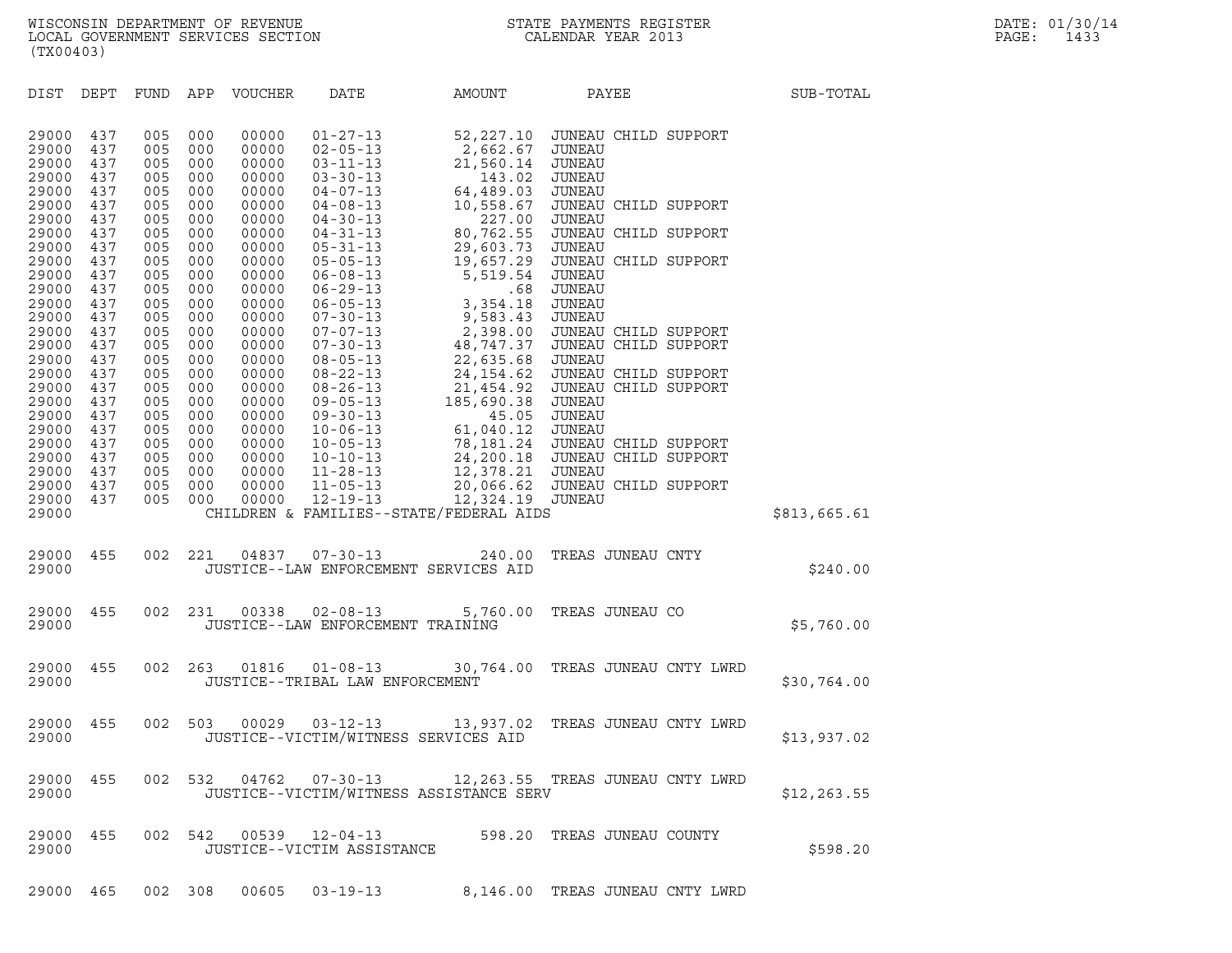| (TX00403)                                                                                                    |                                                                    |                                                                                                       |                                        |                                                                                                 |                                                                                                                                                  |                                                                     | WISCONSIN DEPARTMENT OF REVENUE<br>LOCAL GOVERNMENT SERVICES SECTION<br>CALENDAR YEAR 2013                                                                                                                                                                                                                             |              | DATE: 01/30/14<br>PAGE:<br>1434 |
|--------------------------------------------------------------------------------------------------------------|--------------------------------------------------------------------|-------------------------------------------------------------------------------------------------------|----------------------------------------|-------------------------------------------------------------------------------------------------|--------------------------------------------------------------------------------------------------------------------------------------------------|---------------------------------------------------------------------|------------------------------------------------------------------------------------------------------------------------------------------------------------------------------------------------------------------------------------------------------------------------------------------------------------------------|--------------|---------------------------------|
|                                                                                                              |                                                                    |                                                                                                       |                                        |                                                                                                 |                                                                                                                                                  |                                                                     |                                                                                                                                                                                                                                                                                                                        |              |                                 |
| 29000                                                                                                        |                                                                    |                                                                                                       |                                        |                                                                                                 | MILITARY AFFAIRS-EMER MGMT-RESPONSE EQMT                                                                                                         |                                                                     | 29000 465 002 308 01301 07-12-13 9,553.00 TREAS JUNEAU CNTY LWRD                                                                                                                                                                                                                                                       | \$17,699.00  |                                 |
| 29000                                                                                                        |                                                                    |                                                                                                       |                                        |                                                                                                 | MILITARY AFFAIRS-EMERGENCY MGMT PLANNING                                                                                                         |                                                                     | 29000 465 002 337 00679 06-28-13 4,648.00 TREAS JUNEAU CNTY LWRD                                                                                                                                                                                                                                                       | \$4,648.00   |                                 |
| 29000                                                                                                        |                                                                    |                                                                                                       |                                        |                                                                                                 | MILITARY AFFAIRS-EMERGENCY MGMT-FED FUND                                                                                                         |                                                                     | $\begin{array}{cccccccc} 29000& 465& 002& 342& 00373& 01-30-13& 15,741.25 & \text{TREAS JUNEAU CNTY LWRD} \\ 29000& 465& 002& 342& 00750& 08-14-13& 16,873.06 & \text{TREAS JUNEAU CNTY LWRD} \end{array}$                                                                                                             | \$32,614.31  |                                 |
| 29000                                                                                                        |                                                                    |                                                                                                       |                                        |                                                                                                 | MILITARY AFFAIRS-EMER MGMT-PLANNING AID                                                                                                          |                                                                     | 29000 465 072 364 00416 01-31-13 4,782.00 TREAS JUNEAU CNTY LWRD                                                                                                                                                                                                                                                       | \$4,782.00   |                                 |
|                                                                                                              |                                                                    |                                                                                                       |                                        |                                                                                                 | 29000 VETERANS AFFAIRS GRANTS                                                                                                                    |                                                                     | 29000 485 002 127 05200 06-06-13 1,000.00 TREAS JUNEAU CNTY LWRD                                                                                                                                                                                                                                                       | \$1,000.00   |                                 |
| 29000                                                                                                        |                                                                    |                                                                                                       |                                        |                                                                                                 | VETERANS AFFAIRS--GRANTS TO COUNTIES                                                                                                             |                                                                     | 29000 485 082 267 05200 06-06-13 4,500.00 TREAS JUNEAU CNTY LWRD                                                                                                                                                                                                                                                       | \$4,500.00   |                                 |
| 29000                                                                                                        |                                                                    |                                                                                                       |                                        |                                                                                                 | VETERANS AFFAIRS--GRANTS TO COUNTIES                                                                                                             |                                                                     | 29000 485 083 370 05200 06-06-13 4,500.00 TREAS JUNEAU CNTY LWRD                                                                                                                                                                                                                                                       | \$4,500.00   |                                 |
| 29000 505<br>29000                                                                                           |                                                                    |                                                                                                       |                                        |                                                                                                 | DOA--LAND INFORMATION BOARD GRANTS                                                                                                               |                                                                     | 002 116 01310 09-06-13 15,134.00 TREAS JUNEAU CO                                                                                                                                                                                                                                                                       | \$15, 134.00 |                                 |
| 29000<br>29000<br>29000<br>29000<br>29000<br>29000 505<br>29000<br>29000<br>29000<br>29000<br>29000<br>29000 | 505<br>505<br>505<br>505<br>505<br>505<br>505<br>505<br>505<br>505 | 002 155<br>002 155<br>002 155<br>002 155<br>002 155<br>002 155<br>002<br>002<br>002<br>002<br>002 155 | 155<br>155<br>155<br>155               | 60063<br>60095<br>60160<br>60282<br>60473<br>60473<br>60517<br>60590<br>60590<br>60664<br>60808 | $02 - 25 - 13$<br>$03 - 11 - 13$<br>$04 - 08 - 13$<br>$04 - 08 - 13$<br>$05 - 07 - 13$<br>$07 - 09 - 13$<br>DOA-HOUSING ASSISTANCE-FEDERAL FUNDS | 2,420.90<br>9,841.70<br>2,936.91<br>1,406.06<br>7,328.97            | 08-23-13<br>09-06-13<br>144.01 TREAS JUNEAU CNTY<br>10-08-13<br>270.40 TREAS JUNEAU CNTY<br>22-25-13<br>27,802.05 TREAS JUNEAU CNTY<br>22-25-13<br>27,802.05 TREAS JUNEAU CNTY<br>27,802.05 TREAS JUNEAU CNTY<br>TREAS JUNEAU CNTY<br>TREAS JUNEAU CNTY<br>TREAS JUNEAU CNTY<br>TREAS JUNEAU CNTY<br>TREAS JUNEAU CNTY | \$42,664.71  |                                 |
| 29000<br>29000<br>29000<br>29000<br>29000<br>29000                                                           | 505<br>505<br>505<br>505<br>505<br>505                             | 002<br>002<br>002<br>002<br>002<br>002                                                                | 643<br>643<br>643<br>643<br>643<br>643 | 05017<br>05017<br>07346<br>10039<br>12150<br>12150                                              | $01 - 22 - 13$<br>$01 - 22 - 13$<br>$03 - 06 - 13$<br>$05 - 22 - 13$<br>$07 - 16 - 13$<br>$07 - 16 - 13$                                         | 6,892.40<br>7,784.00<br>5,908.55<br>39,300.60<br>2,058.39<br>278.71 | TREAS JUNEAU CNTY<br>TREAS JUNEAU CNTY<br>TREAS JUNEAU COUNTY<br>TREAS JUNEAU CNTY<br>TREAS JUNEAU COUNTY<br>TREAS JUNEAU COUNTY                                                                                                                                                                                       |              |                                 |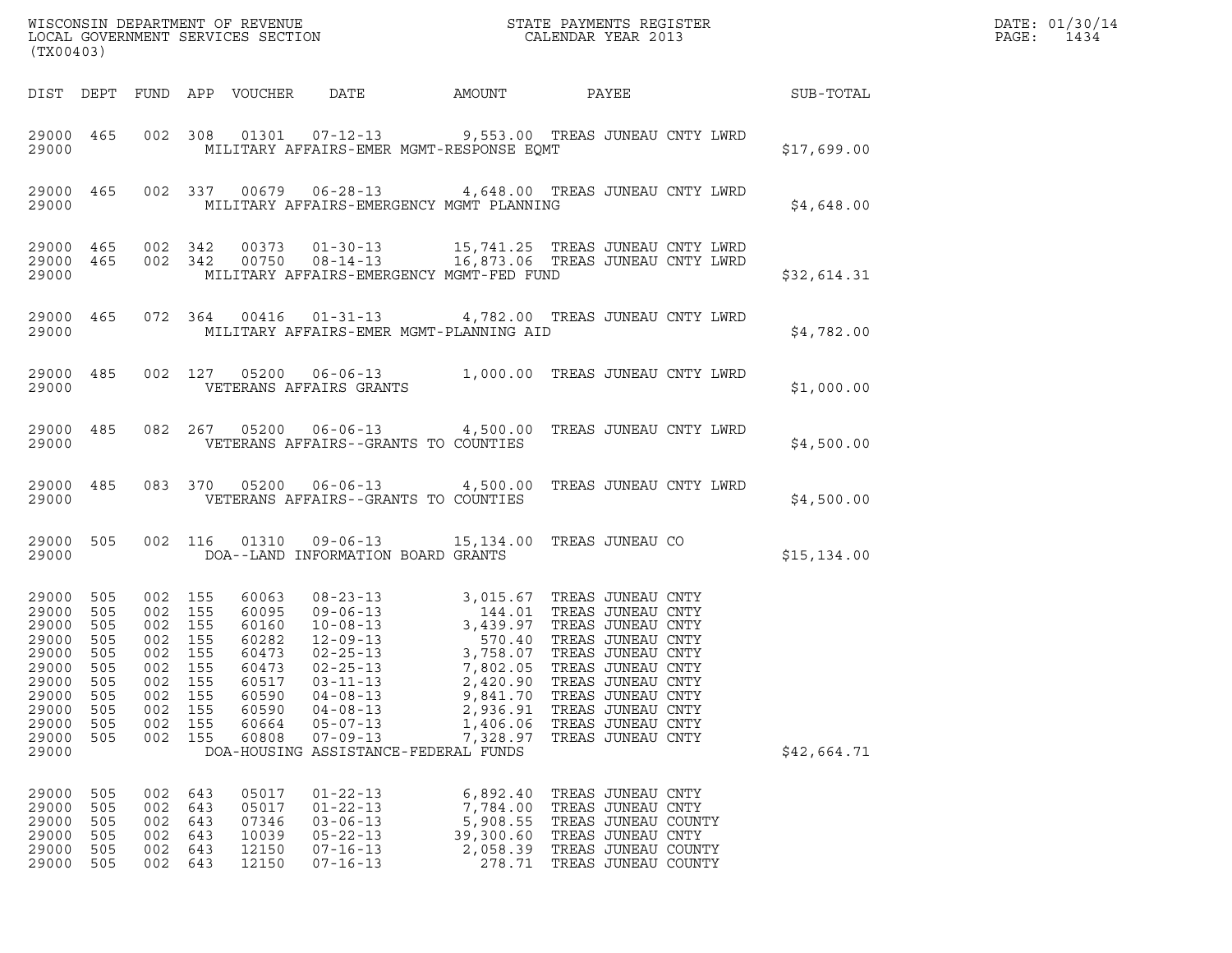WISCONSIN DEPARTMENT OF REVENUE<br>LOCAL GOVERNMENT SERVICES SECTION STATE PAYMENTS REGISTER SECONDER STATE PASS SERVICES SECTION WISCONSIN DEPARTMENT OF REVENUE<br>LOCAL GOVERNMENT SERVICES SECTION FOR THE STATE PAYMENTS REGISTER FOR THE PAGE: 1435<br>(TX00403) (TX00403)

| (TX00403)                                                                                                                                                                                                                                                             |                                                                                                                                                                                                                              |                                                                                                                                              |                                                                                                                                                                                                                                                                                                                           |                                                                                                                                                                               |                                                                                                                                                                                                                                                                                                                                              |                |
|-----------------------------------------------------------------------------------------------------------------------------------------------------------------------------------------------------------------------------------------------------------------------|------------------------------------------------------------------------------------------------------------------------------------------------------------------------------------------------------------------------------|----------------------------------------------------------------------------------------------------------------------------------------------|---------------------------------------------------------------------------------------------------------------------------------------------------------------------------------------------------------------------------------------------------------------------------------------------------------------------------|-------------------------------------------------------------------------------------------------------------------------------------------------------------------------------|----------------------------------------------------------------------------------------------------------------------------------------------------------------------------------------------------------------------------------------------------------------------------------------------------------------------------------------------|----------------|
| DIST<br>DEPT                                                                                                                                                                                                                                                          | FUND<br>APP                                                                                                                                                                                                                  | <b>VOUCHER</b>                                                                                                                               | DATE                                                                                                                                                                                                                                                                                                                      | AMOUNT                                                                                                                                                                        | PAYEE                                                                                                                                                                                                                                                                                                                                        | SUB-TOTAL      |
| 29000                                                                                                                                                                                                                                                                 |                                                                                                                                                                                                                              |                                                                                                                                              | DOA--JUSTICE ASSISTANCE FEDERAL FUNDS                                                                                                                                                                                                                                                                                     |                                                                                                                                                                               |                                                                                                                                                                                                                                                                                                                                              | \$62, 222.65   |
| 29000<br>505<br>29000<br>505<br>29000<br>505<br>29000                                                                                                                                                                                                                 | 645<br>002<br>002<br>645<br>002<br>645                                                                                                                                                                                       | 07234<br>10204<br>11706                                                                                                                      | $02 - 27 - 13$<br>$05 - 23 - 13$<br>$07 - 11 - 13$<br>DOA-JUSTICE ASSISTANCE-AID TO NON-PROFIT                                                                                                                                                                                                                            | 11,206.60<br>13,199.00<br>322,500.06                                                                                                                                          | TREAS JUNEAU CO<br>TREAS JUNEAU CO<br>TREAS JUNEAU CO                                                                                                                                                                                                                                                                                        | \$346,905.66   |
| 29000<br>505<br>29000<br>505<br>29000                                                                                                                                                                                                                                 | 002<br>650<br>002<br>650                                                                                                                                                                                                     | 06544<br>06885                                                                                                                               | $01 - 31 - 13$<br>$02 - 21 - 13$<br>DOA--JUSTICE-ASSISTANCE-FEDERAL ARRA FDS                                                                                                                                                                                                                                              | 35, 365.59<br>3,702.91                                                                                                                                                        | TREAS JUNEAU CNTY<br>TREAS JUNEAU CNTY                                                                                                                                                                                                                                                                                                       | \$39,068.50    |
| 29000<br>505<br>29000<br>505<br>29000                                                                                                                                                                                                                                 | 002<br>743<br>002<br>743                                                                                                                                                                                                     | 05604<br>07923                                                                                                                               | $01 - 02 - 13$<br>$03 - 11 - 13$<br>DOA--HOUSING ASSISTANCE GRANTS                                                                                                                                                                                                                                                        | 14,696.00<br>26,646.00                                                                                                                                                        | TREAS JUNEAU CNTY<br>TREAS JUNEAU CNTY                                                                                                                                                                                                                                                                                                       | \$41,342.00    |
| 29000<br>505<br>29000<br>505<br>29000<br>505<br>29000<br>505<br>29000<br>505<br>29000<br>505<br>29000<br>505<br>29000<br>505<br>29000<br>505<br>29000<br>505<br>29000<br>505<br>29000<br>505<br>29000<br>505<br>29000<br>505<br>29000<br>505<br>29000<br>505<br>29000 | 035<br>371<br>035<br>371<br>035<br>371<br>035<br>371<br>035<br>371<br>035<br>371<br>035<br>371<br>035<br>371<br>035<br>371<br>035<br>371<br>035<br>371<br>035<br>371<br>035<br>371<br>035<br>371<br>035<br>371<br>035<br>371 | 60063<br>60063<br>60095<br>60095<br>60160<br>60160<br>60224<br>60224<br>60282<br>60282<br>60473<br>60473<br>60473<br>60590<br>60590<br>60808 | $08 - 23 - 13$<br>$08 - 23 - 13$<br>$09 - 06 - 13$<br>$09 - 06 - 13$<br>$10 - 08 - 13$<br>$10 - 08 - 13$<br>$11 - 06 - 13$<br>$11 - 06 - 13$<br>$12 - 09 - 13$<br>$12 - 09 - 13$<br>$02 - 25 - 13$<br>$02 - 25 - 13$<br>$02 - 25 - 13$<br>$04 - 08 - 13$<br>$04 - 08 - 13$<br>$07 - 09 - 13$<br>DOA--PUBLIC BENEFITS FUND | 819.71<br>820.98<br>517.34<br>527.97<br>471.12<br>477.46<br>1,751.51<br>1,894.75<br>5,024.08<br>6,137.48<br>4,544.68<br>4,544.68<br>1,673.52<br>2,084.02<br>1,669.80<br>11.94 | TREAS JUNEAU CNTY<br>TREAS JUNEAU CNTY<br>TREAS JUNEAU CNTY<br>TREAS JUNEAU CNTY<br>TREAS JUNEAU CNTY<br>TREAS JUNEAU CNTY<br>TREAS JUNEAU CNTY<br>TREAS JUNEAU CNTY<br>TREAS JUNEAU CNTY<br>TREAS JUNEAU CNTY<br>TREAS JUNEAU CNTY<br>TREAS JUNEAU CNTY<br>TREAS JUNEAU CNTY<br>TREAS JUNEAU CNTY<br>TREAS JUNEAU CNTY<br>TREAS JUNEAU CNTY | \$32,971.04    |
| 29000<br>835<br>29000<br>835<br>29000                                                                                                                                                                                                                                 | 002<br>105<br>002<br>105                                                                                                                                                                                                     | 43692<br>80794                                                                                                                               | $07 - 22 - 13$<br>$11 - 18 - 13$<br>REVENUE--STATE SHARED REVENUES                                                                                                                                                                                                                                                        | 951,708.32                                                                                                                                                                    | 167,635.95 TREAS JUNEAU CNTY LWRD<br>TREAS JUNEAU CNTY LWRD                                                                                                                                                                                                                                                                                  | \$1,119,344.27 |
| 29000<br>835<br>29000                                                                                                                                                                                                                                                 | 109<br>002                                                                                                                                                                                                                   | 01029                                                                                                                                        | $07 - 22 - 13$<br>REVENUE--EXEMPT COMPUTER AID                                                                                                                                                                                                                                                                            | 6,955.00                                                                                                                                                                      | TREAS JUNEAU CNTY LWRD                                                                                                                                                                                                                                                                                                                       | \$6,955.00     |
| 29000<br>835<br>29000<br>835<br>29000                                                                                                                                                                                                                                 | 002<br>302<br>002<br>302                                                                                                                                                                                                     | 10041<br>11041                                                                                                                               | 07-22-13 3,564,299.67 TREAS JUNEAU CNTY LWRD<br>$07 - 22 - 13$<br>REVENUE-FIRST DOLLAR/SCHOOL LEVY CREDITS                                                                                                                                                                                                                |                                                                                                                                                                               | 1,046,596.74 TREAS JUNEAU CNTY LWRD                                                                                                                                                                                                                                                                                                          | \$4,610,896.41 |
| 835<br>29000                                                                                                                                                                                                                                                          | 021 363                                                                                                                                                                                                                      | 37180                                                                                                                                        | $03 - 25 - 13$                                                                                                                                                                                                                                                                                                            |                                                                                                                                                                               | 738,013.47 TREAS JUNEAU CNTY LWRD                                                                                                                                                                                                                                                                                                            |                |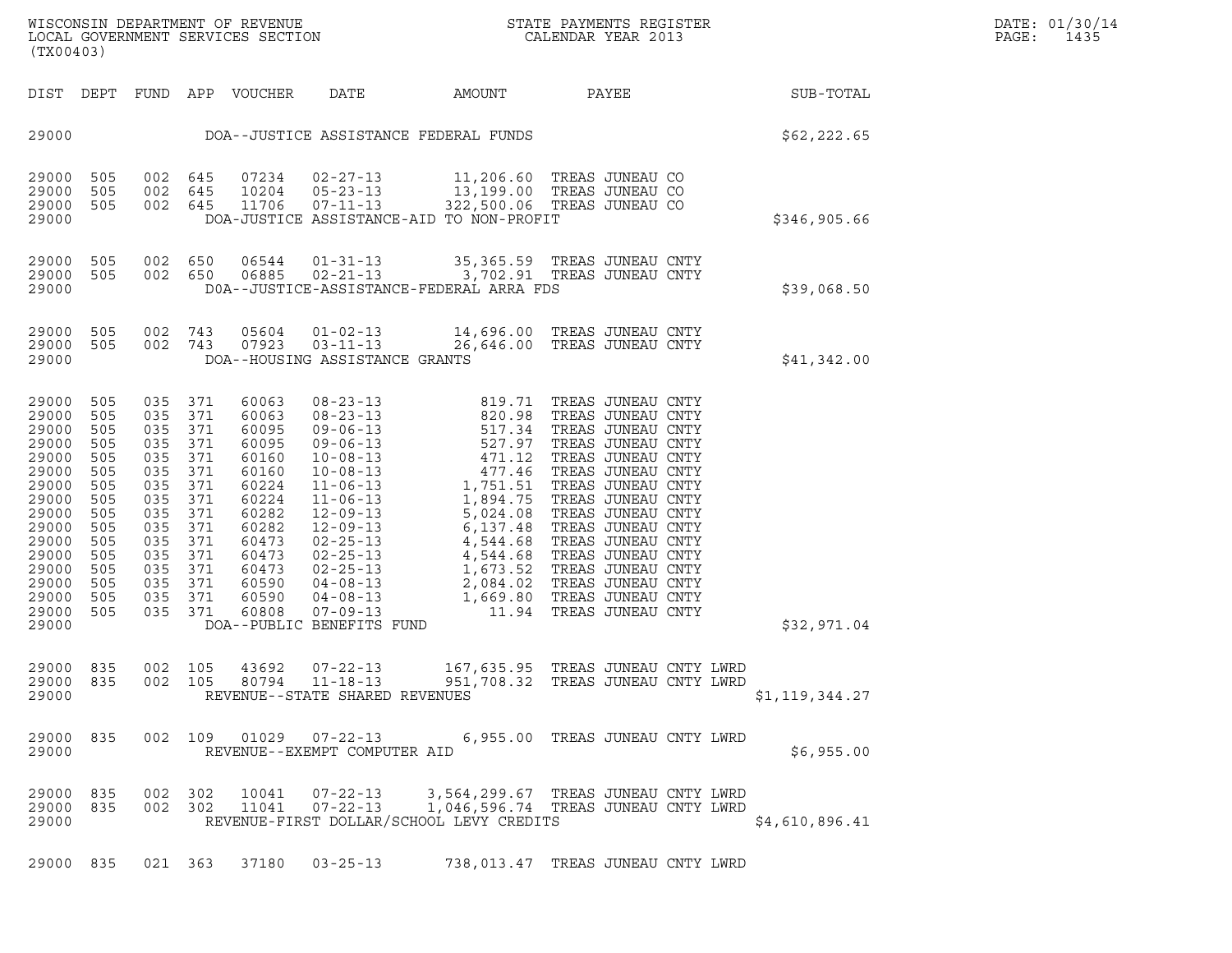| (TX00403) |      |      |     | WISCONSIN DEPARTMENT OF REVENUE<br>LOCAL GOVERNMENT SERVICES SECTION |                               |        | STATE PAYMENTS REGISTER<br>CALENDAR YEAR 2013 |                 | PAGE: | DATE: 01/30/14<br>1436 |
|-----------|------|------|-----|----------------------------------------------------------------------|-------------------------------|--------|-----------------------------------------------|-----------------|-------|------------------------|
| DIST      | DEPT | FUND | APP | VOUCHER                                                              | DATE                          | AMOUNT | SUB-TOTAL<br>PAYEE                            |                 |       |                        |
| 29000     |      |      |     |                                                                      | REVENUE--LOTTERY CREDIT -     |        |                                               | \$738,013.47    |       |                        |
| 29000     |      |      |     |                                                                      | DISTRICT TOTAL APPROPRIATIONS |        |                                               | \$11,338,465.64 |       |                        |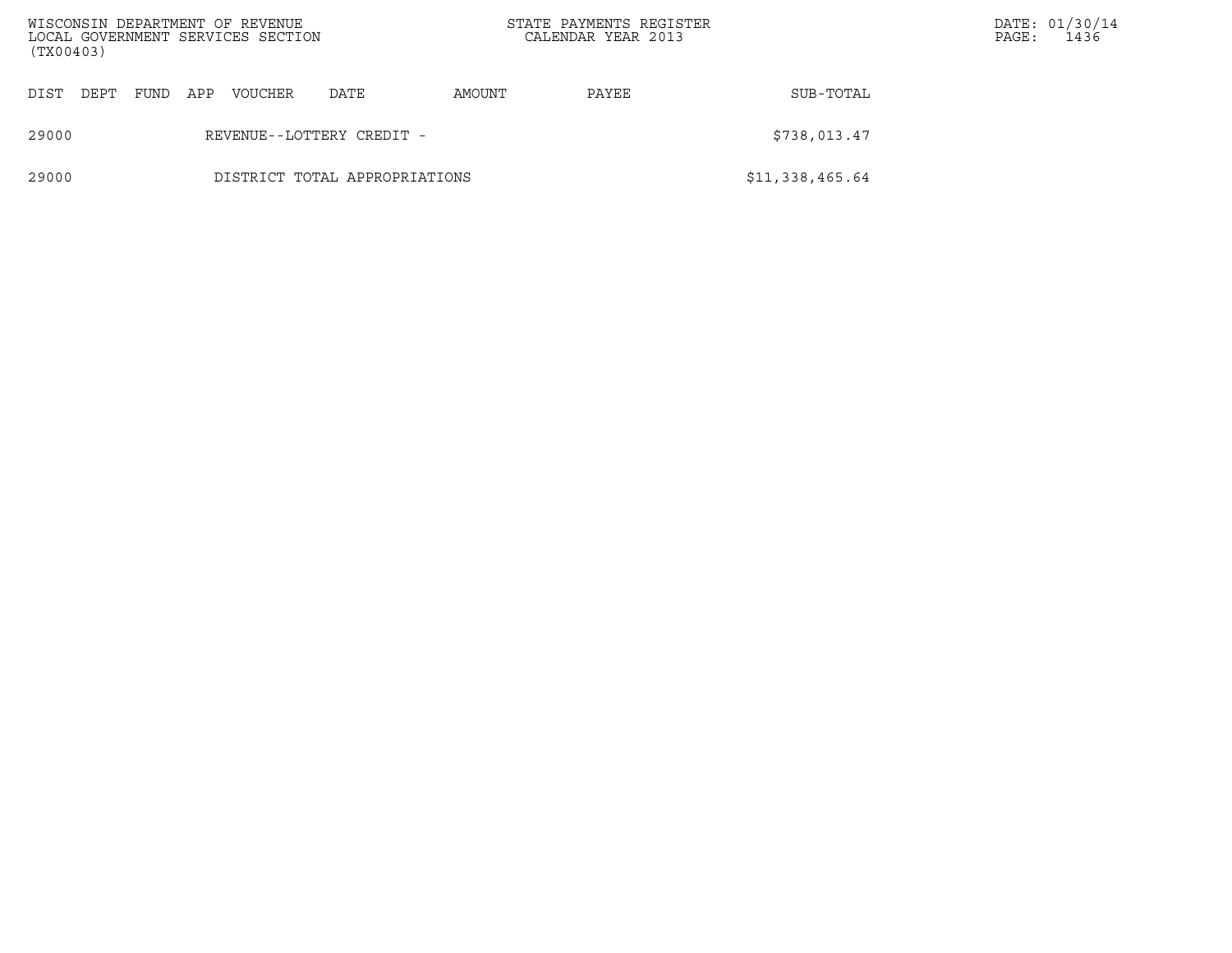| WISCONSIN DEPARTMENT OF REVENUE   | STATE PAYMENTS REGISTER | DATE: 01/30/14 |
|-----------------------------------|-------------------------|----------------|
| LOCAL GOVERNMENT SERVICES SECTION | CALENDAR YEAR 2013      | PAGE:<br>1437  |

| (TX00403)                                                 |  |  |  |  |                                     |                                            |                                                                                                                                                                                                              |              | DATE: 01/30/14<br>PAGE: 1437 |
|-----------------------------------------------------------|--|--|--|--|-------------------------------------|--------------------------------------------|--------------------------------------------------------------------------------------------------------------------------------------------------------------------------------------------------------------|--------------|------------------------------|
|                                                           |  |  |  |  |                                     |                                            | DIST DEPT FUND APP VOUCHER DATE AMOUNT PAYEE                                                                                                                                                                 | SUB-TOTAL    |                              |
| 29002 165<br>29002                                        |  |  |  |  |                                     | SAFETY/PROF SERV--FIRE INSURANCE DUES      | 002 225 00739 07-03-13 3,303.49 TREAS TN ARMENIA                                                                                                                                                             | \$3,303.49   |                              |
| 29002 370<br>29002 370<br>29002 370<br>29002              |  |  |  |  |                                     | NAT RESOURCES-SEVERANCE/YIELD/WITHDRAWAL   | 000 001 01DNR 03-13-13 1,505.81 TREAS TOWN ARMENIA<br>000 001 02DNR 07-03-13 46,320.67 TREAS TOWN ARMENIA<br>000 001 04DNR 10-23-13 137,931.31 TOWN ARMENIA                                                  | \$185,757.79 |                              |
| 29002 370<br>29002 370                                    |  |  |  |  |                                     | 29002 NAT RESOURCES--AIDS IN LIEU OF TAXES | 002 503 15796 02-06-13 19,276.48 TREAS TNARMENIA<br>002 503 15796 02-06-13 11,896.82 TREAS TNARMENIA<br><b>TOWN SHARE 2744.97</b>                                                                            | \$31,173.30  |                              |
| 29002 370<br>29002 370<br>29002                           |  |  |  |  |                                     | NAT RESOURCES--FOREST CROP/MFL/CO FOREST   | 012 571 36319 06-10-13 1,994.44 TREAS TN ARMENIA<br>012 571 36319 06-10-13 645.29 TREAS TN ARMENIA                                                                                                           | \$2,839.73   |                              |
| 29002                                                     |  |  |  |  |                                     | NAT RESOURCES--AIDS IN LIEU OF TAXES       | 29002 370 012 579 18513 04-15-13 305.08 TREAS TOWN ARMENIA                                                                                                                                                   | \$305.08     |                              |
| 29002                                                     |  |  |  |  | NAT RESOURCES--RU RECYCLING GRANT   |                                            | 29002 370 074 670 40629 05-20-13 1,664.84 TREAS TN ARMENIA                                                                                                                                                   | \$1,664.84   |                              |
| 29002 395<br>29002 395<br>29002 395<br>29002 395<br>29002 |  |  |  |  |                                     | TRANSPORTATION--GENERAL TRANSP AIDS-GTA    | 011 191 70739 01-07-13 59,524.74 TOWN OF ARMENIA<br>011 191 76739 04-01-13 59,524.74 TOWN OF ARMENIA<br>011 191 84739 07-01-13 59,524.74 TOWN OF ARMENIA<br>011 191 96739 10-07-13 59,524.77 TOWN OF ARMENIA | \$238,098.99 |                              |
| 29002 835<br>29002 835<br>29002                           |  |  |  |  | REVENUE--STATE SHARED REVENUES      |                                            | 002 105 43664 07-22-13 2,597.82 TREAS TNARMENIA<br>002 105 80766 11-18-13 14,830.20 TREAS TNARMENIA                                                                                                          | \$17,428.02  |                              |
|                                                           |  |  |  |  | 29002 DISTRICT TOTAL APPROPRIATIONS |                                            |                                                                                                                                                                                                              | \$480,571.24 |                              |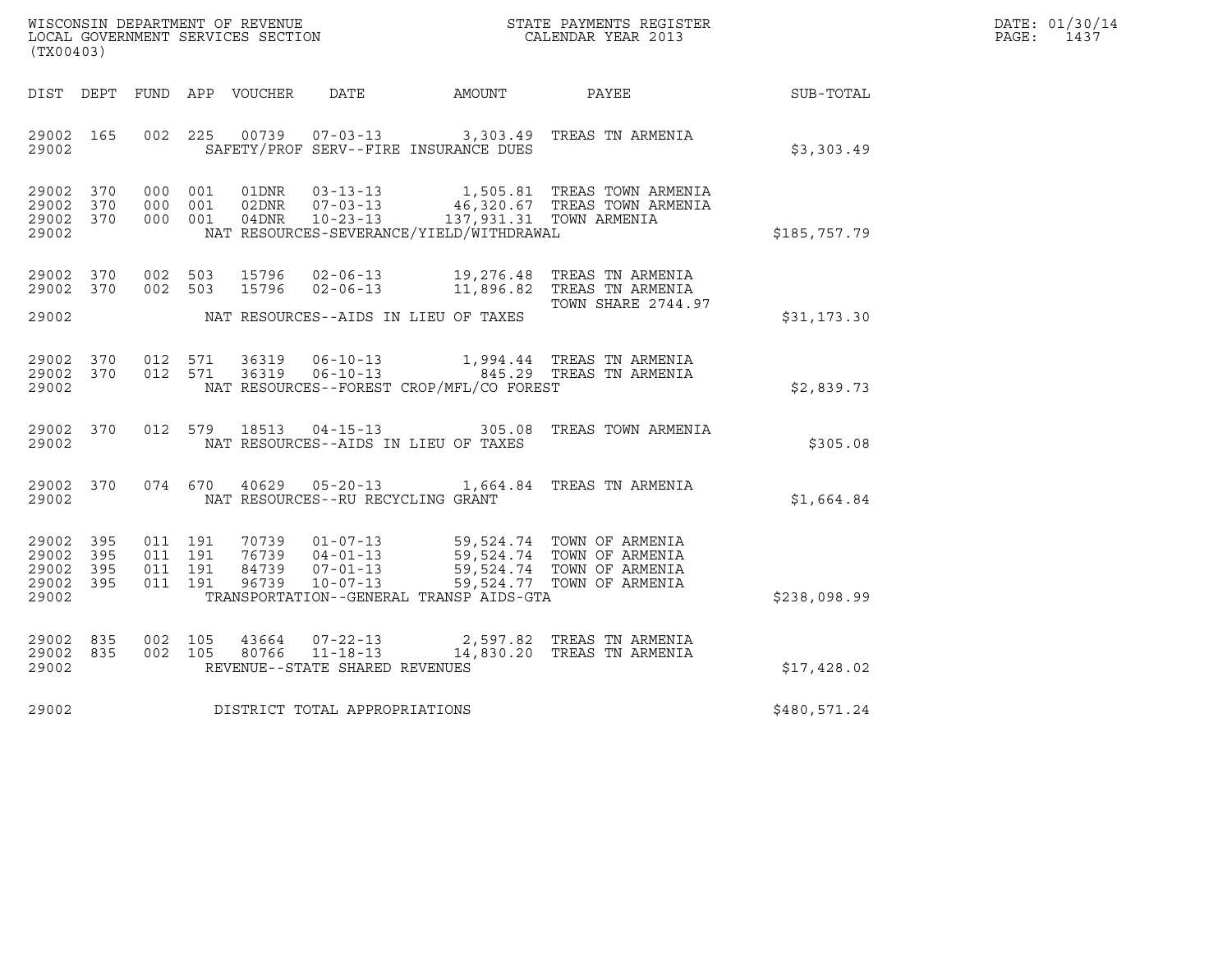| WISCONSIN DEPARTMENT OF REVENUE   | STATE PAYMENTS REGISTER | DATE: 01/30/14 |
|-----------------------------------|-------------------------|----------------|
| LOCAL GOVERNMENT SERVICES SECTION | CALENDAR YEAR 2013      | PAGE:<br>1438  |

| (TX00403)                                                             |                                                      |                                  |                                                                                                                 |                                                  |                                                                                      |              |
|-----------------------------------------------------------------------|------------------------------------------------------|----------------------------------|-----------------------------------------------------------------------------------------------------------------|--------------------------------------------------|--------------------------------------------------------------------------------------|--------------|
| <b>DIST</b><br>DEPT                                                   | <b>FUND</b><br>APP                                   | <b>VOUCHER</b>                   | <b>DATE</b>                                                                                                     | AMOUNT                                           | PAYEE                                                                                | SUB-TOTAL    |
| 29004<br>165<br>29004                                                 | 002<br>225                                           | 00740                            | $07 - 03 - 13$<br>SAFETY/PROF SERV--FIRE INSURANCE DUES                                                         |                                                  | 1,801.37 TREAS TN CLEARFIELD                                                         | \$1,801.37   |
| 370<br>29004<br>29004<br>370<br>29004<br>370<br>29004                 | 000<br>001<br>000<br>001<br>001<br>000               | 01DNR<br>02DNR<br>04DNR          | $03 - 13 - 13$<br>$07 - 03 - 13$<br>$10 - 23 - 13$<br>NAT RESOURCES-SEVERANCE/YIELD/WITHDRAWAL                  | 882.92                                           | TREAS TOWN CLEARFIELD<br>7,046.00 TREAS TOWN CLEARFIELD<br>1,513.50 TOWN CLEARFIELD  | \$9,442.42   |
| 29004<br>370<br>370<br>29004<br>29004                                 | 012<br>571<br>012<br>571                             | 36320<br>36320                   | $06 - 10 - 13$<br>$06 - 10 - 13$<br>NAT RESOURCES--FOREST CROP/MFL/CO FOREST                                    |                                                  | 715.99 TREAS TN CLEARFIELD<br>1,197.49 TREAS TN CLEARFIELD                           | \$1,913.48   |
| 29004<br>395<br>29004<br>395<br>29004<br>395<br>29004<br>395<br>29004 | 011<br>191<br>011<br>191<br>011<br>191<br>011<br>191 | 70740<br>76740<br>84740<br>96740 | $01 - 07 - 13$<br>$04 - 01 - 13$<br>$07 - 01 - 13$<br>$10 - 07 - 13$<br>TRANSPORTATION--GENERAL TRANSP AIDS-GTA | 23,800.37<br>23,800.37<br>23,800.37<br>23,800.38 | TOWN OF CLEARFIELD<br>TOWN OF CLEARFIELD<br>TOWN OF CLEARFIELD<br>TOWN OF CLEARFIELD | \$95,201.49  |
| 29004<br>835<br>29004<br>835<br>29004                                 | 002<br>105<br>002<br>105                             | 43665<br>80767                   | $07 - 22 - 13$<br>$11 - 18 - 13$<br>REVENUE--STATE SHARED REVENUES                                              | 9,617.75                                         | 1,697.18 TREAS TN CLEARFIELD<br>TREAS TN CLEARFIELD                                  | \$11,314.93  |
| 29004<br>835<br>29004                                                 | 002<br>109                                           | 02664                            | $07 - 22 - 13$<br>REVENUE--EXEMPT COMPUTER AID                                                                  | 4.00                                             | TREAS TN CLEARFIELD                                                                  | \$4.00       |
| 29004                                                                 |                                                      |                                  | DISTRICT TOTAL APPROPRIATIONS                                                                                   |                                                  |                                                                                      | \$119,677.69 |

(TX00403)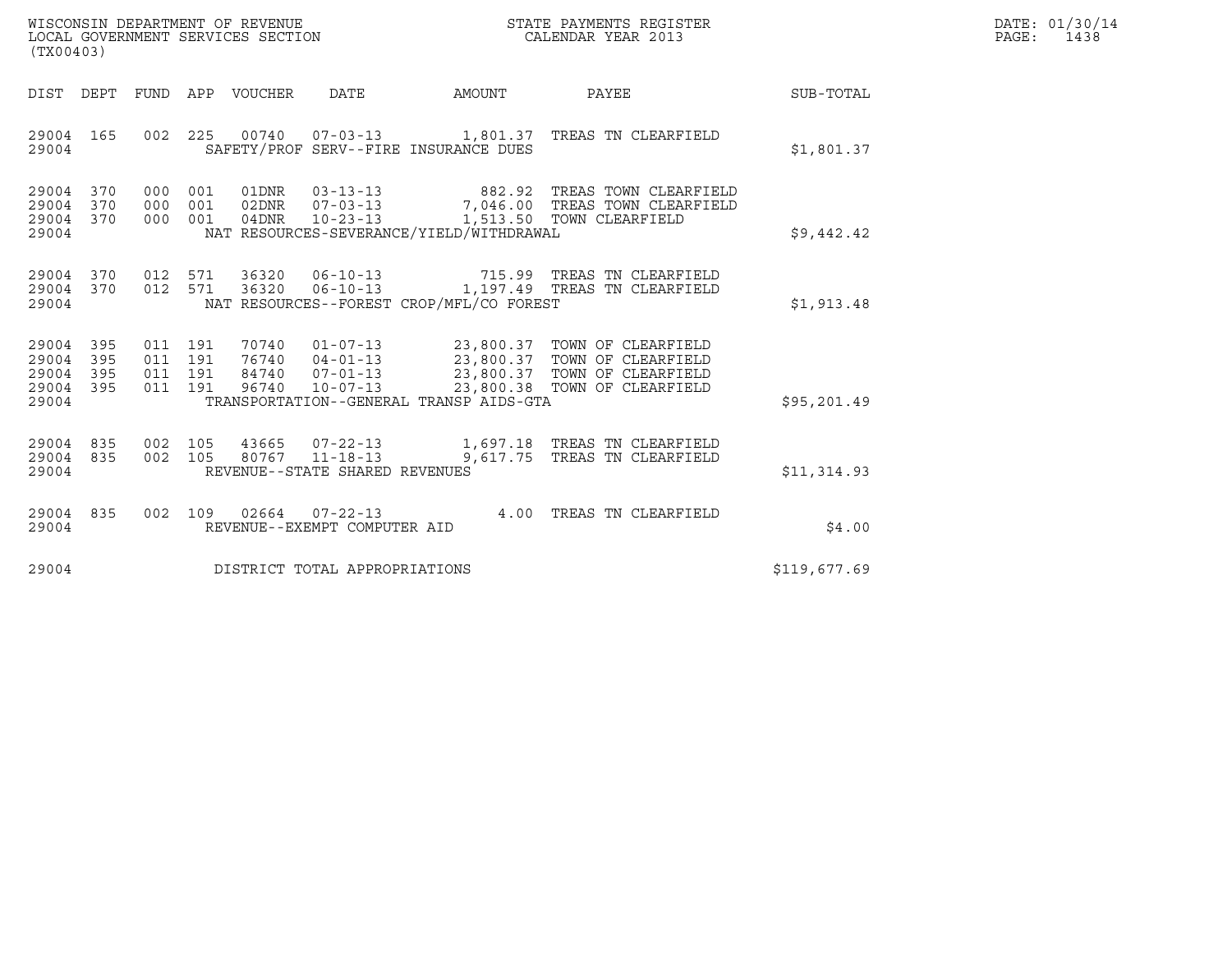|                                      |                             |                              |                    |                |                                                  |                                              |                                                                                                                                                                                                                                           |               | DATE: 01/30/14 |
|--------------------------------------|-----------------------------|------------------------------|--------------------|----------------|--------------------------------------------------|----------------------------------------------|-------------------------------------------------------------------------------------------------------------------------------------------------------------------------------------------------------------------------------------------|---------------|----------------|
| (TX00403)                            |                             |                              |                    |                |                                                  |                                              |                                                                                                                                                                                                                                           |               | PAGE: 1439     |
|                                      |                             |                              |                    |                |                                                  | DIST DEPT FUND APP VOUCHER DATE AMOUNT PAYEE |                                                                                                                                                                                                                                           | SUB-TOTAL     |                |
| 29006 165<br>29006                   |                             |                              |                    |                |                                                  | SAFETY/PROF SERV--FIRE INSURANCE DUES        | 002 225 00741 07-03-13 682.36 TREAS TN CUTLER                                                                                                                                                                                             | \$682.36      |                |
| 29006 370<br>29006                   |                             | 29006 370 000 001<br>000 001 |                    | 02DNR<br>05DNR |                                                  | NAT RESOURCES-SEVERANCE/YIELD/WITHDRAWAL     |                                                                                                                                                                                                                                           | \$867.24      |                |
| 29006 370<br>29006 370<br>29006      |                             |                              | 012 571<br>012 571 |                |                                                  | NAT RESOURCES--FOREST CROP/MFL/CO FOREST     | 36321   06-10-13   901.49   TREAS TN CUTLER<br>36321   06-10-13   97.29   TREAS TN CUTLER                                                                                                                                                 | \$998.78      |                |
| 29006 370<br>29006                   |                             | 29006 370 012 579            |                    |                |                                                  | NAT RESOURCES--AIDS IN LIEU OF TAXES         | 012 579 18514 04-15-13 8,880.41 TREAS TN CUTLER<br>012 579 18514 04-15-13 374.91 TREAS TOWN CUTLER                                                                                                                                        | \$9,255.32    |                |
| 29006 395<br>29006<br>29006<br>29006 | - 395<br>- 395<br>29006 395 | 011 191<br>011 191           | 011 191<br>011 191 |                |                                                  | TRANSPORTATION--GENERAL TRANSP AIDS-GTA      | $\begin{tabular}{cccc} 70741 & 01-07-13 & 28,298.99 & TOWN OF CUTLER \\ 76741 & 04-01-13 & 28,298.99 & TOWN OF CUTLER \\ 84741 & 07-01-13 & 28,298.99 & TOWN OF CUTLER \\ 96741 & 10-07-13 & 28,299.02 & TOWN OF CUTLER \\ \end{tabular}$ | \$113, 195.99 |                |
| 29006 395<br>29006                   |                             |                              |                    |                |                                                  | TRANSPORTATION--LRIP/TRIP/MSIP GRANTS        | 011  278  75339  05-17-13  21,294.53  TREAS  TN CUTLER                                                                                                                                                                                    | \$21, 294.53  |                |
| 29006 835<br>29006                   | 29006 835                   | 002 105                      | 002 105            | 80768          | $11 - 18 - 13$<br>REVENUE--STATE SHARED REVENUES |                                              | 43666  07-22-13  2,120.85  TREAS TN CUTLER<br>12,018.12 TREAS TN CUTLER                                                                                                                                                                   | \$14,138.97   |                |
| 29006 835<br>29006                   |                             |                              |                    |                | REVENUE--EXEMPT COMPUTER AID                     |                                              | 002 109 02665 07-22-13 4.00 TREAS TN CUTLER                                                                                                                                                                                               | \$4.00        |                |
| 29006                                |                             |                              |                    |                | DISTRICT TOTAL APPROPRIATIONS                    |                                              |                                                                                                                                                                                                                                           | \$160,437.19  |                |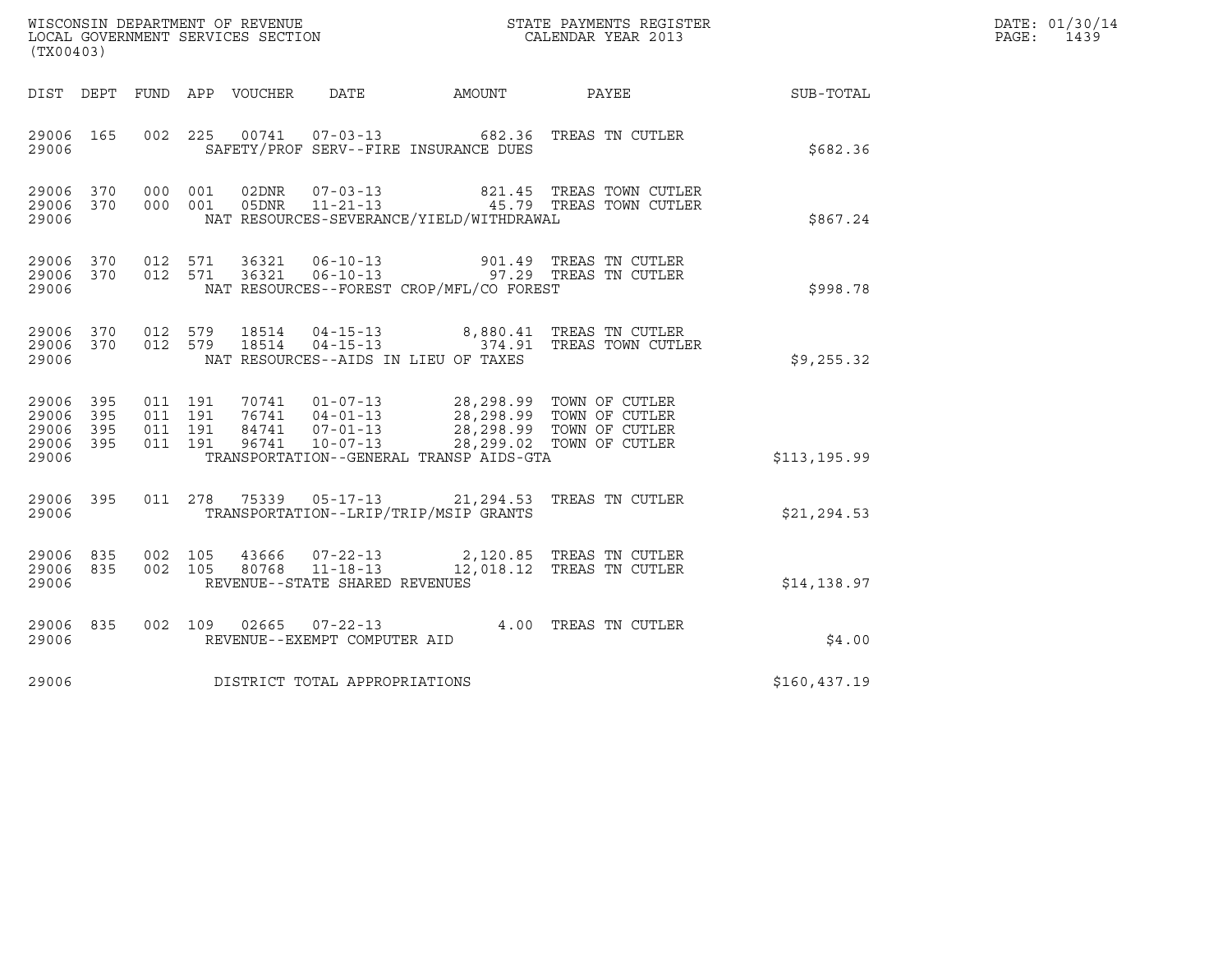| WISCONSIN DEPARTMENT OF REVENUE<br>LOCAL GOVERNMENT SERVICES SECTION<br>(TX00403)                                 |                                                                                                                                                                                                                       | STATE PAYMENTS REGISTER<br>CALENDAR YEAR 2013          |              | DATE: 01/30/14<br>PAGE:<br>1440 |
|-------------------------------------------------------------------------------------------------------------------|-----------------------------------------------------------------------------------------------------------------------------------------------------------------------------------------------------------------------|--------------------------------------------------------|--------------|---------------------------------|
| DIST DEPT                                                                                                         | FUND APP VOUCHER<br>DATE<br>AMOUNT                                                                                                                                                                                    | PAYEE                                                  | SUB-TOTAL    |                                 |
| 29008<br>165<br>002 225<br>29008                                                                                  | 00742  07-03-13  440.72  TREAS TN FINLEY<br>SAFETY/PROF SERV--FIRE INSURANCE DUES                                                                                                                                     |                                                        | \$440.72     |                                 |
| 29008<br>000 001<br>370<br>29008 370<br>000 001<br>29008                                                          | 01DNR<br>$03 - 13 - 13$<br>02DNR<br>$07 - 03 - 13$<br>NAT RESOURCES-SEVERANCE/YIELD/WITHDRAWAL                                                                                                                        | 1,025.35 TREAS TOWN FINLEY<br>285.48 TREAS TOWN FINLEY | \$1,310.83   |                                 |
| 29008<br>370<br>29008<br>370<br>012 571<br>29008                                                                  | 012 571 36322 06-10-13 680.91 TREAS TN FINLEY<br>06-10-13 575.71 TREAS TN FINLEY<br>36322<br>NAT RESOURCES--FOREST CROP/MFL/CO FOREST                                                                                 |                                                        | \$1,256.62   |                                 |
| 012 579<br>29008<br>370<br>370<br>012 579<br>29008<br>29008                                                       | 04-15-13 206.21 TREAS TN FINLEY<br>18515<br>18515<br>$04 - 15 - 13$<br>NAT RESOURCES--AIDS IN LIEU OF TAXES                                                                                                           | 2,062.08 TREAS TOWN FINLEY                             | \$2,268.29   |                                 |
| 29008<br>395<br>011 191<br>29008<br>395<br>011 191<br>29008<br>395<br>011 191<br>395<br>011 191<br>29008<br>29008 | 70742  01-07-13  17,454.66  TOWN OF FINLEY<br>76742  04-01-13  17,454.66  TOWN OF FINLEY<br>17,454.66 TOWN OF FINLEY<br>84742<br>$07 - 01 - 13$<br>96742<br>$10 - 07 - 13$<br>TRANSPORTATION--GENERAL TRANSP AIDS-GTA | 17,454.68 TOWN OF FINLEY                               | \$69,818.66  |                                 |
| 29008<br>835<br>002 105<br>29008<br>835<br>002 105<br>29008                                                       | 43667 07-22-13<br>80769 11-18-13<br>REVENUE--STATE SHARED REVENUES                                                                                                                                                    | 1,523.82 TREAS TN FINLEY<br>8,633.31 TREAS TN FINLEY   | \$10, 157.13 |                                 |
| 29008                                                                                                             | DISTRICT TOTAL APPROPRIATIONS                                                                                                                                                                                         |                                                        | \$85,252.25  |                                 |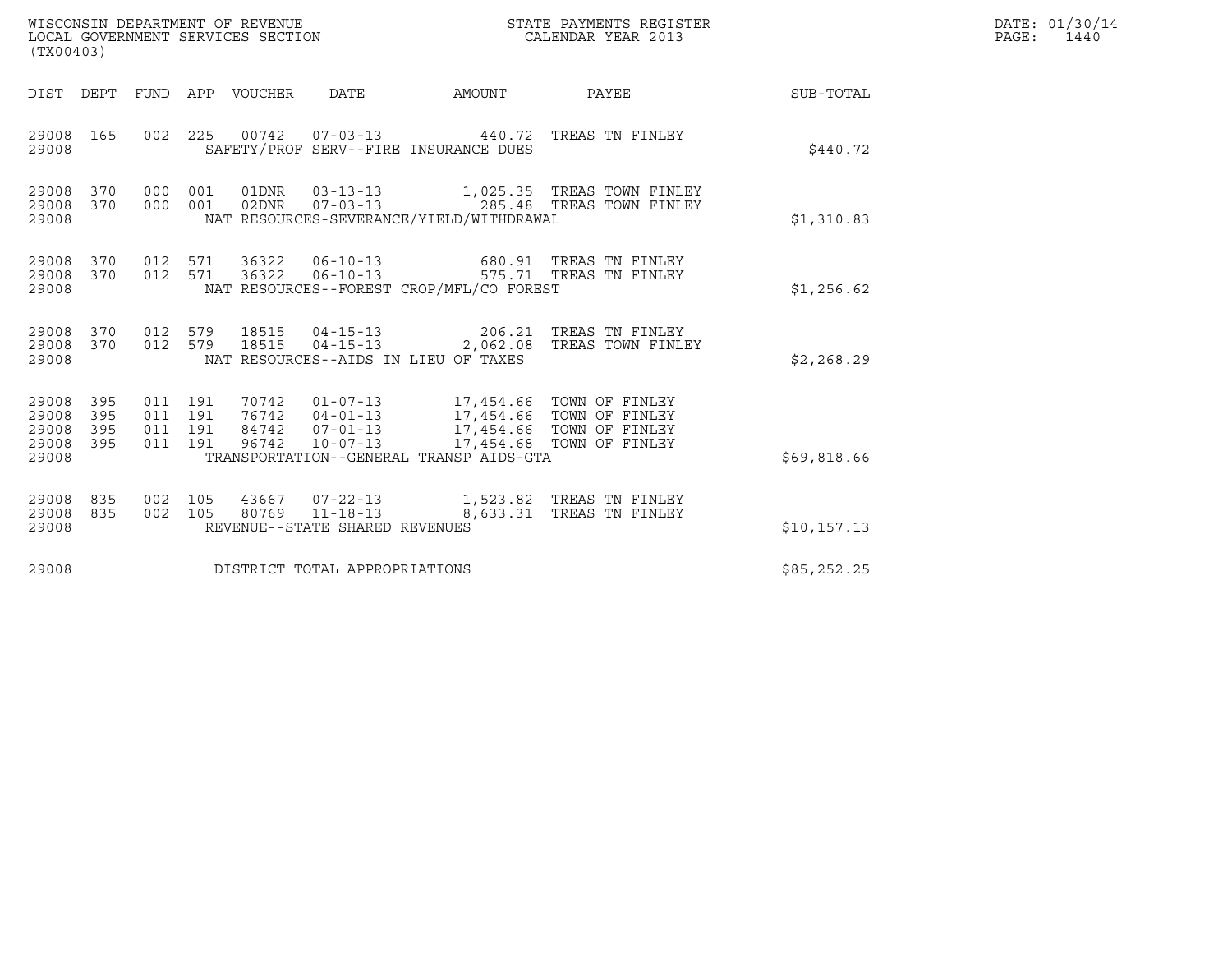| WISCONSIN DEPARTMENT OF REVENUE   | STATE PAYMENTS REGISTER | DATE: 01/30/14 |
|-----------------------------------|-------------------------|----------------|
| LOCAL GOVERNMENT SERVICES SECTION | CALENDAR YEAR 2013      | PAGE:<br>1441  |

| (TX00403)          |            |            |                    | WISCONSIN DEPARTMENT OF REVENUE<br>LOCAL GOVERNMENT SERVICES SECTION |                                  |                                                                          | STATE PAYMENTS REGISTER<br>CALENDAR YEAR 2013        | DATE: 01/30/14<br>PAGE:<br>1441 |  |
|--------------------|------------|------------|--------------------|----------------------------------------------------------------------|----------------------------------|--------------------------------------------------------------------------|------------------------------------------------------|---------------------------------|--|
| DIST               | DEPT       | FUND       |                    | APP VOUCHER                                                          | DATE                             | AMOUNT                                                                   | PAYEE                                                | SUB-TOTAL                       |  |
| 29010 165<br>29010 |            |            |                    |                                                                      |                                  | 002 225 00743 07-03-13 1,079.12<br>SAFETY/PROF SERV--FIRE INSURANCE DUES | TREAS TN FOUNTAIN                                    | \$1,079.12                      |  |
| 29010 370          |            |            |                    | 002 503 15797                                                        |                                  |                                                                          | 02-06-13 65.95 TREAS TN FOUNTAIN<br>TOWN SHARE 10.99 |                                 |  |
| 29010              |            |            |                    |                                                                      |                                  | NAT RESOURCES--AIDS IN LIEU OF TAXES                                     |                                                      | \$65.95                         |  |
| 29010<br>29010     | 370        |            |                    | 012 571 36323                                                        |                                  | NAT RESOURCES--FOREST CROP/MFL/CO FOREST                                 | 06-10-13 586.64 TREAS TN FOUNTAIN                    | \$586.64                        |  |
| 29010<br>29010     | 395<br>395 |            | 011 191<br>011 191 | 70743<br>76743                                                       | $01 - 07 - 13$<br>$04 - 01 - 13$ |                                                                          | TOWN OF FOUNTAIN<br>TOWN OF FOUNTAIN                 |                                 |  |
| 29010<br>29010     | 395<br>395 |            | 011 191<br>011 191 | 84743<br>96743                                                       | $07 - 01 - 13$<br>$10 - 07 - 13$ | 20,905.37<br>20,905.37<br>20,905.37<br>20,905.39                         | TOWN OF FOUNTAIN<br>20,905.39 TOWN OF FOUNTAIN       |                                 |  |
| 29010              |            |            |                    |                                                                      |                                  | TRANSPORTATION--GENERAL TRANSP AIDS-GTA                                  |                                                      | \$83,621.50                     |  |
| 29010<br>29010     | 835<br>835 | 002<br>002 | 105<br>105         | 43668<br>80770                                                       | 07-22-13                         | $11 - 18 - 13$ 48,302.36                                                 | 8,524.68 TREAS TN FOUNTAIN<br>TREAS TN FOUNTAIN      |                                 |  |
| 29010              |            |            |                    |                                                                      | REVENUE--STATE SHARED REVENUES   |                                                                          |                                                      | \$56,827.04                     |  |
| 29010              |            |            |                    |                                                                      | DISTRICT TOTAL APPROPRIATIONS    |                                                                          |                                                      | \$142,180.25                    |  |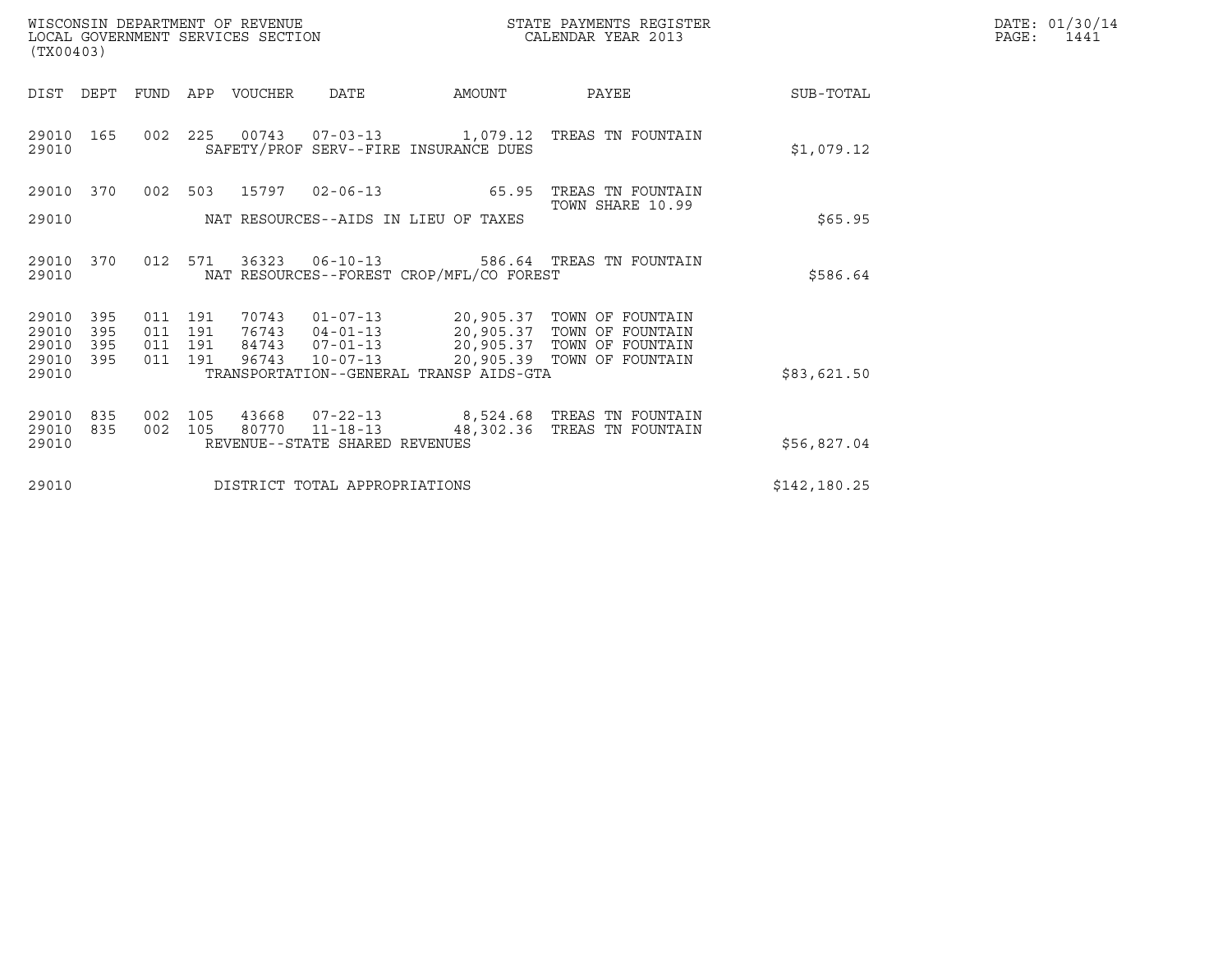|                                 | $\tt WISCONSIM DEPARTMENT OF REVENUE$ $\tt WISCONSIMENTS REGISTER$<br>LOCAL GOVERNMENT SERVICES SECTION $\tt CALENDAR YEAR$<br>2013<br>(TX00403) |                   |                                          |       |                                                  |                                          |                                                                                                                                                                                                  |              | DATE: 01/30/14<br>PAGE: 1442 |
|---------------------------------|--------------------------------------------------------------------------------------------------------------------------------------------------|-------------------|------------------------------------------|-------|--------------------------------------------------|------------------------------------------|--------------------------------------------------------------------------------------------------------------------------------------------------------------------------------------------------|--------------|------------------------------|
|                                 |                                                                                                                                                  |                   |                                          |       |                                                  |                                          | DIST DEPT FUND APP VOUCHER DATE AMOUNT PAYEE                                                                                                                                                     | SUB-TOTAL    |                              |
| 29012                           | 29012 165                                                                                                                                        |                   |                                          |       |                                                  | SAFETY/PROF SERV--FIRE INSURANCE DUES    | 002 225 00744 07-03-13 8,709.99 TREAS TN GERMANTOWN                                                                                                                                              | \$8,709.99   |                              |
| 29012                           | 29012 370                                                                                                                                        |                   | 000 001                                  |       |                                                  | NAT RESOURCES-SEVERANCE/YIELD/WITHDRAWAL | 01DNR  03-13-13    1,093.12    TREAS TOWN GERMANTOWN                                                                                                                                             | \$1,093.12   |                              |
| 29012 370<br>29012 370          |                                                                                                                                                  |                   | 002 503<br>002 503                       | 15798 |                                                  |                                          | 15798  02-06-13  71,875.19  TREAS TN GERMANTOWN<br>15798  02-06-13  171,341.02  TREAS TN GERMANTOWN<br><b>TOWN SHARE 14555.23</b>                                                                |              |                              |
| 29012                           |                                                                                                                                                  |                   |                                          |       |                                                  | NAT RESOURCES--AIDS IN LIEU OF TAXES     |                                                                                                                                                                                                  | \$243,216.21 |                              |
| 29012                           | 29012 370                                                                                                                                        | 29012 370 012 571 | 012 571                                  |       |                                                  | NAT RESOURCES--FOREST CROP/MFL/CO FOREST | 36324   06-10-13   468.59   TREAS TN GERMANTOWN   36324   06-10-13   76.30   TREAS TN GERMANTOWN                                                                                                 | \$544.89     |                              |
| 29012 370<br>29012              |                                                                                                                                                  |                   | 012 579                                  |       | 29012 370 012 579 18516 04-15-13                 | NAT RESOURCES--AIDS IN LIEU OF TAXES     | 1,197.49   TREAS TOWN GERMANTOWN                                                                                                                                                                 | \$2,069.61   |                              |
| 29012 395<br>29012 395<br>29012 | 29012 395<br>29012 395                                                                                                                           |                   | 011 191<br>011 191<br>011 191<br>011 191 |       |                                                  | TRANSPORTATION--GENERAL TRANSP AIDS-GTA  | 70744  01-07-13  36,147.77 TOWN OF GERMANTOWN<br>76744  04-01-13  36,147.77 TOWN OF GERMANTOWN<br>84744  07-01-13  36,147.77 TOWN OF GERMANTOWN<br>96744  10-07-13  36,147.79 TOWN OF GERMANTOWN | \$144,591.10 |                              |
| 29012                           | 29012 835                                                                                                                                        | 29012 835 002 105 | 002 105                                  |       | 43669 07-22-13<br>REVENUE--STATE SHARED REVENUES |                                          | 1,793.09 TREAS TN GERMANTOWN<br>80771  11-18-13  11,101.92  TREAS TN GERMANTOWN                                                                                                                  | \$12,895.01  |                              |
| 29012 835<br>29012              |                                                                                                                                                  |                   |                                          |       | REVENUE--EXEMPT COMPUTER AID                     |                                          | 002 109 02666 07-22-13 9.00 TREAS TN GERMANTOWN                                                                                                                                                  | \$9.00       |                              |
| 29012                           | 29012 835                                                                                                                                        |                   |                                          |       |                                                  | DOA-PAYMENT FOR MUNICIPAL SERVICES AID   | 002 501 00002 02-01-13 273.79 TREAS TN GERMANTOWN                                                                                                                                                | \$273.79     |                              |
| 29012                           |                                                                                                                                                  |                   |                                          |       | DISTRICT TOTAL APPROPRIATIONS                    |                                          |                                                                                                                                                                                                  | \$413,402.72 |                              |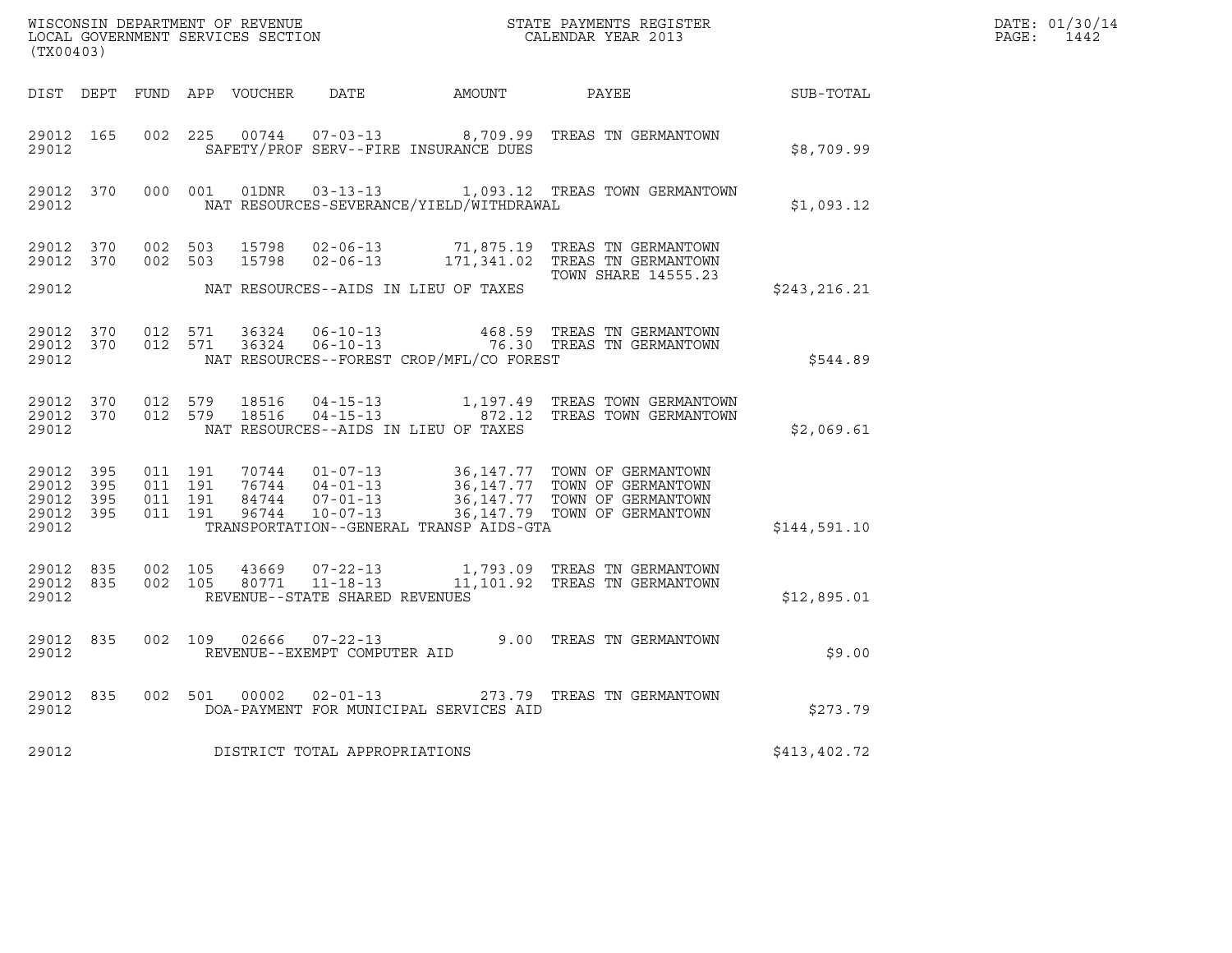| WISCONSIN DEPARTMENT OF REVENUE   | STATE PAYMENTS REGISTER | DATE: 01/30/14 |
|-----------------------------------|-------------------------|----------------|
| LOCAL GOVERNMENT SERVICES SECTION | CALENDAR YEAR 2013      | PAGE:<br>1443  |

| WISCONSIN DEPARTMENT OF REVENUE                               STATE PAYMENTS REGISTER LOCAL GOVERNMENT SERVICES SECTION                               CALENDAR YEAR 2013<br>(TX00403) |                    |  |  |  |                                     |                                              |                                                                                                                                                                                                              |             | DATE: 01/30/14<br>PAGE:<br>1443 |
|---------------------------------------------------------------------------------------------------------------------------------------------------------------------------------------|--------------------|--|--|--|-------------------------------------|----------------------------------------------|--------------------------------------------------------------------------------------------------------------------------------------------------------------------------------------------------------------|-------------|---------------------------------|
|                                                                                                                                                                                       |                    |  |  |  |                                     | DIST DEPT FUND APP VOUCHER DATE AMOUNT PAYEE |                                                                                                                                                                                                              | SUB-TOTAL   |                                 |
|                                                                                                                                                                                       | 29014 165<br>29014 |  |  |  |                                     | SAFETY/PROF SERV--FIRE INSURANCE DUES        | 002 225 00745 07-03-13 1,752.40 TREAS TN KILDARE                                                                                                                                                             | \$1,752.40  |                                 |
| 29014 370<br>29014 370<br>29014 370<br>29014                                                                                                                                          |                    |  |  |  |                                     | NAT RESOURCES-SEVERANCE/YIELD/WITHDRAWAL     | 000 001 01DNR 03-13-13 720.35 TREAS TOWN KILDARE<br>000 001 02DNR 07-03-13 25,124.02 TREAS TOWN KILDARE<br>000 001 04DNR 10-23-13 54.89 TOWN KILDARE                                                         | \$25,899.26 |                                 |
| 29014 370                                                                                                                                                                             | 29014 370<br>29014 |  |  |  |                                     | NAT RESOURCES--AIDS IN LIEU OF TAXES         | 002 503 15799 02-06-13 946.61 TREAS TN KILDARE<br>002 503 15799 02-06-13 899.28 TREAS TN KILDARE<br>TOWN SHARE 144.10                                                                                        | \$1,845.89  |                                 |
| 29014                                                                                                                                                                                 | 29014 370          |  |  |  |                                     | NAT RESOURCES--FOREST CROP/MFL/CO FOREST     | 012 571 36325 06-10-13 539.53 TREAS TN KILDARE                                                                                                                                                               | \$539.53    |                                 |
| 29014                                                                                                                                                                                 |                    |  |  |  |                                     | NAT RESOURCES--RU RECYCLING GRANT            | 29014 370 074 670 40630 05-20-13 845.88 TREAS TN KILDARE                                                                                                                                                     | \$845.88    |                                 |
| 29014 395<br>29014 395<br>29014 395<br>29014                                                                                                                                          | 29014 395          |  |  |  |                                     | TRANSPORTATION--GENERAL TRANSP AIDS-GTA      |                                                                                                                                                                                                              | \$97,445.51 |                                 |
| 29014                                                                                                                                                                                 | 29014 395          |  |  |  |                                     | TRANSPORTATION--LRIP/TRIP/MSIP GRANTS        | 011  278  96748  12-09-13  15,923.00 TREAS TN KILDARE                                                                                                                                                        | \$15,923.00 |                                 |
| 29014                                                                                                                                                                                 |                    |  |  |  | REVENUE--STATE SHARED REVENUES      |                                              | $\begin{array}{cccccccc} 29014 & 835 & 002 & 105 & 43670 & 07-22-13 & & 1,343.49 & \text{TREAS TN KILDARE} \\ 29014 & 835 & 002 & 105 & 80772 & 11-18-13 & & 7,603.79 & \text{TREAS TN KILDARE} \end{array}$ | \$8,947.28  |                                 |
|                                                                                                                                                                                       |                    |  |  |  | 29014 REVENUE--EXEMPT COMPUTER AID  |                                              | 29014 835 002 109 02667 07-22-13 8.00 TREAS TN KILDARE                                                                                                                                                       | \$8.00      |                                 |
|                                                                                                                                                                                       |                    |  |  |  | 29014 DISTRICT TOTAL APPROPRIATIONS | \$153,206.75                                 |                                                                                                                                                                                                              |             |                                 |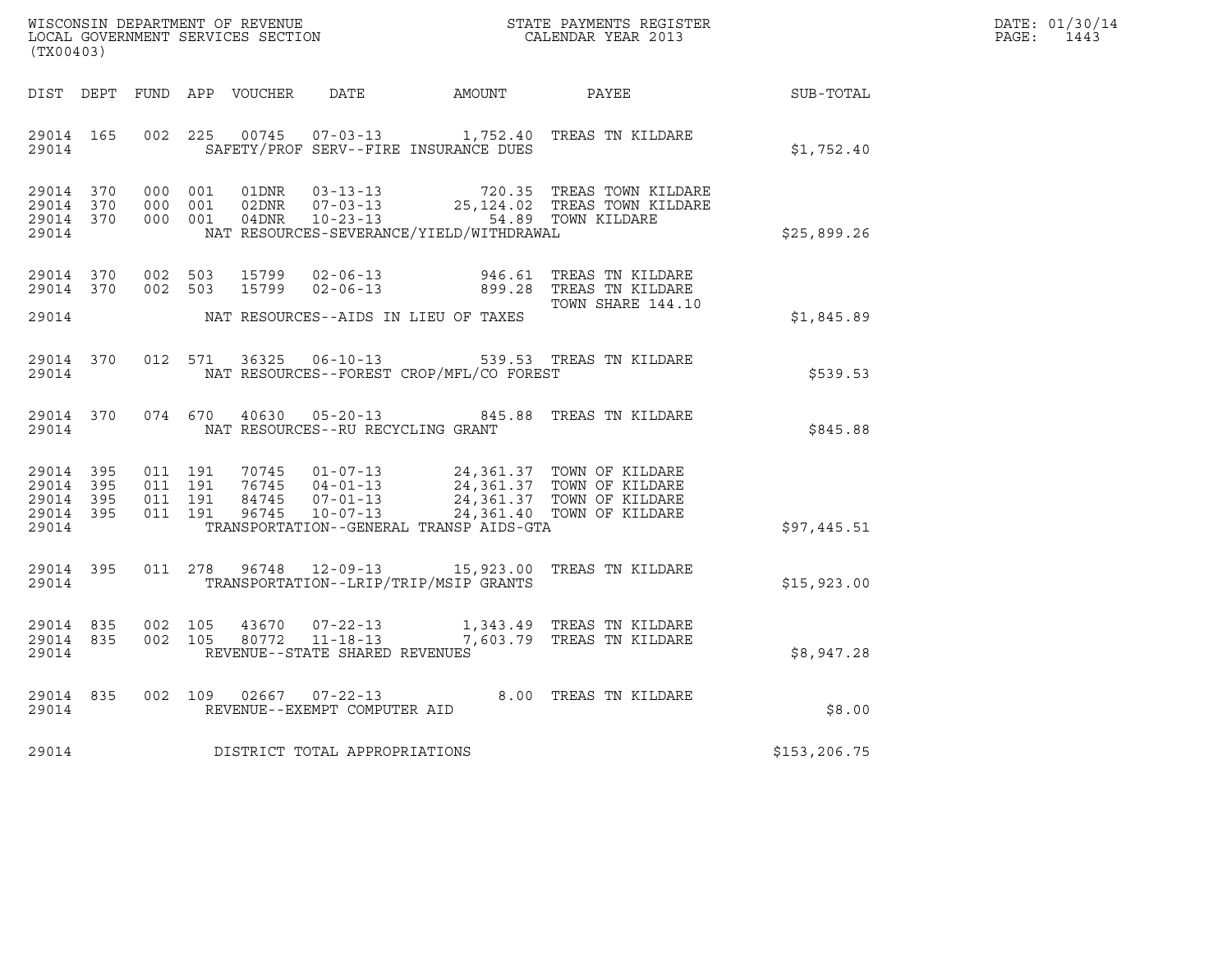|       | DATE: 01/30/14 |
|-------|----------------|
| PAGE: | 1444           |

| WISCONSIN DEPARTMENT OF REVENUE<br>LOCAL GOVERNMENT SERVICES SECTION<br>(TX00403)     |                                 |                                 |                                           |                                                                                        |                                                                                             | STATE PAYMENTS REGISTER<br>CALENDAR YEAR 2013                                                               |              | DATE: 01/30/14<br>PAGE:<br>1444 |
|---------------------------------------------------------------------------------------|---------------------------------|---------------------------------|-------------------------------------------|----------------------------------------------------------------------------------------|---------------------------------------------------------------------------------------------|-------------------------------------------------------------------------------------------------------------|--------------|---------------------------------|
| DIST<br>DEPT                                                                          | FUND                            | APP                             | VOUCHER                                   | <b>DATE</b>                                                                            | AMOUNT                                                                                      | PAYEE                                                                                                       | SUB-TOTAL    |                                 |
| 29016<br>165<br>29016                                                                 | 002                             | 225                             | 00746                                     | $07 - 03 - 13$                                                                         | 92.49<br>SAFETY/PROF SERV--FIRE INSURANCE DUES                                              | TREAS TN KINGSTON                                                                                           | \$92.49      |                                 |
| 370<br>29016<br>29016<br>370<br>29016                                                 | 012<br>012                      | 579<br>579                      | 18517<br>18517                            | 04-15-13<br>$04 - 15 - 13$                                                             | 1,116.48<br>NAT RESOURCES--AIDS IN LIEU OF TAXES                                            | 21,019.94 TREAS TN KINGSTON<br>TREAS TOWN KINGSTON                                                          | \$22,136.42  |                                 |
| 29016<br>395<br>29016<br>395<br>29016<br>395<br>29016<br>395<br>29016<br>395<br>29016 | 011<br>011<br>011<br>011<br>011 | 191<br>191<br>191<br>191<br>191 | 70746<br>76746<br>80945<br>84746<br>96746 | $01 - 07 - 13$<br>$04 - 01 - 13$<br>$07 - 16 - 13$<br>$07 - 01 - 13$<br>$10 - 07 - 13$ | 22,527.40<br>22,527.40<br>22,527.40<br>22,527.43<br>TRANSPORTATION--GENERAL TRANSP AIDS-GTA | TOWN OF KINGSTON<br>22,527.40 TOWN OF KINGSTON<br>TREAS TN KINGSTON<br>TOWN OF KINGSTON<br>TOWN OF KINGSTON | \$112,637.03 |                                 |
| 29016<br>835<br>835<br>29016                                                          | 002<br>002                      | 105<br>105                      | 43671<br>80773                            | $07 - 22 - 13$<br>$11 - 18 - 13$                                                       | 150.29<br>903.54                                                                            | TREAS TN KINGSTON<br>TREAS TN KINGSTON                                                                      |              |                                 |
| 29016                                                                                 |                                 |                                 |                                           | REVENUE--STATE SHARED REVENUES                                                         | \$1,053.83                                                                                  |                                                                                                             |              |                                 |
| 29016                                                                                 |                                 |                                 |                                           | DISTRICT TOTAL APPROPRIATIONS                                                          | \$135, 919.77                                                                               |                                                                                                             |              |                                 |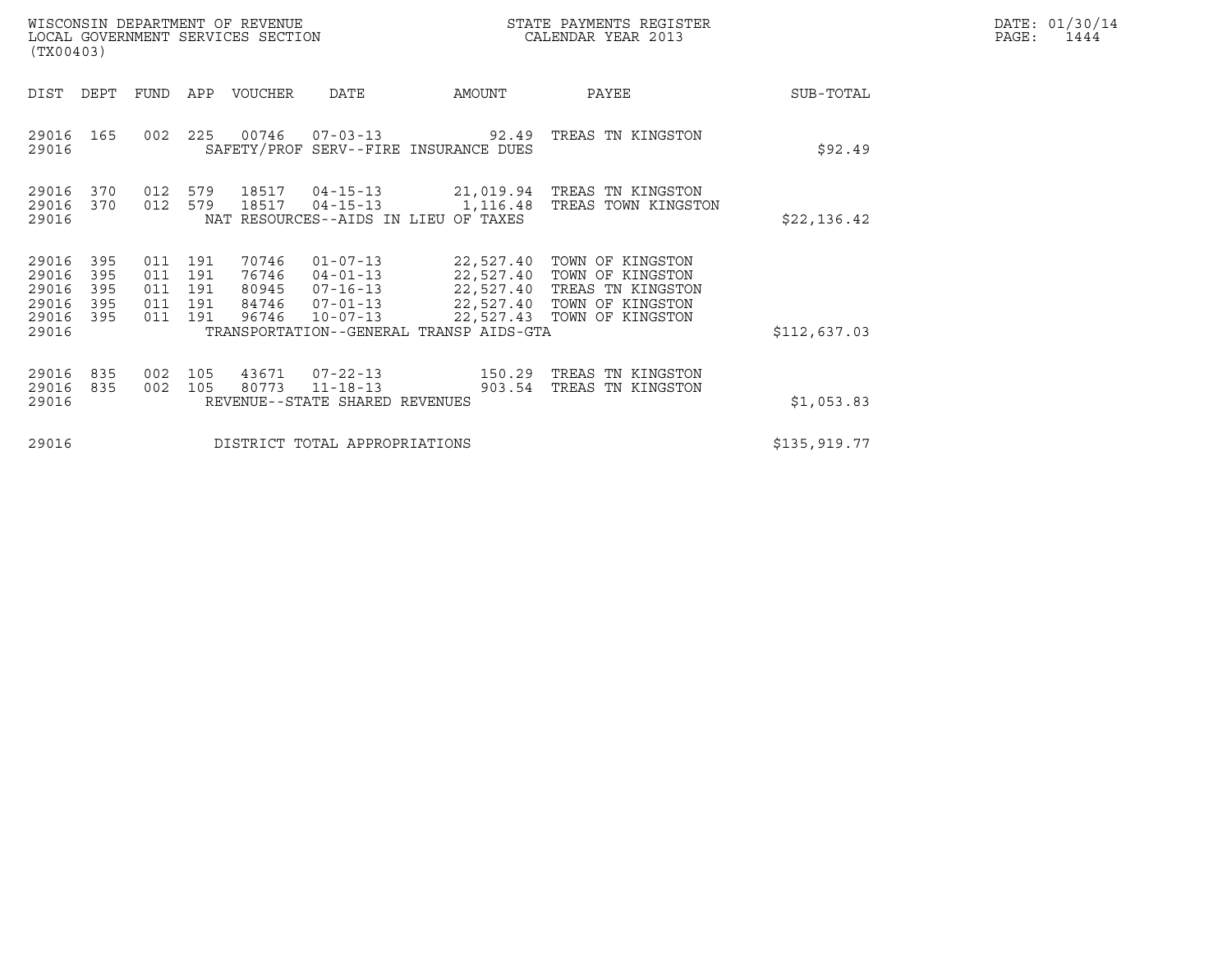|                                                   | WISCONSIN DEPARTMENT OF REVENUE<br>LOCAL GOVERNMENT SERVICES SECTION<br>STATE PAYMENTS REGISTER<br>CALENDAR YEAR 2013<br>(TX00403) |                                                                                                                                 |         |                                 |                                                  |                                          |                                                                                                                                                                                         |              | DATE: 01/30/14<br>PAGE: 1445 |
|---------------------------------------------------|------------------------------------------------------------------------------------------------------------------------------------|---------------------------------------------------------------------------------------------------------------------------------|---------|---------------------------------|--------------------------------------------------|------------------------------------------|-----------------------------------------------------------------------------------------------------------------------------------------------------------------------------------------|--------------|------------------------------|
|                                                   |                                                                                                                                    |                                                                                                                                 |         | DIST DEPT FUND APP VOUCHER DATE |                                                  | AMOUNT                                   | <b>PAYEE</b>                                                                                                                                                                            | SUB-TOTAL    |                              |
| 29018 165<br>29018                                |                                                                                                                                    |                                                                                                                                 |         |                                 |                                                  | SAFETY/PROF SERV--FIRE INSURANCE DUES    | 002 225 00747 07-03-13 3,704.28 TREAS TN LEMONWEIR                                                                                                                                      | \$3.704.28   |                              |
| 29018 370<br>29018                                |                                                                                                                                    |                                                                                                                                 | 000 001 | 02DNR                           |                                                  | NAT RESOURCES-SEVERANCE/YIELD/WITHDRAWAL |                                                                                                                                                                                         | \$109.50     |                              |
| 29018 370<br>29018 370<br>29018                   |                                                                                                                                    | 012 571<br>36326<br>$06 - 10 - 13$<br>012 571<br>485.74 TREAS TN LEMONWEIR<br>36326<br>NAT RESOURCES--FOREST CROP/MFL/CO FOREST |         |                                 |                                                  |                                          |                                                                                                                                                                                         |              |                              |
| 29018 395<br>29018<br>29018<br>29018 395<br>29018 | 395<br>395                                                                                                                         | 011 191<br>011 191<br>011 191<br>011 191                                                                                        |         |                                 |                                                  | TRANSPORTATION--GENERAL TRANSP AIDS-GTA  | 70747  01-07-13  29,558.61  TOWN OF LEMONWEIR<br>76747 04-01-13 29,558.61 TOWN OF LEMONWEIR<br>84747 07-01-13 29,558.61 TOWN OF LEMONWEIR<br>96747 10-07-13 29,558.62 TOWN OF LEMONWEIR | \$118,234.45 |                              |
| 29018 835<br>29018 835<br>29018                   |                                                                                                                                    | 002 105                                                                                                                         | 002 105 | 43672                           | 80774 11-18-13<br>REVENUE--STATE SHARED REVENUES |                                          | 07-22-13 13,256.59 TREAS TN LEMONWEIR<br>75,765.04 TREAS TN LEMONWEIR                                                                                                                   | \$89,021.63  |                              |
| 29018 835<br>29018                                |                                                                                                                                    | 002 109                                                                                                                         |         |                                 | REVENUE--EXEMPT COMPUTER AID                     |                                          | 02668  07-22-13  35.00 TREAS TN LEMONWEIR                                                                                                                                               | \$35.00      |                              |
| 29018 835<br>29018                                |                                                                                                                                    |                                                                                                                                 |         |                                 | REVENUE--LOTTERY CREDIT -                        |                                          | 021  363  35683  03-25-13  9,963.60 TREAS TN LEMONWEIR                                                                                                                                  | \$9,963.60   |                              |
| 29018                                             |                                                                                                                                    |                                                                                                                                 |         |                                 | DISTRICT TOTAL APPROPRIATIONS                    |                                          |                                                                                                                                                                                         | \$221,674.20 |                              |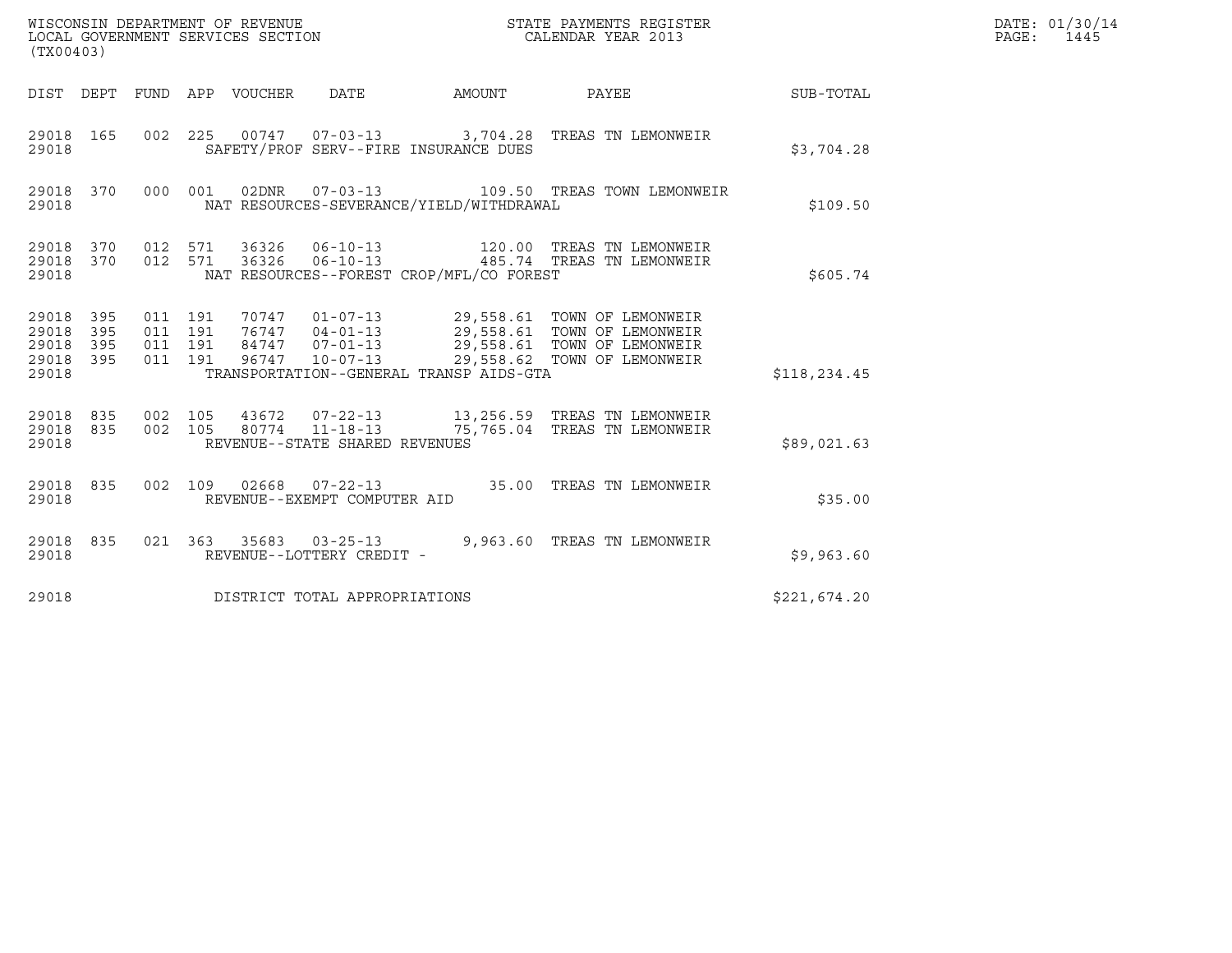| (TX00403)                                                       |                                          |                                                                                                                                                                                                        |                            |              | DATE: 01/30/14<br>PAGE: 1446 |
|-----------------------------------------------------------------|------------------------------------------|--------------------------------------------------------------------------------------------------------------------------------------------------------------------------------------------------------|----------------------------|--------------|------------------------------|
|                                                                 |                                          | DIST DEPT FUND APP VOUCHER DATE AMOUNT                                                                                                                                                                 | PAYEE                      | SUB-TOTAL    |                              |
| 29020 165<br>29020                                              |                                          | 002 225 00748 07-03-13 1,715.37 TREAS TN LINDINA<br>SAFETY/PROF SERV--FIRE INSURANCE DUES                                                                                                              |                            | \$1,715.37   |                              |
| 29020 370<br>29020                                              |                                          | 000 001 02DNR 07-03-13 1,082.14 TREAS TOWN LINDINA<br>NAT RESOURCES-SEVERANCE/YIELD/WITHDRAWAL                                                                                                         |                            | \$1,082.14   |                              |
| 29020 370<br>29020                                              |                                          | 012 571 36327 06-10-13 362.60 TREAS TN LINDINA<br>NAT RESOURCES--FOREST CROP/MFL/CO FOREST                                                                                                             |                            | \$362.60     |                              |
| 29020 370<br>29020                                              |                                          | 012 579 18518 04-15-13 43.54 TREAS TOWN LINDINA<br>NAT RESOURCES--AIDS IN LIEU OF TAXES                                                                                                                |                            | \$43.54      |                              |
| 29020 395<br>395<br>29020<br>395<br>29020<br>29020 395<br>29020 | 011 191<br>011 191<br>011 191<br>011 191 | 70748  01-07-13  23,710.40  TOWN OF LINDINA<br>76748 04-01-13<br>84748 07-01-13<br>96748 10-07-13<br>23,710.40 TOWN OF LINDINA<br>23,710.40 TOWN OF LINDINA<br>TRANSPORTATION--GENERAL TRANSP AIDS-GTA |                            | \$94,841.60  |                              |
| 29020 835<br>29020 835<br>29020                                 | 002 105<br>002 105                       | 43673  07-22-13  6,420.12  TREAS TN LINDINA<br>80775 11-18-13<br>REVENUE--STATE SHARED REVENUES                                                                                                        | 36,377.42 TREAS TN LINDINA | \$42,797.54  |                              |
| 29020 835<br>29020                                              |                                          | 002 109 02669 07-22-13 8.00 TREAS TN LINDINA<br>REVENUE--EXEMPT COMPUTER AID                                                                                                                           |                            | \$8.00       |                              |
| 29020                                                           | DISTRICT TOTAL APPROPRIATIONS            |                                                                                                                                                                                                        |                            | \$140,850.79 |                              |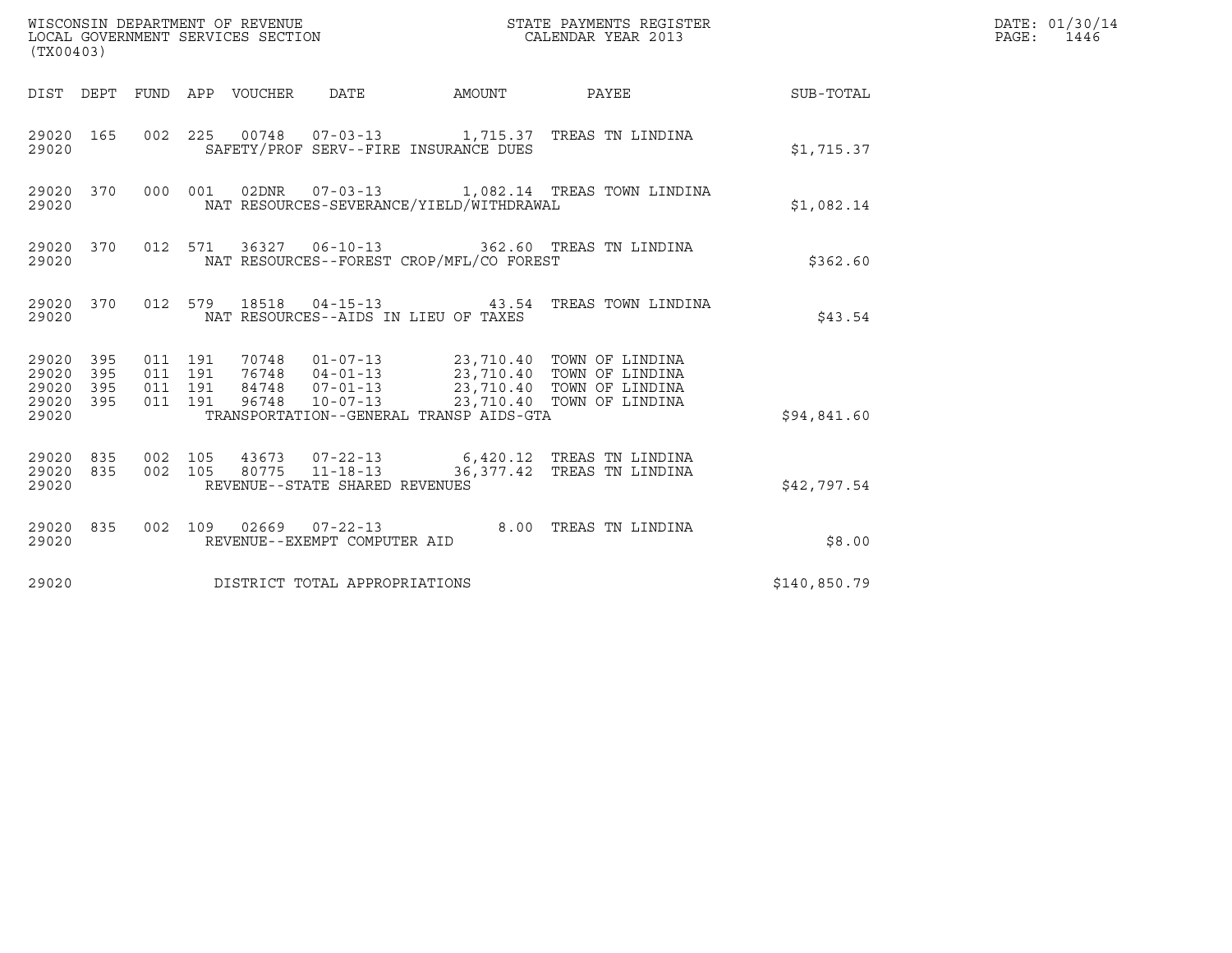| (TX00403)                                             |           |                               |         |  |                                |                                          |                                                                                                                                                                                                             |              | DATE: 01/30/14<br>PAGE: 1447 |
|-------------------------------------------------------|-----------|-------------------------------|---------|--|--------------------------------|------------------------------------------|-------------------------------------------------------------------------------------------------------------------------------------------------------------------------------------------------------------|--------------|------------------------------|
|                                                       |           |                               |         |  |                                |                                          | DIST DEPT FUND APP VOUCHER DATE AMOUNT PAYEE THE SUB-TOTAL                                                                                                                                                  |              |                              |
| 29022                                                 | 29022 165 |                               |         |  |                                | SAFETY/PROF SERV--FIRE INSURANCE DUES    | 002 225 00749 07-03-13 2,026.84 TREAS TN LISBON                                                                                                                                                             | \$2,026.84   |                              |
| 29022                                                 | 29022 370 |                               |         |  | 000  001  02DNR  07-03-13      | NAT RESOURCES-SEVERANCE/YIELD/WITHDRAWAL | 584.77 TREAS TOWN LISBON                                                                                                                                                                                    | \$584.77     |                              |
| 29022                                                 | 29022 370 |                               |         |  |                                | NAT RESOURCES--FOREST CROP/MFL/CO FOREST | 012 571 36328 06-10-13 564.55 TREAS TN LISBON                                                                                                                                                               | \$564.55     |                              |
| 29022 395<br>29022 395<br>29022<br>29022 395<br>29022 | 395       | 011 191<br>011 191<br>011 191 | 011 191 |  |                                | TRANSPORTATION--GENERAL TRANSP AIDS-GTA  | 70749  01-07-13  19,719.85  TOWN OF LISBON<br>76749  04-01-13  19,719.85  TOWN OF LISBON<br>84749  07-01-13  19,719.85  TOWN OF LISBON<br>96749  10-07-13  19,719.87  TOWN OF LISBON                        | \$78,879.42  |                              |
| 29022                                                 |           |                               |         |  | REVENUE--STATE SHARED REVENUES |                                          | $\begin{array}{cccccccc} 29022 & 835 & 002 & 105 & 43674 & 07-22-13 & & 4,667.50 & \text{TREAS TN LISBON} \\ 29022 & 835 & 002 & 105 & 80776 & 11-18-13 & & 26,433.46 & \text{TREAS TN LISBON} \end{array}$ | \$31,100.96  |                              |
| 29022                                                 |           |                               |         |  | REVENUE--EXEMPT COMPUTER AID   |                                          | 29022 835 002 109 02670 07-22-13 21.00 TREAS TN LISBON                                                                                                                                                      | \$21.00      |                              |
| 29022 835<br>29022                                    |           |                               |         |  | REVENUE--LOTTERY CREDIT -      |                                          | 021 363 35684 03-25-13 1,964.91 TREAS TN LISBON                                                                                                                                                             | \$1,964.91   |                              |
| 29022                                                 |           |                               |         |  | DISTRICT TOTAL APPROPRIATIONS  |                                          |                                                                                                                                                                                                             | \$115,142.45 |                              |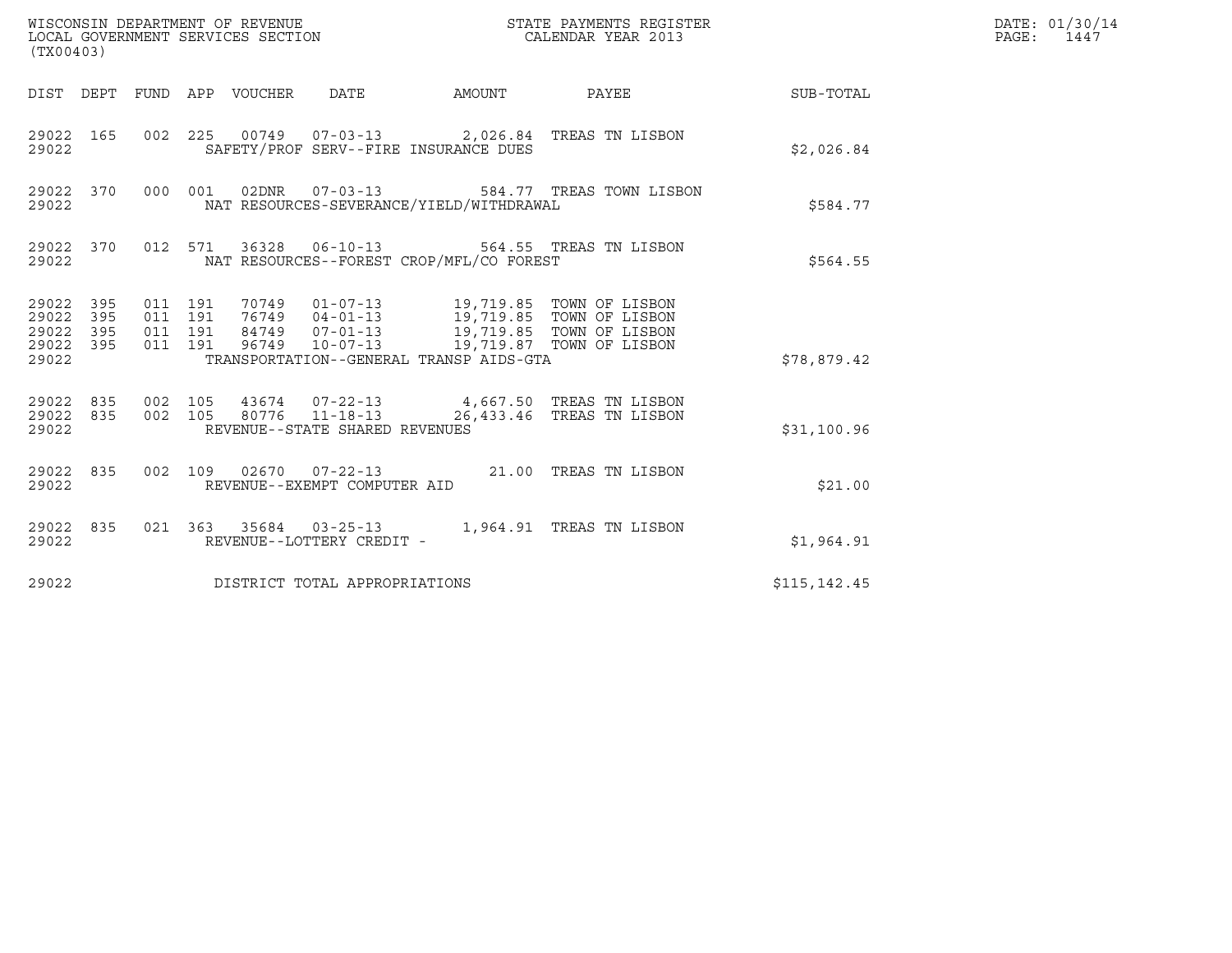| (TX00403)                                                              |                                                     |         |       |                                   |                                            | ${\tt WISCONSIM\ DEPARTMENT\ OF\ REVENUE}\qquad \qquad {\tt STATE\ PAYMENTS\ REGISTER} \\ {\tt LOCAL\ GOVERNMENT\ SERVICES\ SECTION}\qquad \qquad {\tt CALENDAR\ YEAR\ 2013}$                                                                                                                                             |              | DATE: 01/30/14<br>PAGE:<br>1448 |
|------------------------------------------------------------------------|-----------------------------------------------------|---------|-------|-----------------------------------|--------------------------------------------|---------------------------------------------------------------------------------------------------------------------------------------------------------------------------------------------------------------------------------------------------------------------------------------------------------------------------|--------------|---------------------------------|
|                                                                        |                                                     |         |       |                                   |                                            |                                                                                                                                                                                                                                                                                                                           |              |                                 |
| 29024                                                                  |                                                     |         |       |                                   | SAFETY/PROF SERV--FIRE INSURANCE DUES      | 29024 165 002 225 00750 07-03-13 3,566.18 TREAS TN LYNDON                                                                                                                                                                                                                                                                 | \$3,566.18   |                                 |
| 29024                                                                  |                                                     |         |       |                                   | NAT RESOURCES-SEVERANCE/YIELD/WITHDRAWAL   | 29024 370 000 001 01DNR 03-13-13 741.58 TREAS TOWN LYNDON                                                                                                                                                                                                                                                                 | \$741.58     |                                 |
|                                                                        |                                                     |         |       |                                   | 29024 NAT RESOURCES--AIDS IN LIEU OF TAXES | 29024 370 002 503 15800 02-06-13 27,662.64 TREAS TN LYNDON<br>TOWN SHARE 3371.19                                                                                                                                                                                                                                          | \$27,662.64  |                                 |
| 29024 370                                                              | 29024                                               |         |       |                                   | NAT RESOURCES--FOREST CROP/MFL/CO FOREST   | 012 571 36329 06-10-13 275.36 TREAS TN LYNDON                                                                                                                                                                                                                                                                             | \$275.36     |                                 |
| 29024 370<br>29024 370<br>29024 370<br>29024 370<br>29024 370<br>29024 | 012 579<br>012 579<br>012 579<br>012 579<br>012 579 |         |       |                                   | NAT RESOURCES--AIDS IN LIEU OF TAXES       |                                                                                                                                                                                                                                                                                                                           | \$275.81     |                                 |
|                                                                        | 29024                                               |         |       | NAT RESOURCES--RU RECYCLING GRANT |                                            | 29024 370 074 670 40631 05-20-13 916.37 TREAS TN LYNDON                                                                                                                                                                                                                                                                   | \$916.37     |                                 |
| 29024 395<br>29024 395<br>29024 395<br>29024 395<br>29024              | 011 191<br>011 191<br>011 191<br>011 191            |         |       |                                   | TRANSPORTATION--GENERAL TRANSP AIDS-GTA    | $\begin{array}{cccc} 70750 & 01\hbox{-}07\hbox{-}13 & 20,466.09 & \text{TOWN OF LYNDOM} \\ 76750 & 04\hbox{-}01\hbox{-}13 & 20,466.09 & \text{TOWN OF LYNDOM} \\ 84750 & 07\hbox{-}01\hbox{-}13 & 20,466.09 & \text{TOWN OF LYNDOM} \\ 96750 & 10\hbox{-}07\hbox{-}13 & 20,466.12 & \text{TOWN OF LYNDOM} \\ \end{array}$ | \$81,864.39  |                                 |
| 29024 835<br>29024                                                     | 29024 835 002 105                                   |         |       | REVENUE--STATE SHARED REVENUES    |                                            | 002 105 43675 07-22-13 2,025.09 TREAS TN LYNDON 002 105 80777 11-18-13 11,471.45 TREAS TN LYNDON                                                                                                                                                                                                                          | \$13,496.54  |                                 |
| 29024 835<br>29024                                                     | 002 109                                             |         |       | REVENUE--EXEMPT COMPUTER AID      |                                            | 16.00 TREAS TN LYNDON                                                                                                                                                                                                                                                                                                     | \$16.00      |                                 |
| 29024 835<br>29024                                                     |                                                     | 002 501 | 00002 | $02 - 01 - 13$                    | DOA-PAYMENT FOR MUNICIPAL SERVICES AID     | 1,159.60 TREAS TN LYNDON                                                                                                                                                                                                                                                                                                  | \$1,159.60   |                                 |
| 29024                                                                  |                                                     |         |       | DISTRICT TOTAL APPROPRIATIONS     |                                            |                                                                                                                                                                                                                                                                                                                           | \$129,974.47 |                                 |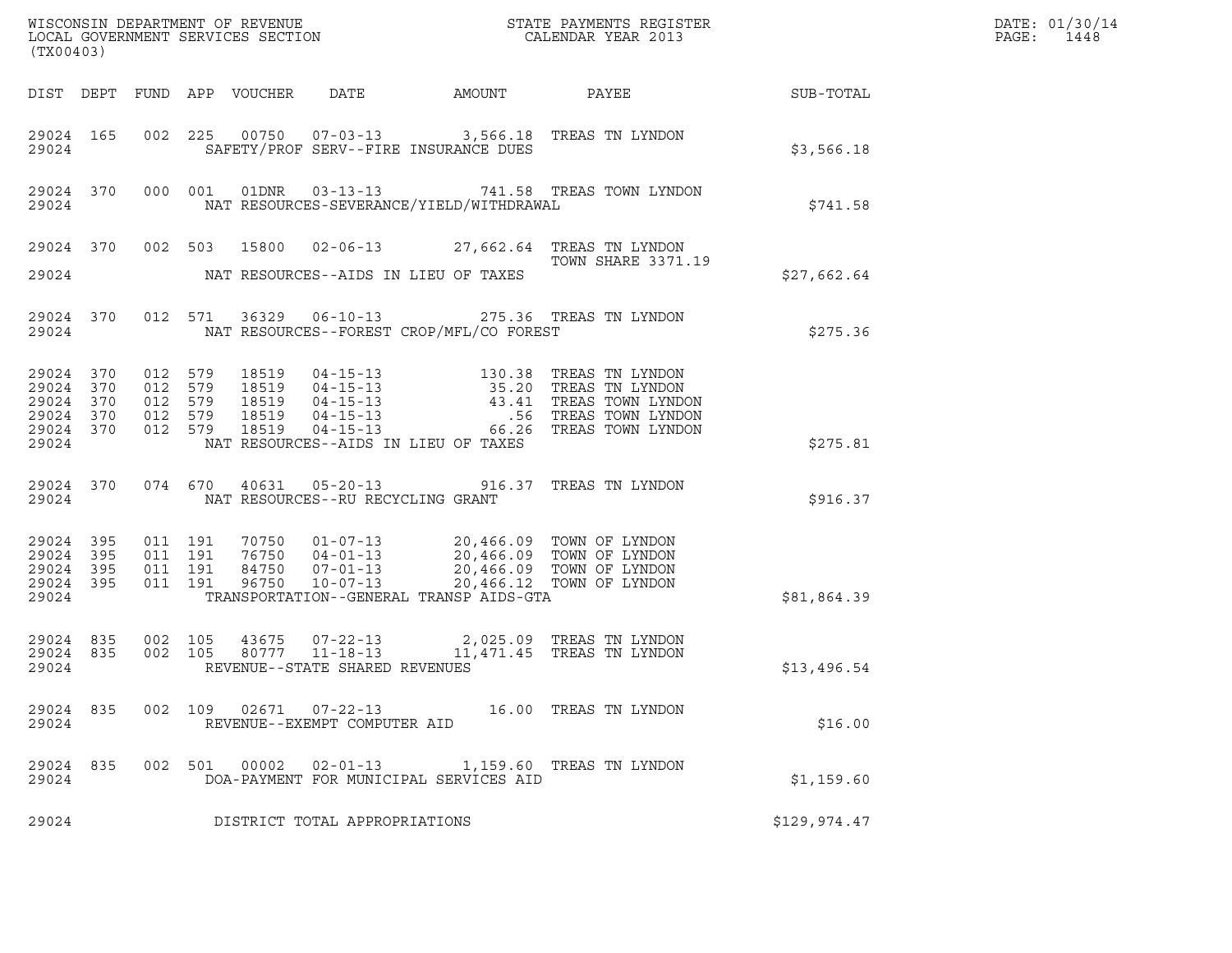| WISCONSIN DEPARTMENT OF REVENUE   | STATE PAYMENTS REGISTER | DATE: 01/30/14 |
|-----------------------------------|-------------------------|----------------|
| LOCAL GOVERNMENT SERVICES SECTION | CALENDAR YEAR 2013      | PAGE:<br>1449  |

| WISCONSIN DEPARTMENT OF REVENUE<br>LOCAL GOVERNMENT SERVICES SECTION THE STATE PAYMENTS REGISTER<br>(TX00403)<br>(TX00403) |           |  |  |               |                                |                                                                                                                                                                                                                                                 |                                                                                                                                                       |             | DATE: 01/30/14<br>PAGE: 1449 |
|----------------------------------------------------------------------------------------------------------------------------|-----------|--|--|---------------|--------------------------------|-------------------------------------------------------------------------------------------------------------------------------------------------------------------------------------------------------------------------------------------------|-------------------------------------------------------------------------------------------------------------------------------------------------------|-------------|------------------------------|
|                                                                                                                            |           |  |  |               |                                |                                                                                                                                                                                                                                                 | DIST DEPT FUND APP VOUCHER DATE AMOUNT PAYEE                                                                                                          | SUB-TOTAL   |                              |
| 29026                                                                                                                      | 29026 165 |  |  |               |                                | SAFETY/PROF SERV--FIRE INSURANCE DUES                                                                                                                                                                                                           | 002 225 00751 07-03-13 1,455.96 TREAS TN MARION                                                                                                       | \$1,455.96  |                              |
| 29026 370<br>29026 370<br>29026 370<br>29026                                                                               |           |  |  |               |                                | NAT RESOURCES-SEVERANCE/YIELD/WITHDRAWAL                                                                                                                                                                                                        | 000 001 01DNR 03-13-13 1,619.03 TREAS TOWN MARION<br>000 001 02DNR 07-03-13 2,135.93 TREAS TOWN MARION<br>000 001 04DNR 10-23-13 3,068.62 TOWN MARION | \$6,823.58  |                              |
|                                                                                                                            |           |  |  |               |                                |                                                                                                                                                                                                                                                 | 29026 370 002 503 15801 02-06-13 8,846.69 TREAS TN MARION<br>TOWN SHARE 412.06                                                                        | \$8,846.69  |                              |
| 29026                                                                                                                      | 29026 370 |  |  |               |                                | NAT RESOURCES--FOREST CROP/MFL/CO FOREST                                                                                                                                                                                                        | 012 571 36330 06-10-13 626.37 TREAS TN MARION                                                                                                         | \$626.37    |                              |
| 29026                                                                                                                      | 29026 370 |  |  | 012 579 18520 |                                | NAT RESOURCES--AIDS IN LIEU OF TAXES                                                                                                                                                                                                            | 04-15-13 32.03 TREAS TN MARION                                                                                                                        | \$32.03     |                              |
| 29026 395<br>29026 395<br>29026 395<br>29026 395<br>29026                                                                  |           |  |  |               |                                | 011 191 70751 01-07-13 6,647.78 TOWN OF MARION<br>011 191 76751 04-01-13 6,647.78 TOWN OF MARION<br>011 191 84751 07-01-13 6,647.78 TOWN OF MARION<br>011 191 96751 10-07-13 6,647.78 TOWN OF MARION<br>TRANSPORTATION--GENERAL TRANSP AIDS-GTA |                                                                                                                                                       | \$26,591.12 |                              |
| 29026 835<br>29026 835<br>29026                                                                                            |           |  |  | 002 105 43676 | REVENUE--STATE SHARED REVENUES |                                                                                                                                                                                                                                                 | 07-22-13 1,848.38 TREAS TN MARION<br>002 105 80778 11-18-13 10,474.12 TREAS TN MARION                                                                 | \$12,322.50 |                              |
| 29026                                                                                                                      | 29026 835 |  |  |               | REVENUE--EXEMPT COMPUTER AID   |                                                                                                                                                                                                                                                 | 002 109 02672 07-22-13 1.00 TREAS TN MARION                                                                                                           | \$1.00      |                              |
| 29026                                                                                                                      |           |  |  |               | DISTRICT TOTAL APPROPRIATIONS  |                                                                                                                                                                                                                                                 |                                                                                                                                                       | \$56,699.25 |                              |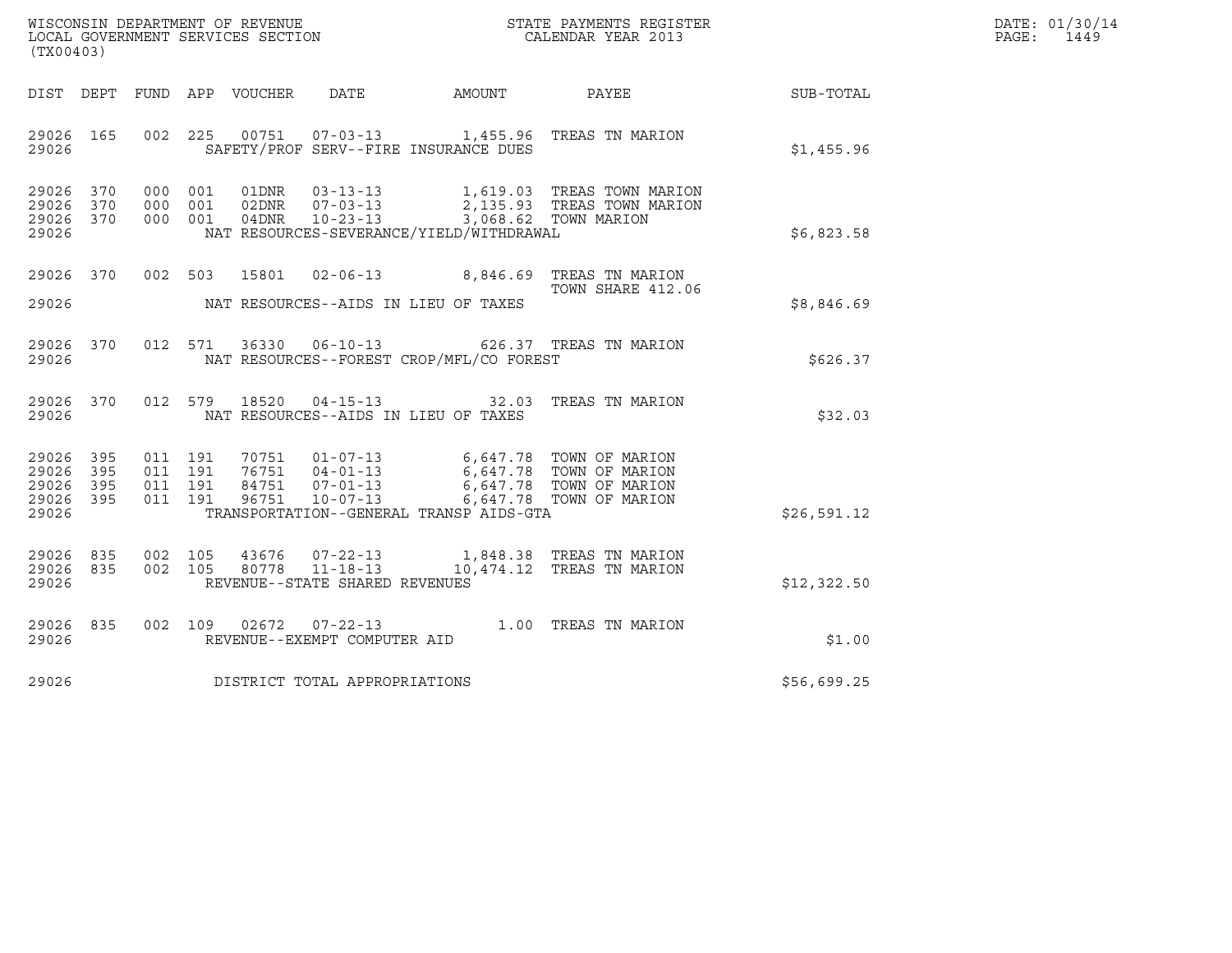| WISCONSIN DEPARTMENT OF REVENUE   | STATE PAYMENTS REGISTER | DATE: 01/30/14 |
|-----------------------------------|-------------------------|----------------|
| LOCAL GOVERNMENT SERVICES SECTION | CALENDAR YEAR 2013      | PAGE:<br>1450  |

| (TX00403)                                 |                          |                          |                          | WISCONSIN DEPARTMENT OF REVENUE<br>LOCAL GOVERNMENT SERVICES SECTION |                                                                      |                                                                                             | STATE PAYMENTS REGISTER<br>CALENDAR YEAR 2013                            |              |
|-------------------------------------------|--------------------------|--------------------------|--------------------------|----------------------------------------------------------------------|----------------------------------------------------------------------|---------------------------------------------------------------------------------------------|--------------------------------------------------------------------------|--------------|
| DIST                                      | DEPT                     | FUND                     | APP                      | VOUCHER                                                              | DATE                                                                 | AMOUNT                                                                                      | PAYEE                                                                    | SUB-TOTAL    |
| 29028<br>29028                            | 165                      | 002                      | 225                      | 00752                                                                | $07 - 03 - 13$                                                       | 5,456.50<br>SAFETY/PROF SERV--FIRE INSURANCE DUES                                           | TREAS TN NECEDAH                                                         | \$5,456.50   |
| 29028<br>29028                            | 370<br>370               | 002<br>002               | 503<br>503               | 15802<br>15802                                                       | $02 - 06 - 13$<br>$02 - 06 - 13$                                     | 244.50<br>8,959.64                                                                          | TREAS TN NECEDAH<br>TREAS TN NECEDAH<br>TOWN SHARE 398.97                |              |
| 29028                                     |                          |                          |                          |                                                                      |                                                                      | NAT RESOURCES--AIDS IN LIEU OF TAXES                                                        |                                                                          | \$9,204.14   |
| 29028<br>29028<br>29028                   | 370<br>370               | 012<br>012               | 571<br>571               | 36331<br>36331                                                       | $06 - 10 - 13$<br>$06 - 10 - 13$                                     | 500.94<br>945.79<br>NAT RESOURCES--FOREST CROP/MFL/CO FOREST                                | TREAS TN NECEDAH<br>TREAS TN NECEDAH                                     | \$1,446.73   |
| 29028<br>29028                            | 370                      | 012                      | 579                      | 18521                                                                | $04 - 15 - 13$                                                       | 333.41<br>NAT RESOURCES--AIDS IN LIEU OF TAXES                                              | TREAS TN NECEDAH                                                         | \$333.41     |
| 29028<br>29028                            | 370                      | 012                      | 587                      | 02221                                                                | $02 - 25 - 13$                                                       | 2,750.00<br>NAT RESOURCES--URBAN FORESTRY GRANTS                                            | TREAS VIL NECEDAH                                                        | \$2,750.00   |
| 29028<br>29028                            | 370                      | 074                      | 670                      | 40632                                                                | $05 - 20 - 13$<br>NAT RESOURCES--RU RECYCLING GRANT                  | 847.47                                                                                      | TREAS TN NECEDAH                                                         | \$847.47     |
| 29028<br>29028<br>29028<br>29028<br>29028 | 395<br>395<br>395<br>395 | 011<br>011<br>011<br>011 | 191<br>191<br>191<br>191 | 70752<br>76752<br>84752<br>96752                                     | $01 - 07 - 13$<br>$04 - 01 - 13$<br>$07 - 01 - 13$<br>$10 - 07 - 13$ | 61,440.63<br>61,440.63<br>61,440.63<br>61,440.64<br>TRANSPORTATION--GENERAL TRANSP AIDS-GTA | TOWN OF NECEDAH<br>TOWN OF NECEDAH<br>TOWN OF NECEDAH<br>TOWN OF NECEDAH | \$245,762.53 |
| 29028<br>29028                            | 395                      | 011                      | 278                      | 79901                                                                | $07 - 03 - 13$                                                       | 12,393.00<br>TRANSPORTATION--LRIP/TRIP/MSIP GRANTS                                          | TREAS TN NECEDAH                                                         | \$12,393.00  |
| 29028<br>29028<br>29028                   | 835<br>835               | 002<br>002               | 105<br>105               | 43677<br>80779                                                       | $07 - 22 - 13$<br>$11 - 18 - 13$<br>REVENUE--STATE SHARED REVENUES   | 22,554.78<br>127,751.91                                                                     | TREAS TN NECEDAH<br>TREAS TN NECEDAH                                     | \$150,306.69 |
| 29028<br>29028                            | 835                      | 002                      | 109                      | 02673                                                                | $07 - 22 - 13$<br>REVENUE--EXEMPT COMPUTER AID                       | 54.00                                                                                       | TREAS TN NECEDAH                                                         | \$54.00      |
| 29028                                     |                          |                          |                          |                                                                      | DISTRICT TOTAL APPROPRIATIONS                                        |                                                                                             |                                                                          | \$428,554.47 |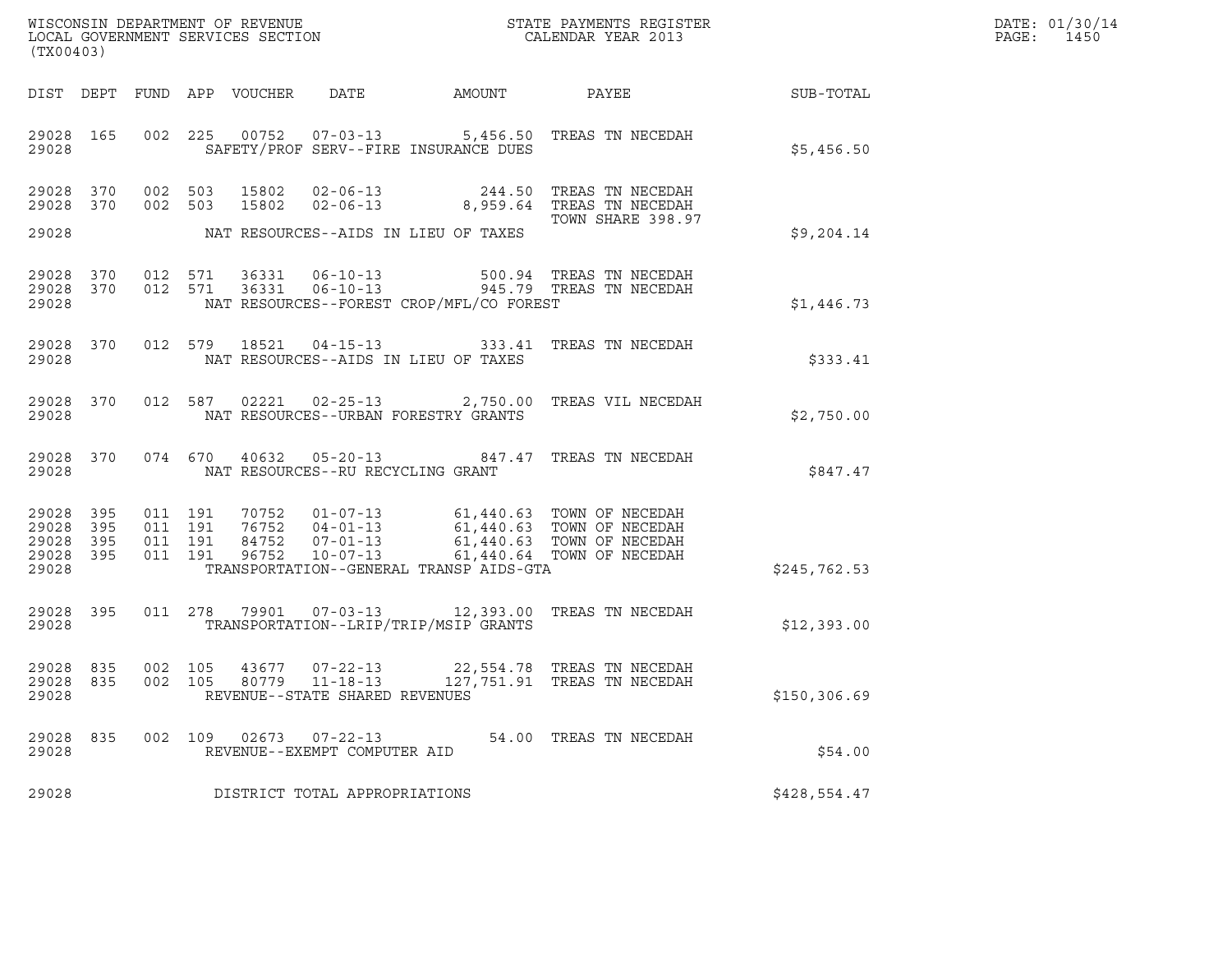| (TX00403)                                                 |           |                    |                                          |                |                                                  |                                          |                                                                                                                                                                                                                                          |                  | DATE: 01/30/14<br>PAGE:<br>1451 |
|-----------------------------------------------------------|-----------|--------------------|------------------------------------------|----------------|--------------------------------------------------|------------------------------------------|------------------------------------------------------------------------------------------------------------------------------------------------------------------------------------------------------------------------------------------|------------------|---------------------------------|
|                                                           |           |                    |                                          |                |                                                  | DIST DEPT FUND APP VOUCHER DATE AMOUNT   | PAYEE                                                                                                                                                                                                                                    | <b>SUB-TOTAL</b> |                                 |
| 29030 165<br>29030                                        |           |                    |                                          |                |                                                  | SAFETY/PROF SERV--FIRE INSURANCE DUES    | 002 225 00753 07-03-13 1,066.87 TREAS TN ORANGE                                                                                                                                                                                          | \$1,066.87       |                                 |
| 29030 370<br>29030                                        | 29030 370 | 000 001<br>000 001 |                                          | 04DNR          | 01DNR        03-13-13<br>$10 - 23 - 13$          | NAT RESOURCES-SEVERANCE/YIELD/WITHDRAWAL | 738.97 TREAS TOWN ORANGE<br>822.90 TOWN ORANGE                                                                                                                                                                                           | \$1,561.87       |                                 |
| 29030 370<br>29030                                        |           |                    |                                          |                |                                                  | NAT RESOURCES--AIDS IN LIEU OF TAXES     | 002 503 16215 02-21-13 4,255.59 TREAS TN ORANGE<br>TOWN SHARE 681.48                                                                                                                                                                     | \$4,255.59       |                                 |
| 29030 370<br>29030                                        |           |                    |                                          |                |                                                  | NAT RESOURCES--FOREST CROP/MFL/CO FOREST | 012 571 36332 06-10-13 453.16 TREAS TN ORANGE                                                                                                                                                                                            | \$453.16         |                                 |
| 29030 370<br>29030                                        |           |                    |                                          |                |                                                  | NAT RESOURCES--AIDS IN LIEU OF TAXES     | 012 579 18522 04-15-13 250.21 TREAS TOWN ORANGE                                                                                                                                                                                          | \$250.21         |                                 |
| 29030 395<br>29030 395<br>29030 395<br>29030 395<br>29030 |           |                    | 011 191<br>011 191<br>011 191<br>011 191 |                |                                                  | TRANSPORTATION--GENERAL TRANSP AIDS-GTA  | $\begin{tabular}{cccccc} 70753 & 01-07-13 & 18,100.35 & TOWN OF ORANGE \\ 76753 & 04-01-13 & 18,100.35 & TOWN OF ORANGE \\ 84753 & 07-01-13 & 18,100.35 & TOWN OF ORANGE \\ 96753 & 10-07-13 & 18,100.35 & TOWN OF ORANGE \end{tabular}$ | \$72,401.40      |                                 |
| 29030 395<br>29030                                        |           | 011 278            |                                          | 92605          |                                                  | TRANSPORTATION--LRIP/TRIP/MSIP GRANTS    | 10-29-13 9,502.98 TREAS TN ORANGE                                                                                                                                                                                                        | \$9,502.98       |                                 |
| 29030 835<br>29030 835<br>29030                           |           | 002 105            | 002 105                                  | 43678<br>80780 | $11 - 18 - 13$<br>REVENUE--STATE SHARED REVENUES |                                          | 07-22-13 6,396.77 TREAS TN ORANGE<br>36,232.86 TREAS TN ORANGE                                                                                                                                                                           | \$42,629.63      |                                 |
| 29030                                                     |           |                    |                                          |                | DISTRICT TOTAL APPROPRIATIONS                    |                                          |                                                                                                                                                                                                                                          | \$132,121.71     |                                 |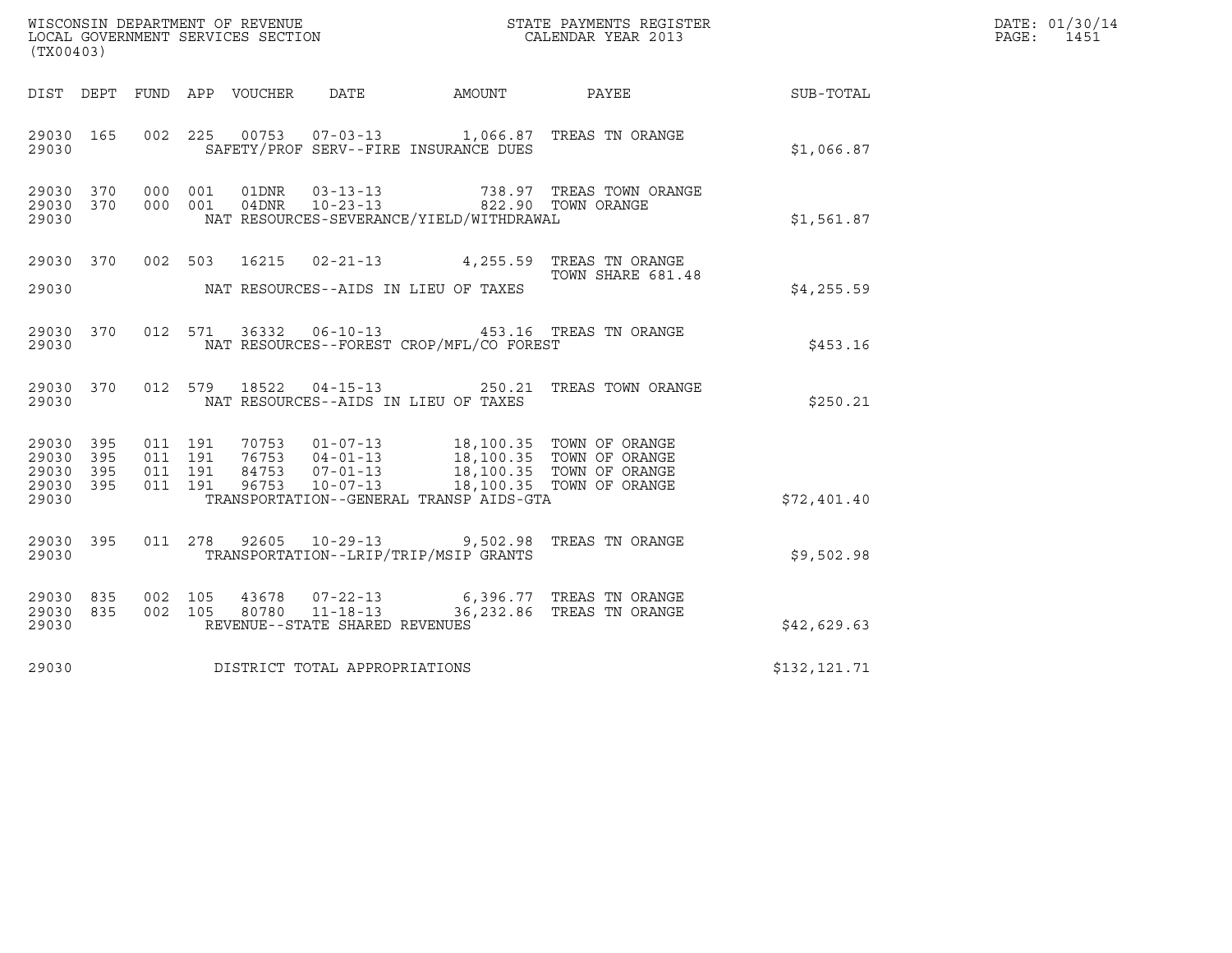| (TX00403)                                                 |                    |                    |                |                                                  |                                          |                                                                                                                                                                                              |                  | DATE: 01/30/14<br>PAGE:<br>1452 |
|-----------------------------------------------------------|--------------------|--------------------|----------------|--------------------------------------------------|------------------------------------------|----------------------------------------------------------------------------------------------------------------------------------------------------------------------------------------------|------------------|---------------------------------|
|                                                           |                    |                    |                |                                                  | DIST DEPT FUND APP VOUCHER DATE AMOUNT   | PAYEE                                                                                                                                                                                        | <b>SUB-TOTAL</b> |                                 |
| 29032 165<br>29032                                        |                    |                    |                |                                                  | SAFETY/PROF SERV--FIRE INSURANCE DUES    | 002 225 00754 07-03-13 1,853.78 TREAS TN PLYMOUTH                                                                                                                                            | \$1,853.78       |                                 |
| 29032 370<br>29032 370<br>29032                           | 000 001            | 000 001            | 04DNR          | 01DNR 03-13-13<br>$10 - 23 - 13$                 | NAT RESOURCES-SEVERANCE/YIELD/WITHDRAWAL | 430.48 TREAS TOWN PLYMOUTH<br>800.84 TOWN PLYMOUTH                                                                                                                                           | \$1,231.32       |                                 |
| 29032 370<br>29032                                        |                    |                    |                |                                                  | NAT RESOURCES--FOREST CROP/MFL/CO FOREST | 012 571 36333 06-10-13 614.14 TREAS TN PLYMOUTH                                                                                                                                              | \$614.14         |                                 |
| 29032 370 012 579<br>29032 370<br>29032                   | 012 579            |                    | 18523<br>18523 |                                                  | NAT RESOURCES--AIDS IN LIEU OF TAXES     | 04-15-13 1.73 TREAS TN PLYMOUTH<br>04-15-13 18.67 TREAS TOWN PLYMOUTH                                                                                                                        | \$20.40          |                                 |
| 29032 395<br>29032 395<br>29032 395<br>29032 395<br>29032 | 011 191<br>011 191 | 011 191<br>011 191 |                |                                                  | TRANSPORTATION--GENERAL TRANSP AIDS-GTA  | 70754  01-07-13  23,885.05  TOWN OF PLYMOUTH<br>76754  04-01-13  23,885.05  TOWN OF PLYMOUTH<br>84754  07-01-13  23,885.05  TOWN OF PLYMOUTH<br>96754  10-07-13  23,885.06  TOWN OF PLYMOUTH | \$95,540.21      |                                 |
| 29032 395<br>29032                                        |                    | 011 278 81503      |                |                                                  | TRANSPORTATION--LRIP/TRIP/MSIP GRANTS    | 07-18-13 20,732.00 TREAS TN PLYMOUTH                                                                                                                                                         | \$20,732.00      |                                 |
| 29032 835<br>29032 835<br>29032                           | 002 105<br>002 105 |                    |                | 80781 11-18-13<br>REVENUE--STATE SHARED REVENUES |                                          | 43679  07-22-13  8,009.04  TREAS TN PLYMOUTH<br>45,422.79 TREAS TN PLYMOUTH                                                                                                                  | \$53,431.83      |                                 |
| 29032 835<br>29032                                        |                    |                    |                | REVENUE--EXEMPT COMPUTER AID                     |                                          | 002 109 02674 07-22-13 7.00 TREAS TN PLYMOUTH                                                                                                                                                | \$7.00           |                                 |
| 29032                                                     |                    |                    |                | DISTRICT TOTAL APPROPRIATIONS                    |                                          |                                                                                                                                                                                              | \$173,430.68     |                                 |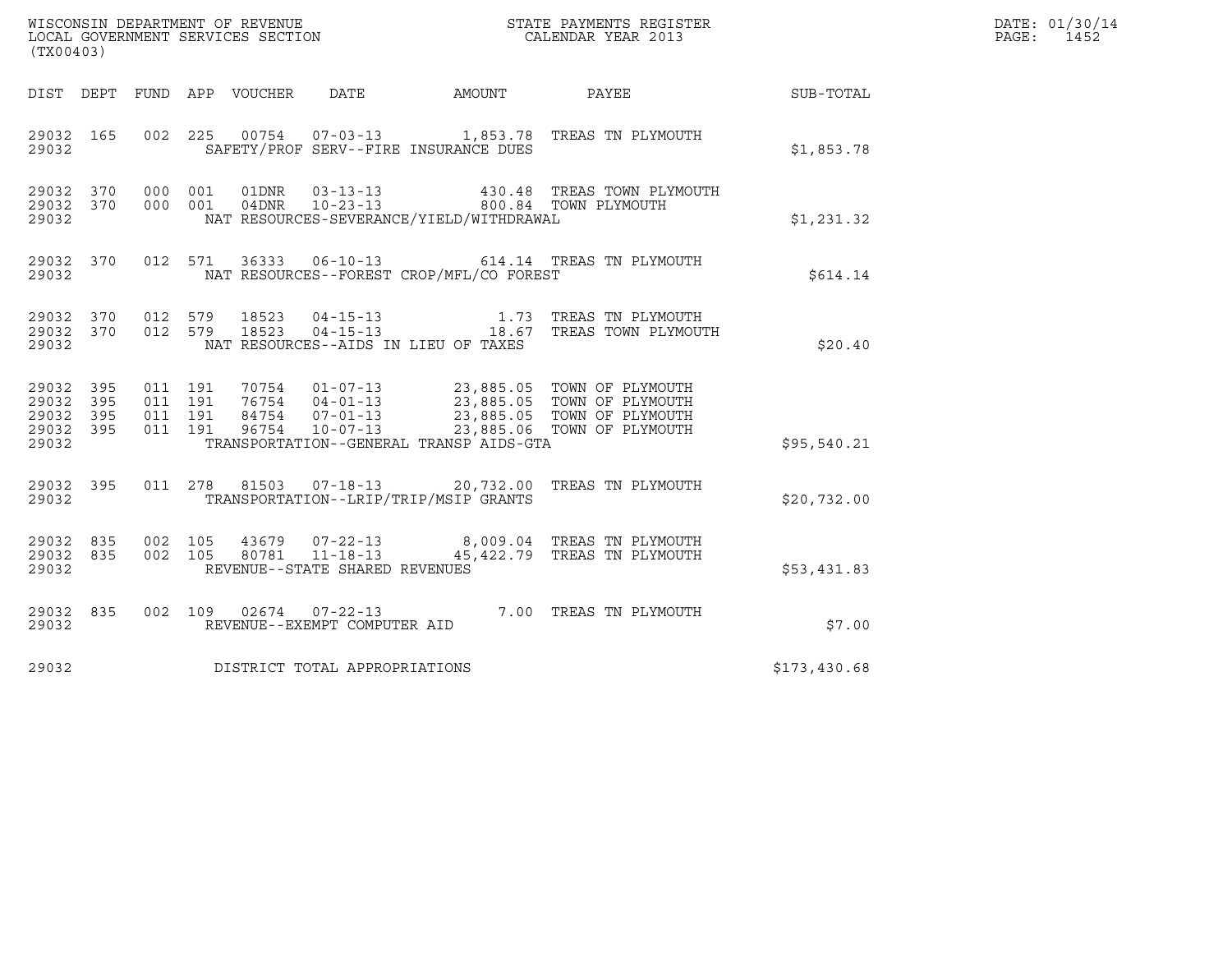| DATE: | 01/30/14 |
|-------|----------|
| PAGE: | 1453     |

| WISCONSIN DEPARTMENT OF REVENUE<br>LOCAL GOVERNMENT SERVICES SECTION<br>CALENDAR YEAR 2013<br>(TX00403) |           |                   |  |  |                               |                                                |                                                                                                                                                                                                                                                                 | $\mathcal{R}$ | DATE: 01/30/14<br>PAGE: 1453 |
|---------------------------------------------------------------------------------------------------------|-----------|-------------------|--|--|-------------------------------|------------------------------------------------|-----------------------------------------------------------------------------------------------------------------------------------------------------------------------------------------------------------------------------------------------------------------|---------------|------------------------------|
|                                                                                                         |           |                   |  |  |                               |                                                | DIST DEPT FUND APP VOUCHER DATE AMOUNT PAYEE PAYEE SUB-TOTAL                                                                                                                                                                                                    |               |                              |
|                                                                                                         |           | 29034             |  |  |                               | SAFETY/PROF SERV--FIRE INSURANCE DUES          | 29034 165 002 225 00755 07-03-13 877.26 TREAS TN SEVEN MILE CREEK                                                                                                                                                                                               | \$877.26      |                              |
|                                                                                                         |           |                   |  |  |                               | 29034 NAT RESOURCES-SEVERANCE/YIELD/WITHDRAWAL | $\begin{array}{cccccccc} 29034 & 370 & 000 & 001 & 01 \text{DNR} & 03-13-13 & & 140.11 & \text{TREAS TOWN} & \text{SEVEN MILE CREEK} \\ 29034 & 370 & 000 & 001 & 02 \text{DNR} & 07-03-13 & & 61.91 & \text{TREAS TOWN} & \text{SEVEN MILE CREEK} \end{array}$ | \$202.02      |                              |
|                                                                                                         |           |                   |  |  |                               | 29034 NAT RESOURCES--AIDS IN LIEU OF TAXES     | 29034 370 002 503 16216 02-21-13 8,258.63 TREAS TN SEVEN MILE CREEK<br>TOWN SHARE 1724.20                                                                                                                                                                       | \$8,258.63    |                              |
| 29034 370<br>29034                                                                                      |           | 29034 370 012 571 |  |  |                               | NAT RESOURCES--FOREST CROP/MFL/CO FOREST       | 012 571 36334 06-10-13 68.50 TREAS TN SEVEN MILE CREEK 012 571 36334 06-10-13 677.75 TREAS TN SEVEN MILE CREEK                                                                                                                                                  | \$766.25      |                              |
|                                                                                                         |           |                   |  |  |                               | 29034 NAT RESOURCES--AIDS IN LIEU OF TAXES     | 29034 370 012 579 18524 04-15-13 8.80 TREAS TN SEVEN MILE CREEK                                                                                                                                                                                                 |               | \$8.80                       |
|                                                                                                         |           |                   |  |  |                               | 29034 TRANSPORTATION--GENERAL TRANSP AIDS-GTA  | 29034 395 011 191 70755 01-07-13 27,474.42 TOWN OF SEVEN MILE CREEK<br>29034 395 011 191 76755 04-01-13 27,474.42 TOWN OF SEVEN MILE CREEK<br>29034 395 011 191 84755 07-01-13 27,474.42 TOWN OF SEVEN MILE CREEK<br>29034 395 011 191                          | \$109,897.70  |                              |
|                                                                                                         | 29034 395 | 29034 2003        |  |  |                               | TRANSPORTATION--LRIP/TRIP/MSIP GRANTS          | 011  278  63107  01-24-13  13,218.00  TREAS TN SEVEN MILE CREEK                                                                                                                                                                                                 | \$13, 218.00  |                              |
|                                                                                                         |           |                   |  |  |                               | 29034 REVENUE--STATE SHARED REVENUES           | $\begin{array}{cccccc} 29034 & 835 & 002 & 105 & 43680 & 07-22-13 & & 3,055.71 & \text{TREAS TN SEVEN MILE CREEK} \\ 29034 & 835 & 002 & 105 & 80782 & 11-18-13 & & 17,315.69 & \text{TREAS TN SEVEN MILE CREEK} \end{array}$                                   | \$20,371.40   |                              |
|                                                                                                         |           |                   |  |  |                               |                                                |                                                                                                                                                                                                                                                                 |               | \$5.00                       |
| 29034                                                                                                   |           |                   |  |  | DISTRICT TOTAL APPROPRIATIONS |                                                |                                                                                                                                                                                                                                                                 | \$153,605.06  |                              |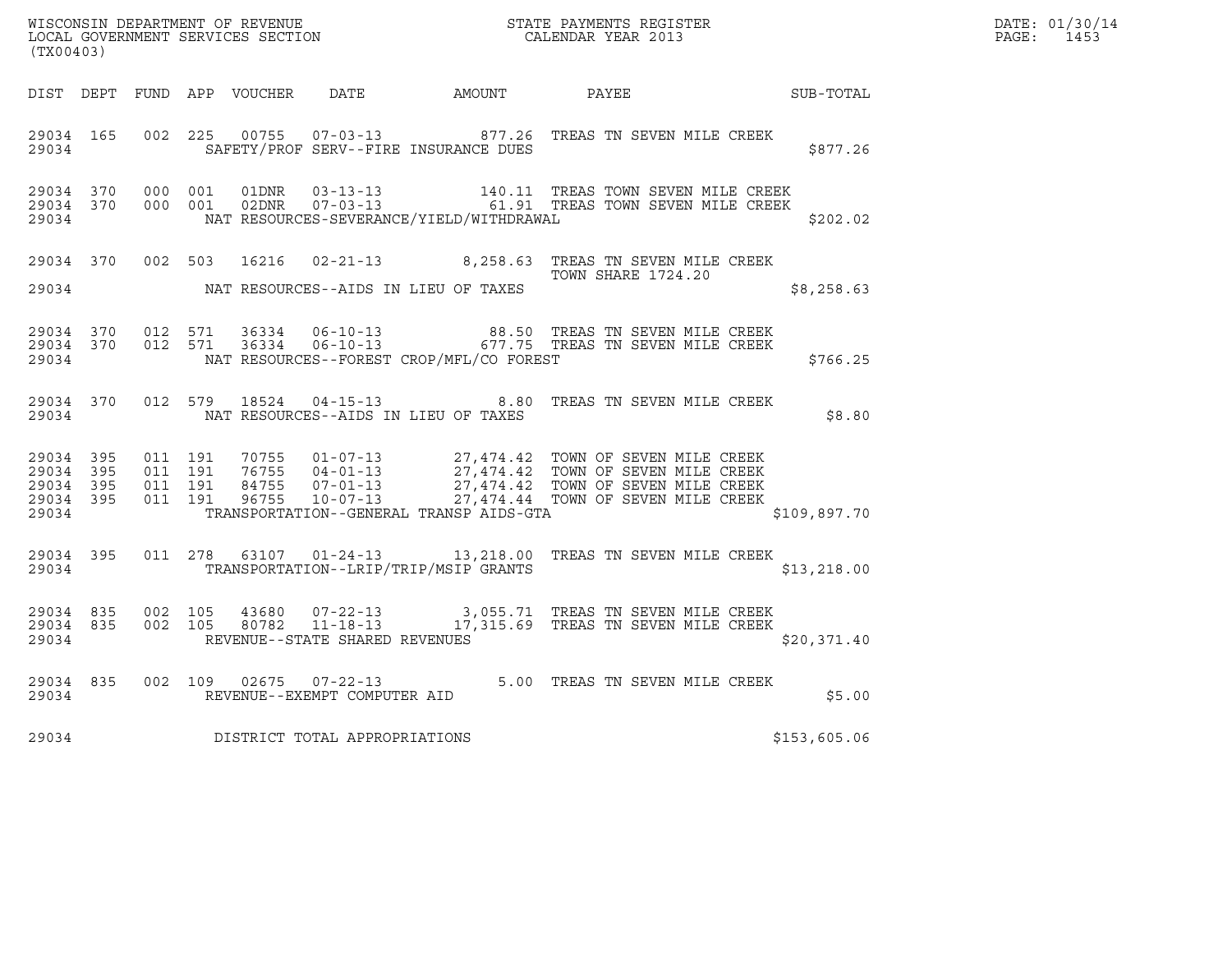| (TX00403)                                 |                          |                                          | WISCONSIN DEPARTMENT OF REVENUE<br>LOCAL GOVERNMENT SERVICES SECTION |                                                  | STATE PAYMENTS REGISTER<br>CALENDAR YEAR 2013                                                                                                                                     |                                                                                                                                 | DATE: 01/30/14<br>PAGE: 1454 |  |
|-------------------------------------------|--------------------------|------------------------------------------|----------------------------------------------------------------------|--------------------------------------------------|-----------------------------------------------------------------------------------------------------------------------------------------------------------------------------------|---------------------------------------------------------------------------------------------------------------------------------|------------------------------|--|
|                                           |                          |                                          | DIST DEPT FUND APP VOUCHER DATE                                      |                                                  | AMOUNT                                                                                                                                                                            | <b>PAYEE</b>                                                                                                                    | SUB-TOTAL                    |  |
| 29036 165<br>29036                        |                          |                                          |                                                                      |                                                  | SAFETY/PROF SERV--FIRE INSURANCE DUES                                                                                                                                             | 002 225 00756 07-03-13 1,585.60 TREAS TN SUMMIT                                                                                 | \$1,585.60                   |  |
| 29036 370<br>29036 370<br>29036           |                          | 000 001<br>000 001                       |                                                                      |                                                  | NAT RESOURCES-SEVERANCE/YIELD/WITHDRAWAL                                                                                                                                          | $\begin{tabular}{lllllllll} 02DNR & 07-03-13 & 111.05 TREAS TOWN SUMMIT \\ 04DNR & 10-23-13 & 591.05 TOWN SUMMIT \end{tabular}$ | \$702.10                     |  |
| 29036 370<br>29036                        |                          |                                          |                                                                      |                                                  | NAT RESOURCES--FOREST CROP/MFL/CO FOREST                                                                                                                                          | 012 571 36335 06-10-13 426.09 TREAS TN SUMMIT                                                                                   | \$426.09                     |  |
| 29036 370<br>29036                        |                          |                                          |                                                                      | NAT RESOURCES--RU RECYCLING GRANT                |                                                                                                                                                                                   | 074 670 40633 05-20-13 2,145.60 TREAS TN SUMMIT                                                                                 | \$2,145.60                   |  |
| 29036<br>29036<br>29036<br>29036<br>29036 | 395<br>395<br>395<br>395 | 011 191<br>011 191<br>011 191<br>011 191 | 96756                                                                | $10 - 07 - 13$                                   | 70756  01-07-13  29,966.13  TOWN OF SUMMIT<br>76756  04-01-13  29,966.13  TOWN OF SUMMIT<br>84756  07-01-13  29,966.13  TOWN OF SUMMIT<br>TRANSPORTATION--GENERAL TRANSP AIDS-GTA | 29,966.15 TOWN OF SUMMIT                                                                                                        | \$119,864.54                 |  |
| 29036 835<br>29036 835<br>29036           |                          | 002 105<br>002 105                       |                                                                      | 80783 11-18-13<br>REVENUE--STATE SHARED REVENUES |                                                                                                                                                                                   | 43681  07-22-13  14,149.93  TREAS TN SUMMIT<br>52,948.70 TREAS TN SUMMIT                                                        | \$67,098.63                  |  |
| 29036 835<br>29036                        |                          |                                          |                                                                      | REVENUE--EXEMPT COMPUTER AID                     |                                                                                                                                                                                   | 002 109 02676 07-22-13 1.00 TREAS TN SUMMIT                                                                                     | \$1.00                       |  |
| 29036                                     |                          |                                          |                                                                      | DISTRICT TOTAL APPROPRIATIONS                    |                                                                                                                                                                                   |                                                                                                                                 | \$191,823.56                 |  |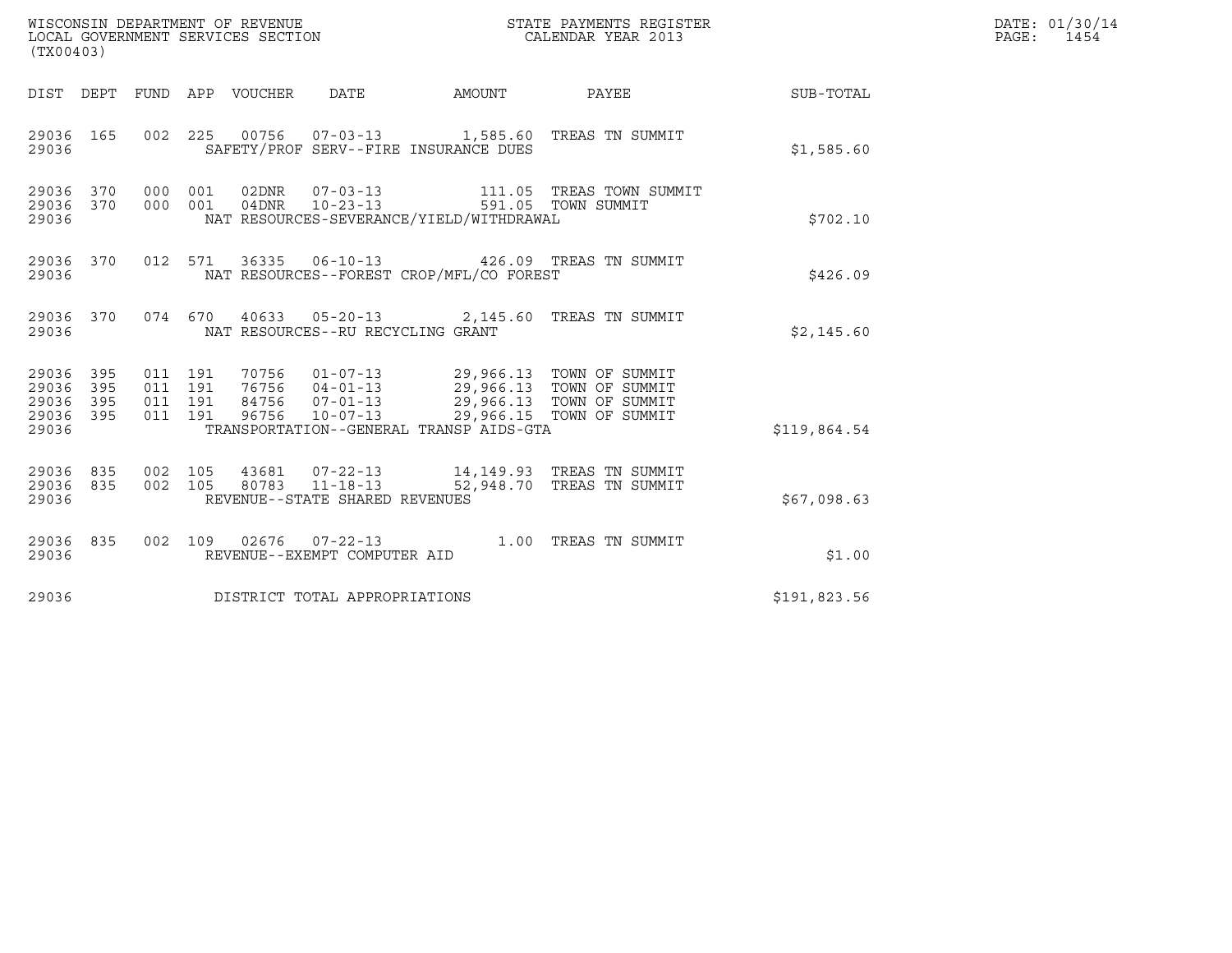| (TX00403)                                         |            |                                          |         |                         |                                                                    |                                          | $\tt WISCONSIM DEPARTMENT OF REVENUE$ $\tt WISCONSIMENTS REGISTER$<br>LOCAL GOVERNMENT SERVICES SECTION $\tt CALENDAR YEAR$<br>2013                                    |              | DATE: 01/30/14<br>PAGE:<br>1455 |
|---------------------------------------------------|------------|------------------------------------------|---------|-------------------------|--------------------------------------------------------------------|------------------------------------------|------------------------------------------------------------------------------------------------------------------------------------------------------------------------|--------------|---------------------------------|
|                                                   |            |                                          |         |                         |                                                                    | DIST DEPT FUND APP VOUCHER DATE AMOUNT   | PAYEE                                                                                                                                                                  | SUB-TOTAL    |                                 |
| 29038 165<br>29038                                |            | 002 225                                  |         |                         |                                                                    | SAFETY/PROF SERV--FIRE INSURANCE DUES    |                                                                                                                                                                        | \$1,502.39   |                                 |
| 29038 370<br>29038 370<br>29038                   |            | 000 001<br>000 001                       |         | 04DNR                   | $10 - 23 - 13$                                                     | NAT RESOURCES-SEVERANCE/YIELD/WITHDRAWAL | 716.40 TREAS TOWN WONEWOC<br>297.50 TOWN WONEWOC                                                                                                                       | \$1,013.90   |                                 |
| 29038 370<br>29038                                |            |                                          | 012 571 | 36336                   |                                                                    | NAT RESOURCES--FOREST CROP/MFL/CO FOREST | 06-10-13 283.13 TREAS TN WONEWOC                                                                                                                                       | \$283.13     |                                 |
| 29038 370<br>29038<br>29038 370<br>29038          | 370        | 012 579<br>012 579<br>012 579            |         | 18525<br>18525<br>18525 |                                                                    | NAT RESOURCES--AIDS IN LIEU OF TAXES     | 04-15-13 9.76 TREAS TN WONEWOC<br>04-15-13 97.60 TREAS TOWN WONEWOC<br>04-15-13 77.15 TREAS TOWN WONEWOC                                                               | \$184.51     |                                 |
| 29038                                             | 29038 370  |                                          |         |                         | NAT RESOURCES--RU RECYCLING GRANT                                  |                                          | 074 670 40634 05-20-13 2,798.23 TREAS TN WONEWOC                                                                                                                       | \$2,798.23   |                                 |
| 29038 395<br>29038<br>29038<br>29038 395<br>29038 | 395<br>395 | 011 191<br>011 191<br>011 191<br>011 191 |         |                         | 96757 10-07-13                                                     | TRANSPORTATION--GENERAL TRANSP AIDS-GTA  | 70757  01-07-13  28,510.69  TOWN OF WONEWOC<br>76757  04-01-13  28,510.69  TOWN OF WONEWOC<br>84757  07-01-13  28,510.69  TOWN OF WONEWOC<br>28,510.72 TOWN OF WONEWOC | \$114,042.79 |                                 |
| 29038 835<br>29038 835<br>29038                   |            | 002 105<br>002 105                       |         | 80784                   | 43682 07-22-13<br>$11 - 18 - 13$<br>REVENUE--STATE SHARED REVENUES |                                          | 12,716.50 TREAS TN WONEWOC<br>72,061.40 TREAS TN WONEWOC                                                                                                               | \$84,777.90  |                                 |
| 29038 835<br>29038                                |            |                                          |         |                         | REVENUE--EXEMPT COMPUTER AID                                       |                                          | 002 109 02677 07-22-13 29.00 TREAS TN WONEWOC                                                                                                                          | \$29.00      |                                 |
| 29038                                             |            |                                          |         |                         | DISTRICT TOTAL APPROPRIATIONS                                      |                                          |                                                                                                                                                                        | \$204,631.85 |                                 |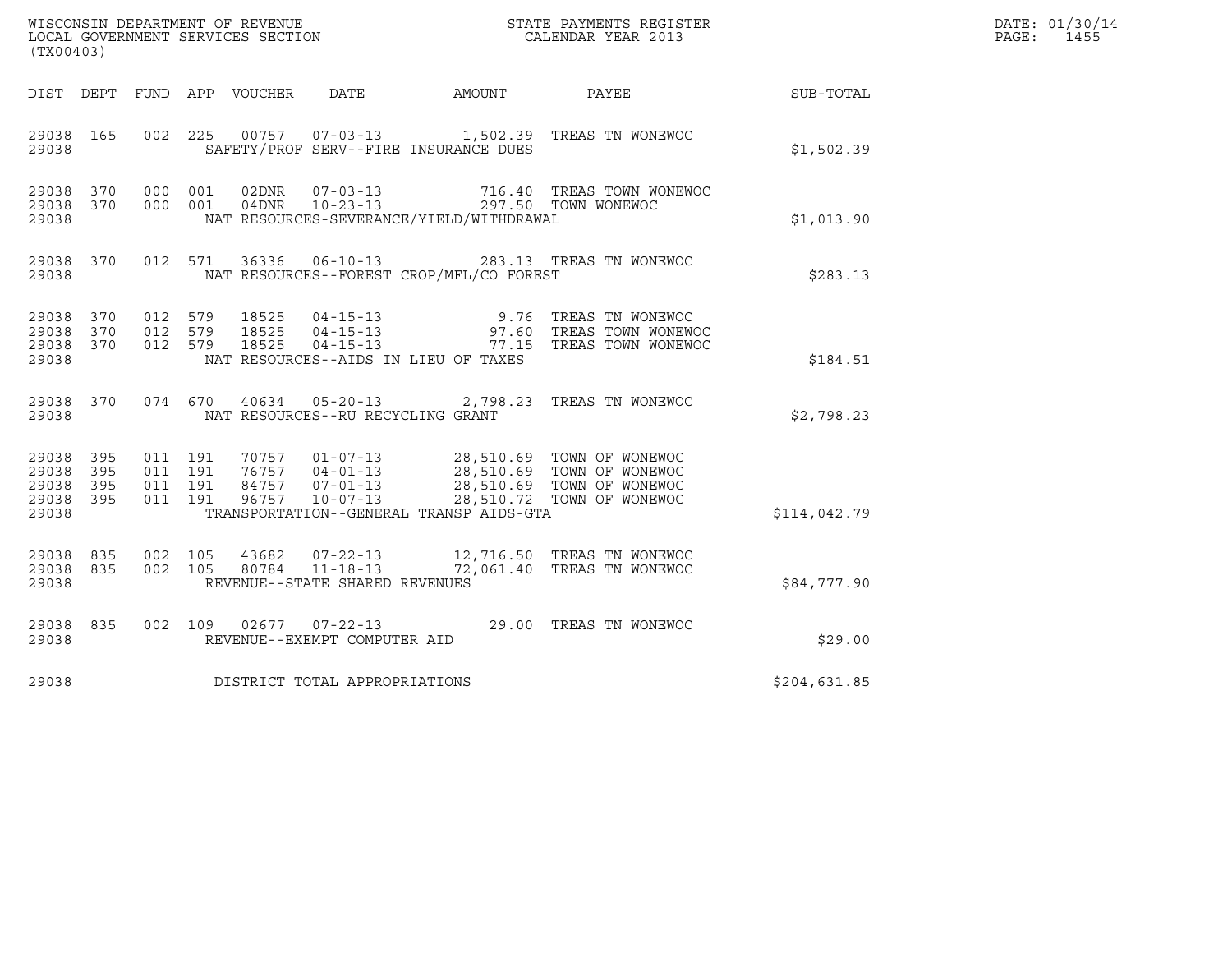| (TX00403)                                                 |  |                               |         |  |                                                          |  |                                                                                                                                                                                                                       |              | DATE: 01/30/14<br>PAGE:<br>1456 |
|-----------------------------------------------------------|--|-------------------------------|---------|--|----------------------------------------------------------|--|-----------------------------------------------------------------------------------------------------------------------------------------------------------------------------------------------------------------------|--------------|---------------------------------|
|                                                           |  |                               |         |  |                                                          |  |                                                                                                                                                                                                                       |              |                                 |
| 29111                                                     |  |                               |         |  | SAFETY/PROF SERV--FIRE INSURANCE DUES                    |  | 29111 165 002 225 00758 07-03-13 786.17 TREAS VIL CAMP DOUGLAS                                                                                                                                                        | \$786.17     |                                 |
| 29111                                                     |  |                               |         |  | NAT RESOURCES--FOREST CROP/MFL/CO FOREST                 |  | 29111 370 012 571 36337 06-10-13 7.40 TREAS VIL CAMP DOUGLAS                                                                                                                                                          | \$7.40       |                                 |
| 29111                                                     |  |                               |         |  | NAT RESOURCES--RU RECYCLING GRANT                        |  | 29111 370 074 670 40635 05-20-13 6,913.32 TREAS VIL CAMP DOUGLAS                                                                                                                                                      | \$6,913.32   |                                 |
| 29111 395<br>29111 395<br>29111 395<br>29111 395<br>29111 |  | 011 191<br>011 191<br>011 191 | 011 191 |  | TRANSPORTATION--GENERAL TRANSP AIDS-GTA                  |  | 70758  01-07-13  9,308.49  VILLAGE OF CAMP DOUGLAS<br>76758  04-01-13  9,308.49  VILLAGE OF CAMP DOUGLAS<br>84758  07-01-13  9,308.49  VILLAGE OF CAMP DOUGLAS<br>96758  10-07-13  9,308.49  VILLAGE OF CAMP DOUGLAS  | \$37,233.96  |                                 |
| 29111 835<br>29111                                        |  |                               |         |  | 002 105 80785 11-18-13<br>REVENUE--STATE SHARED REVENUES |  | 29111 835 002 105 43683 07-22-13 34,678.90 TREAS VIL CAMP DOUGLAS<br>144,089.27 TREAS VIL CAMP DOUGLAS                                                                                                                | \$178,768.17 |                                 |
| 29111                                                     |  |                               |         |  | REVENUE--EXEMPT COMPUTER AID                             |  | $\begin{array}{cccccccc} 29111 & 835 & 002 & 109 & 02678 & 07-22-13 & & 1,484.00 & \text{TREAS VIL CAMP DOUTLAS} \\ 29111 & 835 & 002 & 109 & 05154 & 07-22-13 & & 26.00 & \text{TREAS VIL CAMP DOUTLAS} \end{array}$ | \$1,510.00   |                                 |
| 29111                                                     |  |                               |         |  | DOA-PAYMENT FOR MUNICIPAL SERVICES AID                   |  | 29111 835 002 501 00002 02-01-13 18,367.01 TREAS VIL CAMP DOUGLAS                                                                                                                                                     | \$18,367.01  |                                 |
| 29111                                                     |  |                               |         |  | REVENUE--LOTTERY CREDIT -                                |  | 29111 835 021 363 35685 03-25-13 1,383.20 TREAS VIL CAMP DOUGLAS                                                                                                                                                      | \$1,383.20   |                                 |
| 29111                                                     |  |                               |         |  | DISTRICT TOTAL APPROPRIATIONS                            |  |                                                                                                                                                                                                                       | \$244,969.23 |                                 |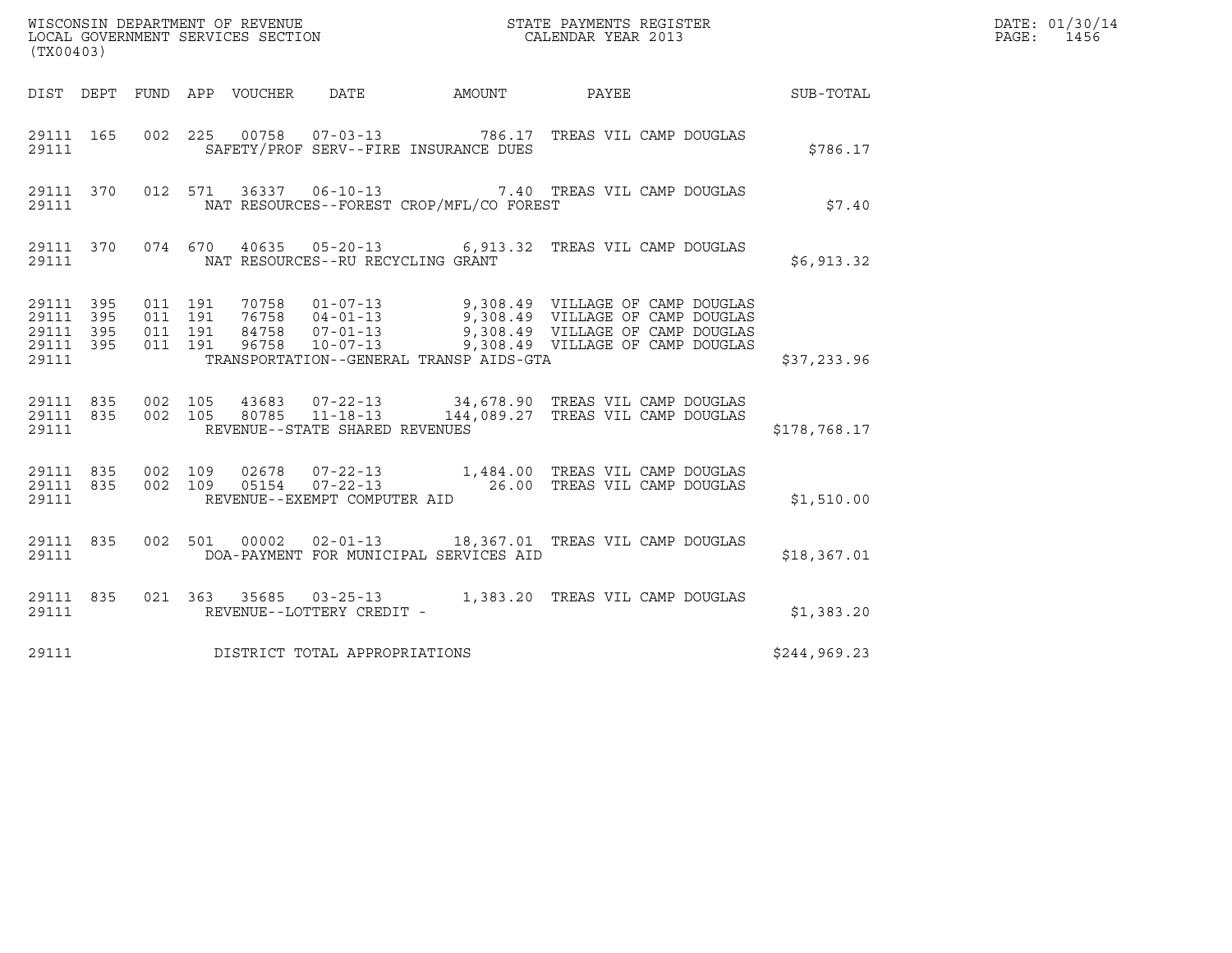| WISCONSIN DEPARTMENT OF REVENUE<br>LOCAL GOVERNMENT SERVICES SECTION<br>(TX00403) |                                          |       |                                                          | STATE PAYMENTS REGISTER<br>CALENDAR YEAR 2013           |              | DATE: 01/30/14<br>PAGE: 1457 |
|-----------------------------------------------------------------------------------|------------------------------------------|-------|----------------------------------------------------------|---------------------------------------------------------|--------------|------------------------------|
| DIST DEPT FUND APP VOUCHER DATE                                                   |                                          |       | AMOUNT                                                   | PAYEE SUB-TOTAL                                         |              |                              |
| 29136 165<br>29136                                                                |                                          |       | SAFETY/PROF SERV--FIRE INSURANCE DUES                    | 002 225 00759 07-03-13 393.07 TREAS VIL HUSTLER         | \$393.07     |                              |
| 29136 370<br>29136                                                                |                                          |       | NAT RESOURCES--RU RECYCLING GRANT                        | 074 670 40636 05-20-13 564.71 TREAS VIL HUSTLER         | \$564.71     |                              |
| 29136 395<br>29136<br>395<br>395<br>29136<br>29136 395<br>29136                   | 011 191<br>011 191<br>011 191<br>011 191 | 96759 | TRANSPORTATION--GENERAL TRANSP AIDS-GTA                  | 10-07-13 1,645.99 VILLAGE OF HUSTLER                    | \$6,583.87   |                              |
| 29136 395<br>29136                                                                |                                          |       | TRANSPORTATION--LRIP/TRIP/MSIP GRANTS                    | 011  278  96753  12-09-13  32,023.33  TREAS VIL HUSTLER | \$32,023.33  |                              |
| 29136 835<br>29136 835<br>29136                                                   | 002 105                                  |       | 002 105 80786 11-18-13<br>REVENUE--STATE SHARED REVENUES | 41,896.07 TREAS VIL HUSTLER                             | \$49, 289.50 |                              |
| 29136 835<br>29136                                                                |                                          |       | REVENUE--EXEMPT COMPUTER AID                             | 002 109 02679 07-22-13 2.00 TREAS VIL HUSTLER           | \$2.00       |                              |
| 29136                                                                             |                                          |       | DISTRICT TOTAL APPROPRIATIONS                            |                                                         | \$88,856.48  |                              |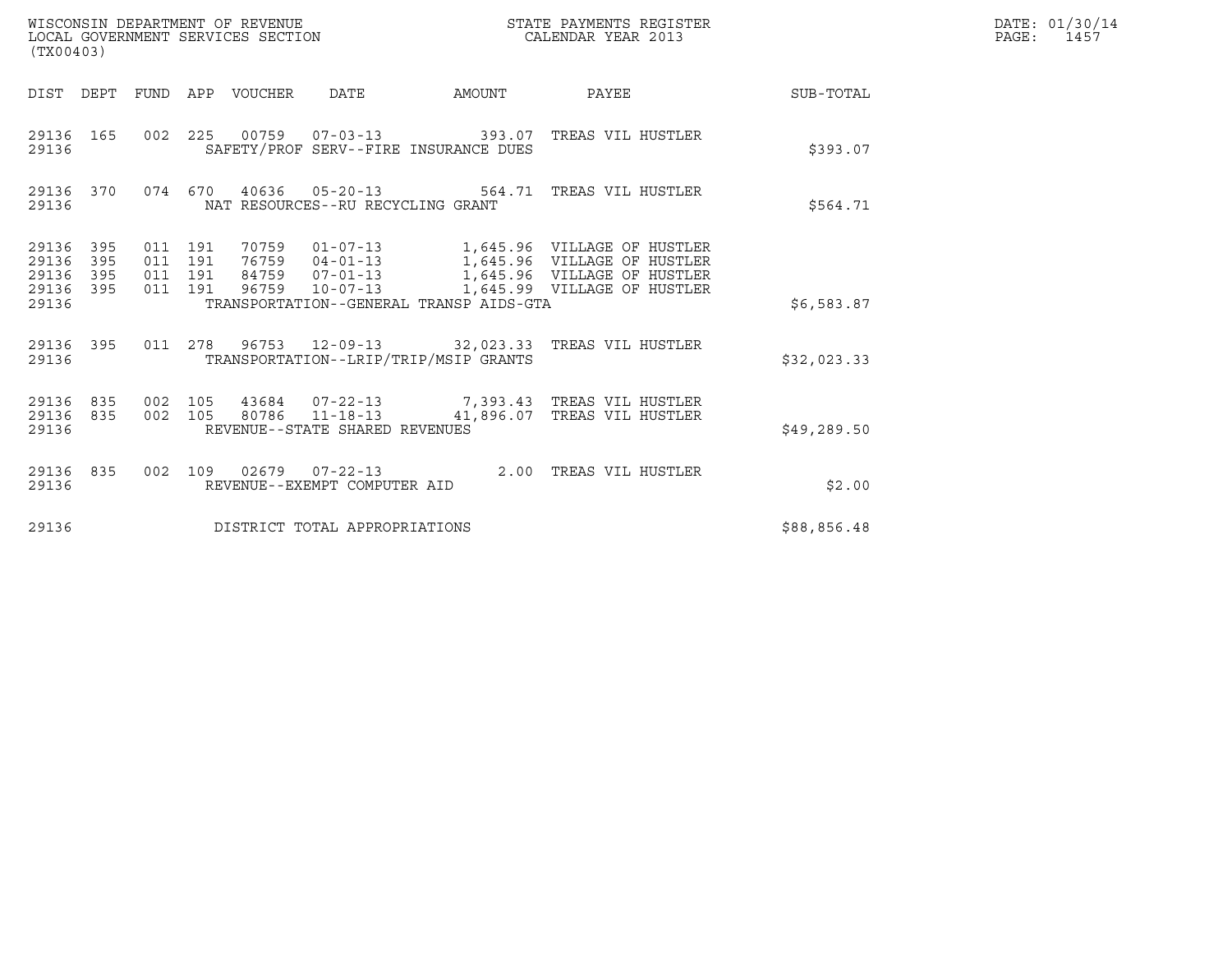| (TX00403) |           |  |                                   |                                                |                                                                                                                                                                                                                                                                                                                                     |              | DATE: 01/30/14<br>PAGE: 1458 |
|-----------|-----------|--|-----------------------------------|------------------------------------------------|-------------------------------------------------------------------------------------------------------------------------------------------------------------------------------------------------------------------------------------------------------------------------------------------------------------------------------------|--------------|------------------------------|
|           |           |  |                                   |                                                | DIST DEPT FUND APP VOUCHER DATE AMOUNT PAYEE TO SUB-TOTAL                                                                                                                                                                                                                                                                           |              |                              |
|           |           |  |                                   | 29146 SAFETY/PROF SERV--FIRE INSURANCE DUES    | 29146 165 002 225 00760 07-03-13 918.23 TREAS VIL LYNDON STATION                                                                                                                                                                                                                                                                    | \$918.23     |                              |
|           |           |  |                                   | 29146 MAT RESOURCES--FOREST CROP/MFL/CO FOREST | 29146 370 012 571 36338 06-10-13 10.60 TREAS VIL LYNDON STATION                                                                                                                                                                                                                                                                     | \$10.60      |                              |
|           |           |  |                                   |                                                | 29146 370 012 583 02967 04-29-13 780.48 LYNDON STATION FIRE/RESCU                                                                                                                                                                                                                                                                   | \$780.48     |                              |
|           |           |  |                                   |                                                | 29146 370 074 670 40637 05-20-13 2,339.02 TREAS VIL LYNDON STATION                                                                                                                                                                                                                                                                  | \$2,339.02   |                              |
| 29146     | 29146 395 |  |                                   | TRANSPORTATION--HIGHWAY SAFETY-FEDERAL         | 011 185 86586 09-09-13 5,350.25 TREAS VIL LYNDON STATION                                                                                                                                                                                                                                                                            | \$5,350.25   |                              |
| 29146     |           |  |                                   | TRANSPORTATION--GENERAL TRANSP AIDS-GTA        | $\begin{array}{cccccccc} 29146 & 395 & 011 & 191 & 70760 & 01-07-13 & & 3,473.59 & \text{VILLAGE OF LYNDON STATION} \\ 29146 & 395 & 011 & 191 & 76760 & 04-01-13 & & 3,473.59 & \text{VILLAGE OF LYNDON STATION} \\ 29146 & 395 & 011 & 191 & 84760 & 07-01-13 & & 3,473.59 & \text{VILLAGE OF LYNDON STATION} \\ 29146 & 395 & 0$ | \$13,894.39  |                              |
| 29146     |           |  | JUSTICE--LAW ENFORCEMENT TRAINING |                                                | $\begin{array}{cccccc} 29146 & 455 & 002 & 231 & 00071 & 11-01-13 & & 160.00 & \text{TREAS VIL LYNDON STATION} \\ 29146 & 455 & 002 & 231 & 00379 & 02-11-13 & & 160.00 & \text{TREAS VIL LYNDON STATION} \end{array}$                                                                                                              | \$320.00     |                              |
| 29146     |           |  | REVENUE--STATE SHARED REVENUES    |                                                | $\begin{array}{cccc} 29146 & 835 & 002 & 105 & 43685 & 07-22-13 & 19,894.91 & \text{TREAS VIL LYNDON STATION} \\ 29146 & 835 & 002 & 105 & 80787 & 11-18-13 & 113,780.71 & \text{TREAS VIL LYNDON STATION} \end{array}$<br>113,780.71 TREAS VIL LYNDON STATION                                                                      | \$133,675.62 |                              |
| 29146     |           |  | REVENUE--EXEMPT COMPUTER AID      |                                                | 29146 835 002 109 02680 07-22-13 104.00 TREAS VIL LYNDON STATION                                                                                                                                                                                                                                                                    | \$104.00     |                              |
|           |           |  |                                   |                                                | 29146 835 021 363 35686 03-25-13 1,872.48 TREAS VIL LYNDON STATION                                                                                                                                                                                                                                                                  | \$1,872.48   |                              |
| 29146     |           |  | DISTRICT TOTAL APPROPRIATIONS     |                                                |                                                                                                                                                                                                                                                                                                                                     | \$159,265.07 |                              |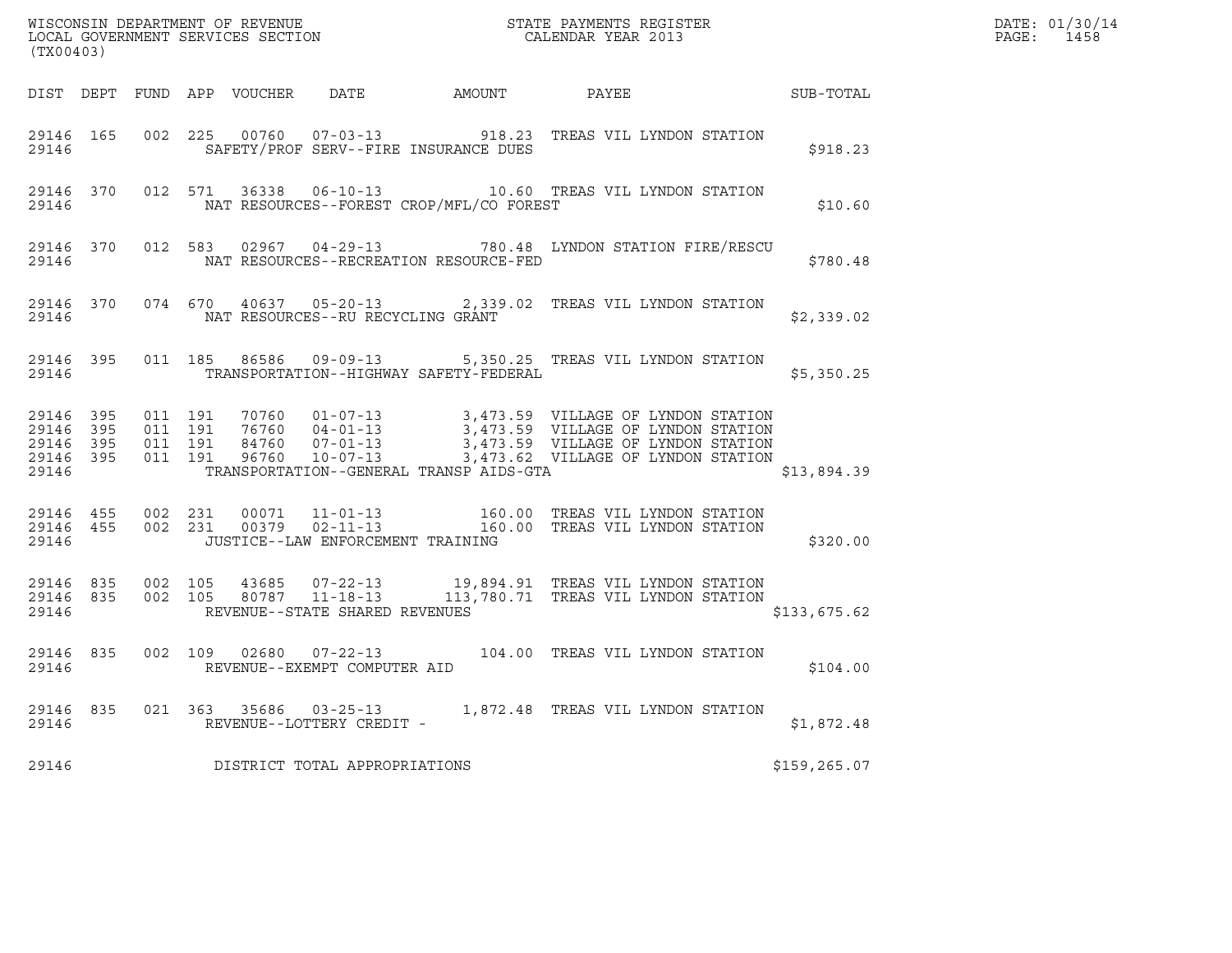| (TX00403)                                                 |                                          |                            |                                    |                                          | $\tt WISCONSIM DEPARTMENT OF REVENUE$ $\tt WISCONMIN SERS THE RUSIN EOR X RESISTERLOCAL GOVERNMENT SERVICES SECTION CALENDAR YEAR 2013$                                                 |              | DATE: 01/30/14<br>$\mathtt{PAGE:}$<br>1459 |
|-----------------------------------------------------------|------------------------------------------|----------------------------|------------------------------------|------------------------------------------|-----------------------------------------------------------------------------------------------------------------------------------------------------------------------------------------|--------------|--------------------------------------------|
|                                                           |                                          | DIST DEPT FUND APP VOUCHER | DATE                               | AMOUNT                                   |                                                                                                                                                                                         |              |                                            |
| 29161 165<br>29161                                        |                                          |                            |                                    | SAFETY/PROF SERV--FIRE INSURANCE DUES    | 002 225 00761 07-03-13 1,806.14 TREAS VIL NECEDAH                                                                                                                                       | \$1,806.14   |                                            |
| 29161 370<br>29161                                        |                                          |                            |                                    | NAT RESOURCES--AIDS IN LIEU OF TAXES     | 012 579 18526 04-15-13 3.41 TREAS VIL NECEDAH                                                                                                                                           | \$3.41       |                                            |
| 29161 370<br>29161                                        |                                          |                            | NAT RESOURCES--RU RECYCLING GRANT  |                                          | 074 670 40638 05-20-13 1,832.75 TREAS VIL NECEDAH                                                                                                                                       | \$1,832.75   |                                            |
| 29161 370<br>29161                                        |                                          |                            | NAT RESOURCES--DAM SAFETY PROJECTS |                                          | 095 532 02736 04-16-13 66,535.93 TREAS VIL NECEDAH                                                                                                                                      | \$66,535.93  |                                            |
| 29161 395<br>29161 395<br>29161 395<br>29161 395<br>29161 | 011 185<br>011 185<br>011 185<br>011 185 |                            |                                    | TRANSPORTATION--HIGHWAY SAFETY-FEDERAL   | 63788 02-04-13 335.20 TREAS VIL NECEDAH<br>66997 03-04-13 251.40 TREAS VIL NECEDAH<br>70212 04-01-13 3,967.00 TREAS VIL NECEDAH<br>76995 06-10-13 335.20 TREAS VIL NECEDAH              | \$4,888.80   |                                            |
| 29161 395<br>29161 395<br>29161 395<br>29161 395<br>29161 | 011 191<br>011 191<br>011 191<br>011 191 | 96761                      |                                    | TRANSPORTATION--GENERAL TRANSP AIDS-GTA  | 70761  01-07-13  9,981.60  VILLAGE OF NECEDAH<br>76761  04-01-13  9,981.60  VILLAGE OF NECEDAH<br>84761  07-01-13  9,981.60  VILLAGE OF NECEDAH<br>10-07-13 9,981.60 VILLAGE OF NECEDAH | \$39,926.40  |                                            |
| 29161 455<br>29161                                        |                                          |                            | JUSTICE--LAW ENFORCEMENT TRAINING  |                                          | 002 231 00438 02-12-13 160.00 TREAS VIL NECEDAH                                                                                                                                         | \$160.00     |                                            |
| 29161 465                                                 | 29161 2016                               |                            |                                    | MILITARY AFFAIRS-EMER MGMT-DISASTER RECO | 002 305 00443 01-31-13 11,903.55 TREAS VIL NECEDAH                                                                                                                                      | \$11,903.55  |                                            |
| 29161 465<br>29161                                        |                                          |                            | 002 342 00443 01-31-13             | MILITARY AFFAIRS-EMERGENCY MGMT-FED FUND | 71,421.31 TREAS VIL NECEDAH                                                                                                                                                             | \$71,421.31  |                                            |
| 29161 505<br>29161                                        |                                          |                            | DOA--HOUSING ASSISTANCE GRANTS     |                                          | 002 743 10021 05-15-13 61,059.02 TREAS VIL NECEDAH                                                                                                                                      | \$61,059.02  |                                            |
| 29161 835<br>29161                                        | 29161 835 002 105<br>002 105             |                            | REVENUE--STATE SHARED REVENUES     |                                          | 43686  07-22-13  54,295.28  TREAS VIL NECEDAH<br>80788  11-18-13  177,355.86  TREAS VIL NECEDAH                                                                                         | \$231,651.14 |                                            |
| 29161 835<br>29161 835                                    | 002 109<br>002 109                       | 02681                      | $07 - 22 - 13$<br>05155 07-22-13   |                                          | 225.00 TREAS VIL NECEDAH<br>1,605.00 TREAS VIL NECEDAH                                                                                                                                  |              |                                            |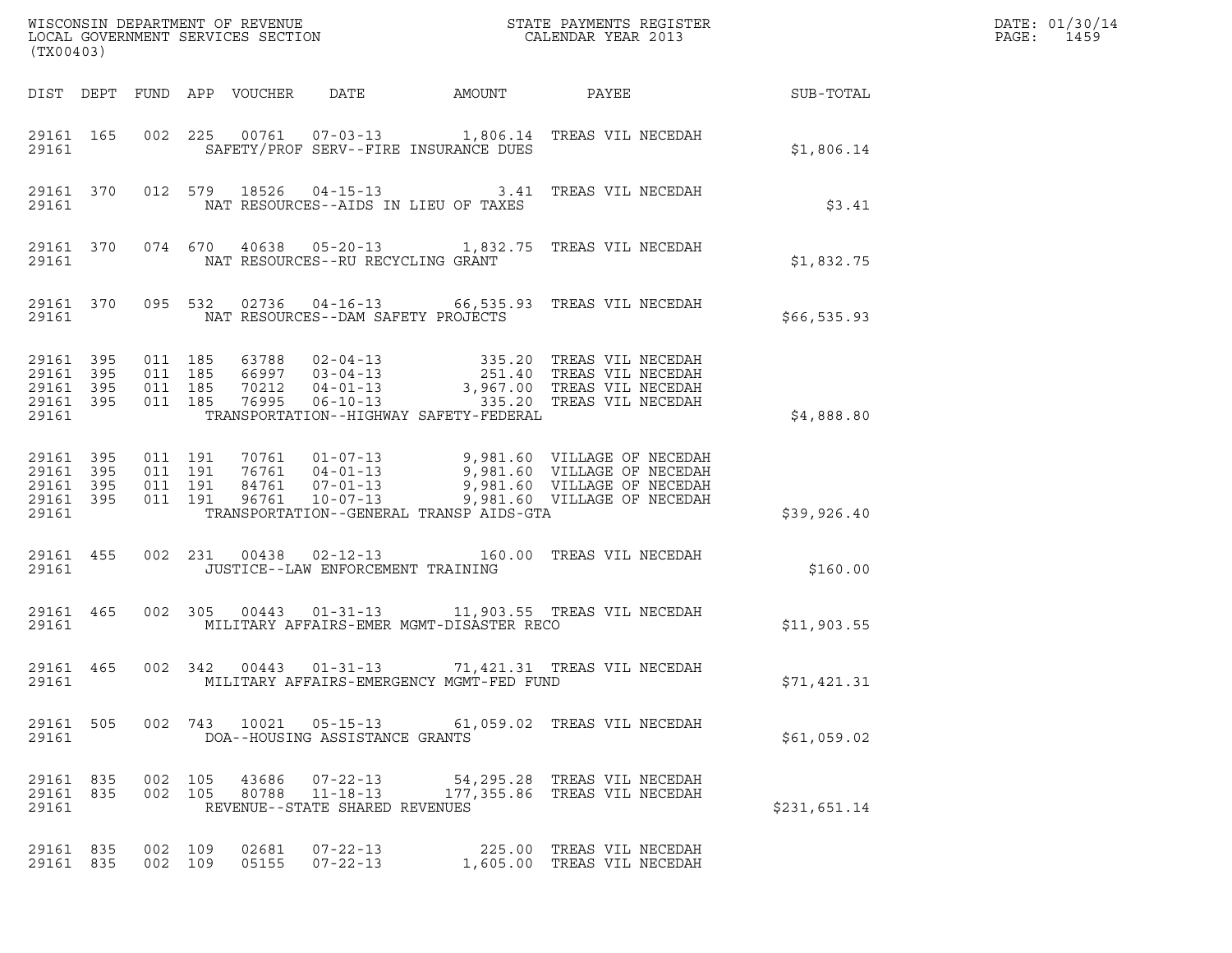| (TX00403)             | WISCONSIN DEPARTMENT OF REVENUE<br>LOCAL GOVERNMENT SERVICES SECTION               | STATE PAYMENTS REGISTER<br>CALENDAR YEAR 2013 |              | DATE: 01/30/14<br>PAGE:<br>1460 |
|-----------------------|------------------------------------------------------------------------------------|-----------------------------------------------|--------------|---------------------------------|
| DIST<br>DEPT          | FUND<br>APP<br>DATE<br><b>VOUCHER</b>                                              | AMOUNT<br>PAYEE                               | SUB-TOTAL    |                                 |
| 29161                 | REVENUE--EXEMPT COMPUTER AID                                                       |                                               | \$1,830.00   |                                 |
| 835<br>29161<br>29161 | 002<br>501<br>00002<br>$02 - 01 - 13$<br>FOR MUNICIPAL SERVICES AID<br>DOA-PAYMENT | 787.92<br>TREAS VIL NECEDAH                   | \$787.92     |                                 |
| 835<br>29161<br>29161 | 363<br>35687<br>021<br>$03 - 25 - 13$<br>REVENUE--LOTTERY CREDIT -                 | 371.88<br>TREAS VIL NECEDAH                   | \$371.88     |                                 |
| 29161                 | DISTRICT TOTAL APPROPRIATIONS                                                      |                                               | \$494,178.25 |                                 |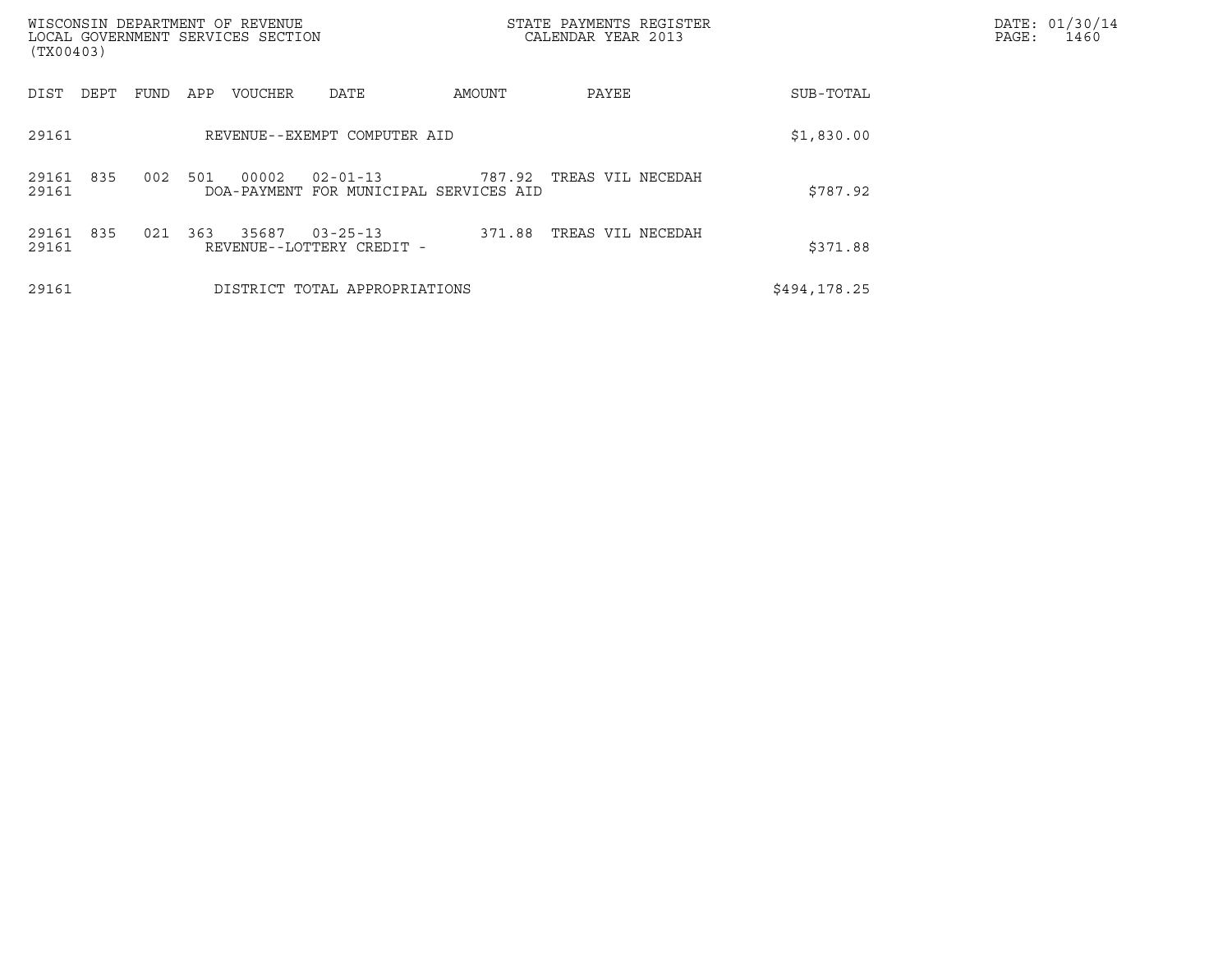|                                     |           |                    |         |                                   |                                         | WISCONSIN DEPARTMENT OF REVENUE<br>LOCAL GOVERNMENT SERVICES SECTION<br>CALENDAR YEAR 2013                                                                                                                                                                                      |              | DATE: 01/30/14 |
|-------------------------------------|-----------|--------------------|---------|-----------------------------------|-----------------------------------------|---------------------------------------------------------------------------------------------------------------------------------------------------------------------------------------------------------------------------------------------------------------------------------|--------------|----------------|
| (TX00403)                           |           |                    |         |                                   |                                         |                                                                                                                                                                                                                                                                                 |              | PAGE: 1461     |
|                                     |           |                    |         |                                   |                                         | DIST DEPT FUND APP VOUCHER DATE AMOUNT PAYEE TO SUB-TOTAL                                                                                                                                                                                                                       |              |                |
| 29186 165<br>29186                  |           |                    |         |                                   | SAFETY/PROF SERV--FIRE INSURANCE DUES   | 002 225 00762 07-03-13 438.98 TREAS VIL UNION CENTER                                                                                                                                                                                                                            | \$438.98     |                |
|                                     |           |                    |         |                                   |                                         | 29186 370 002 503 15803 02-06-13 39.29 TREAS VIL UNION CENTER<br>TOWN SHARE 9.22                                                                                                                                                                                                |              |                |
| 29186                               |           |                    |         |                                   | NAT RESOURCES--AIDS IN LIEU OF TAXES    |                                                                                                                                                                                                                                                                                 | \$39.29      |                |
| 29186                               |           |                    |         |                                   | NAT RESOURCES--AIDS IN LIEU OF TAXES    | 29186 370 012 579 18527 04-15-13 183.71 TREAS VIL UNION CENTER                                                                                                                                                                                                                  | \$183.71     |                |
| 29186                               | 29186 370 |                    |         | NAT RESOURCES--RU RECYCLING GRANT |                                         | 074 670 40639 05-20-13 255.08 TREAS VIL UNION CENTER                                                                                                                                                                                                                            | \$255.08     |                |
| 29186 395<br>29186 395<br>29186 395 |           | 011 191<br>011 191 | 011 191 |                                   |                                         | $\begin{tabular}{cccccc} 70762 & 01-07-13 & 3,302.49 & VILLLAGE OF UNION CENTER \\ 76762 & 04-01-13 & 3,302.49 & VILLLAGE OF UNION CENTER \\ 84762 & 07-01-13 & 3,302.49 & VILLLAGE OF UNION CENTER \\ 96762 & 10-07-13 & 3,302.50 & VILLLAGE OF UNION CENTER \\ \end{tabular}$ |              |                |
| 29186 395<br>29186                  |           | 011 191            |         |                                   | TRANSPORTATION--GENERAL TRANSP AIDS-GTA |                                                                                                                                                                                                                                                                                 | \$13, 209.97 |                |
| 29186 455<br>29186                  |           |                    |         | JUSTICE--LAW ENFORCEMENT TRAINING |                                         | 002 231 00592 02-19-13 160.00 TREAS VIL UNION CENTER                                                                                                                                                                                                                            | \$160.00     |                |
| 29186                               |           |                    |         | REVENUE--STATE SHARED REVENUES    |                                         | $\begin{array}{cccccccc} 29186 & 835 & 002 & 105 & 43687 & 07-22-13 & & & 9,566.65 & \text{TREAS VIL UNION CENTER} \\ 29186 & 835 & 002 & 105 & 80789 & 11-18-13 & & & 54,283.85 & \text{TREAS VIL UNION CENTER} \end{array}$                                                   | \$63,850.50  |                |
| 29186                               | 29186 835 |                    |         | REVENUE--EXEMPT COMPUTER AID      |                                         | 002 109 02682 07-22-13 446.00 TREAS VIL UNION CENTER                                                                                                                                                                                                                            | \$446.00     |                |
| 29186 835<br>29186                  |           |                    |         |                                   | DOA-PAYMENT FOR MUNICIPAL SERVICES AID  | 002 501 00002 02-01-13 97.68 TREAS VIL UNION CENTER                                                                                                                                                                                                                             | \$97.68      |                |
| 29186                               |           |                    |         | DISTRICT TOTAL APPROPRIATIONS     |                                         |                                                                                                                                                                                                                                                                                 | \$78,681.21  |                |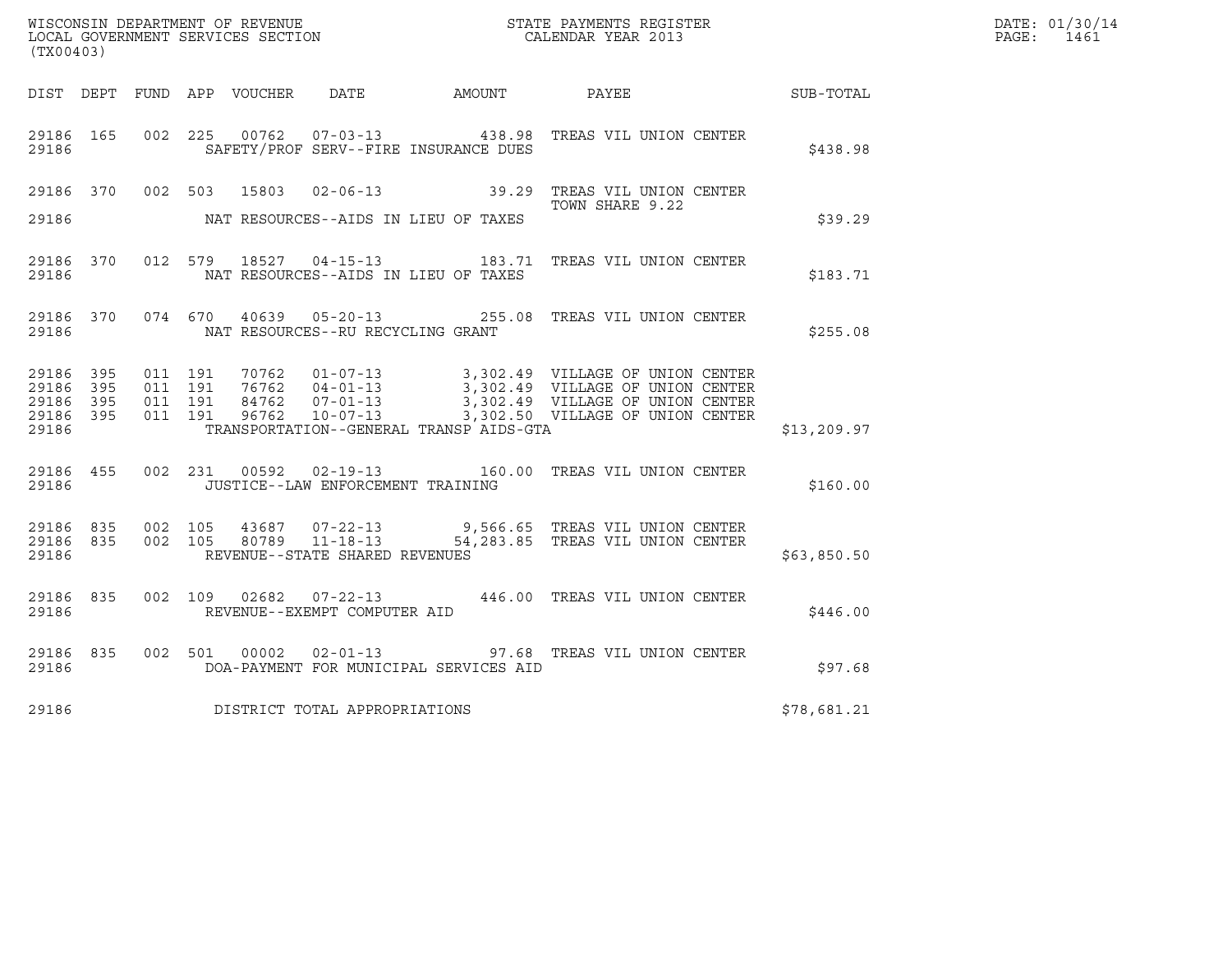| (TX00403)                                                       |                                        |                                                       |                                 |                                                             |                                   |                                         | % WISCONSIN DEPARTMENT OF REVENUE $$\tt STATE~PAYMENTS~REGISTER$ LOCAL GOVERNMENT SERVICES SECTION $$\tt CALENDAR~YEAR~2013$$                                                                                                                                  |               | DATE: 01/30/14<br>PAGE:<br>1462 |
|-----------------------------------------------------------------|----------------------------------------|-------------------------------------------------------|---------------------------------|-------------------------------------------------------------|-----------------------------------|-----------------------------------------|----------------------------------------------------------------------------------------------------------------------------------------------------------------------------------------------------------------------------------------------------------------|---------------|---------------------------------|
|                                                                 |                                        |                                                       |                                 |                                                             |                                   |                                         |                                                                                                                                                                                                                                                                |               |                                 |
| 29191                                                           | 29191 165                              |                                                       |                                 |                                                             |                                   | SAFETY/PROF SERV--FIRE INSURANCE DUES   | 002 225 00763 07-03-13 869.01 TREAS VIL WONEWOC                                                                                                                                                                                                                | \$869.01      |                                 |
|                                                                 |                                        |                                                       |                                 |                                                             |                                   |                                         | 29191 370 002 503 15804 02-06-13 432.43 TREAS VIL WONEWOC<br>TOWN SHARE 143.14                                                                                                                                                                                 |               |                                 |
| 29191                                                           |                                        |                                                       |                                 |                                                             |                                   | NAT RESOURCES--AIDS IN LIEU OF TAXES    |                                                                                                                                                                                                                                                                | \$432.43      |                                 |
| 29191 370<br>29191                                              |                                        |                                                       |                                 |                                                             |                                   | NAT RESOURCES--AIDS IN LIEU OF TAXES    | 012 579 18528 04-15-13 24.70 TREAS VIL WONEWOC                                                                                                                                                                                                                 | \$24.70       |                                 |
| 29191                                                           |                                        |                                                       |                                 |                                                             | NAT RESOURCES--RU RECYCLING GRANT |                                         | 29191 370 074 670 40640 05-20-13 4,114.54 TREAS VIL WONEWOC                                                                                                                                                                                                    | \$4,114.54    |                                 |
| 29191 395<br>29191                                              |                                        |                                                       |                                 |                                                             |                                   | TRANSPORTATION--HIGHWAY SAFETY-FEDERAL  | 011 185 79242 07-01-13 3,994.00 TREAS VIL WONEWOC                                                                                                                                                                                                              | \$3,994.00    |                                 |
| 29191<br>29191 395<br>29191<br>29191 395                        | 395<br>395                             | 011 191<br>011 191<br>011 191<br>011 191              |                                 |                                                             |                                   |                                         |                                                                                                                                                                                                                                                                |               |                                 |
| 29191                                                           |                                        |                                                       |                                 |                                                             |                                   | TRANSPORTATION--GENERAL TRANSP AIDS-GTA |                                                                                                                                                                                                                                                                | \$27,145.79   |                                 |
| 29191 455<br>29191                                              |                                        |                                                       |                                 |                                                             | JUSTICE--LAW ENFORCEMENT TRAINING |                                         | 002 231 00662 02-19-13 320.00 TREAS VIL WONEWOC                                                                                                                                                                                                                | \$320.00      |                                 |
| 29191<br>29191<br>29191<br>29191<br>29191<br>29191<br>29191 505 | 505<br>505<br>505<br>505<br>505<br>505 | 002 743<br>002<br>002<br>002<br>002<br>002<br>002 743 | 743<br>743<br>743<br>743<br>743 | 00955<br>01234<br>01812<br>02795<br>03742<br>10550<br>11359 | $06 - 24 - 13$                    |                                         | 08-29-13<br>09-04-13<br>59,285.21 TREAS VIL WONEWOC<br>09-25-13<br>54,619.74 TREAS VIL WONEWOC<br>10-28-13<br>40,897.65 TREAS VIL WONEWOC<br>11-25-13<br>75,266.80 TREAS VIL WONEWOC<br>06-24-13<br>34,324.50 TREAS VIL WONEWOC<br>34,324.50 TREAS VIL WONEWOC |               |                                 |
| 29191                                                           |                                        |                                                       |                                 |                                                             | DOA--HOUSING ASSISTANCE GRANTS    |                                         |                                                                                                                                                                                                                                                                | \$321,902.72  |                                 |
| 29191 835<br>29191                                              |                                        |                                                       |                                 |                                                             | REVENUE--STATE SHARED REVENUES    |                                         | 29191 835 002 105 43688 07-22-13 45,849.32 TREAS VIL WONEWOC<br>002 105 80790 11-18-13 217,305.96 TREAS VIL WONEWOC                                                                                                                                            | \$263, 155.28 |                                 |
| 29191 835<br>29191                                              |                                        |                                                       |                                 |                                                             | REVENUE--EXEMPT COMPUTER AID      |                                         | 002 109 02683 07-22-13 14.00 TREAS VIL WONEWOC                                                                                                                                                                                                                 | \$14.00       |                                 |
| 29191 835<br>29191                                              |                                        |                                                       |                                 |                                                             |                                   | DOA-PAYMENT FOR MUNICIPAL SERVICES AID  | 002 501 00002 02-01-13 151.62 TREAS VIL WONEWOC                                                                                                                                                                                                                | \$151.62      |                                 |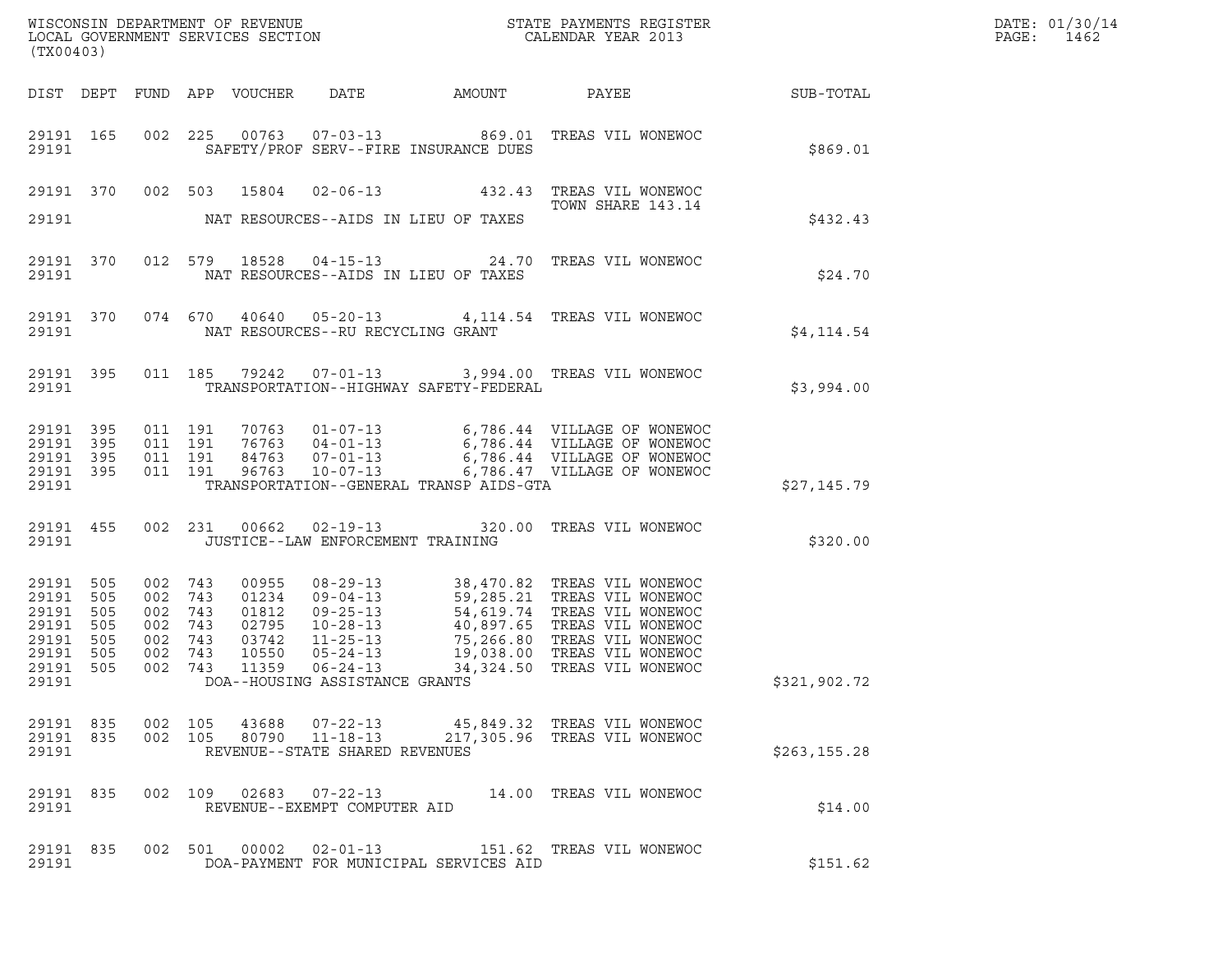| WISCONSIN DEPARTMENT OF REVENUE<br>LOCAL GOVERNMENT SERVICES SECTION<br>(TX00403) |                               |      |     |                |                                             |          | STATE PAYMENTS REGISTER<br>CALENDAR YEAR 2013 |              | DATE: 01/30/14<br>1463<br>PAGE: |
|-----------------------------------------------------------------------------------|-------------------------------|------|-----|----------------|---------------------------------------------|----------|-----------------------------------------------|--------------|---------------------------------|
| DIST                                                                              | DEPT                          | FUND | APP | <b>VOUCHER</b> | DATE                                        | AMOUNT   | PAYEE                                         | SUB-TOTAL    |                                 |
| 29191<br>29191                                                                    | 835                           | 021  | 363 | 35688          | $03 - 25 - 13$<br>REVENUE--LOTTERY CREDIT - | 1,680.60 | TREAS VIL WONEWOC                             | \$1,680.60   |                                 |
| 29191                                                                             | DISTRICT TOTAL APPROPRIATIONS |      |     |                |                                             |          |                                               | \$623,804.69 |                                 |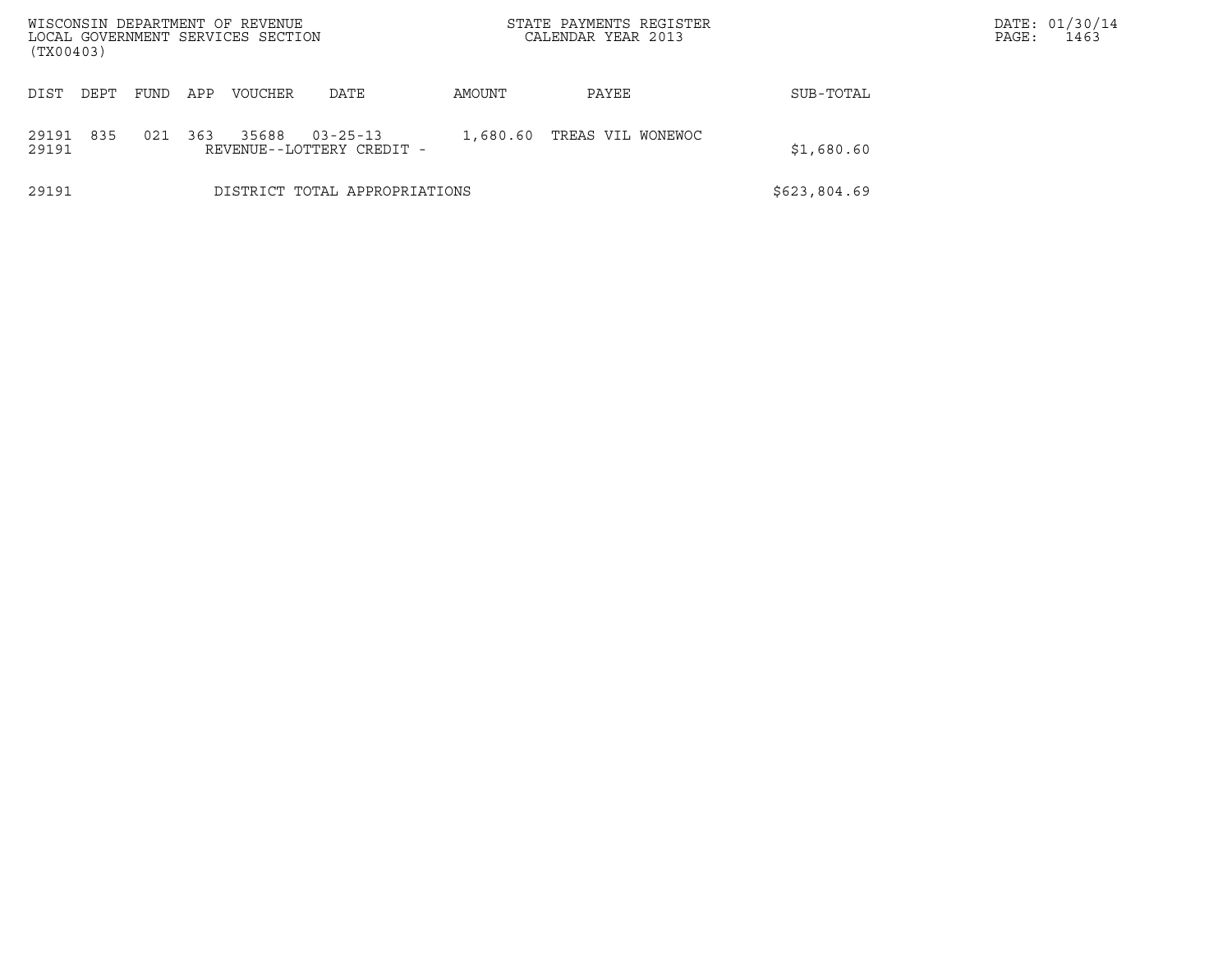| (TX00403)                                             |     |                    |                                |                                                            |                                              |                                                                                                                                                                                                              |                  | DATE: 01/30/14<br>PAGE:<br>1464 |
|-------------------------------------------------------|-----|--------------------|--------------------------------|------------------------------------------------------------|----------------------------------------------|--------------------------------------------------------------------------------------------------------------------------------------------------------------------------------------------------------------|------------------|---------------------------------|
|                                                       |     |                    |                                |                                                            | DIST DEPT FUND APP VOUCHER DATE AMOUNT PAYEE |                                                                                                                                                                                                              | <b>SUB-TOTAL</b> |                                 |
| 29221                                                 |     |                    |                                |                                                            | SAFETY/PROF SERV--FIRE INSURANCE DUES        | 29221 165 002 225 00764 07-03-13 2,321.97 TREAS CITY ELROY                                                                                                                                                   | \$2,321.97       |                                 |
| 29221                                                 |     |                    |                                | NAT RESOURCES--AIDS IN LIEU OF TAXES                       |                                              | $\begin{array}{cccccccc} 29221 & 370 & 012 & 579 & 18529 & 04-15-13 & .29 & \text{TREAS CITY ELROY} \\ 29221 & 370 & 012 & 579 & 18529 & 04-15-13 & & 40.97 & \text{TREAS CITY ELROY} \end{array}$           | \$41.26          |                                 |
|                                                       |     | 29221 2022         |                                | NAT RESOURCES--RU RECYCLING GRANT                          |                                              | 29221 370 074 670 40641 05-20-13 9,850.63 TREAS CITY ELROY                                                                                                                                                   | \$9,850.63       |                                 |
| 29221 395<br>29221 395<br>29221<br>29221 395<br>29221 | 395 | 011 191<br>011 191 | 011 191<br>011 191             |                                                            | TRANSPORTATION--GENERAL TRANSP AIDS-GTA      | 70764  01-07-13  15,149.17  CITY OF ELROY<br>76764  04-01-13  15,149.17  CITY OF ELROY<br>84764  07-01-13  15,149.17  CITY OF ELROY<br>96764  10-07-13  15,149.18  CITY OF ELROY                             | \$60,596.69      |                                 |
| 29221                                                 |     |                    |                                | JUSTICE--LAW ENFORCEMENT TRAINING                          |                                              | 29221 455 002 231 00259 02-07-13 480.00 TREAS CITY ELROY                                                                                                                                                     | \$480.00         |                                 |
| 29221                                                 |     |                    | DOA--HOUSING ASSISTANCE GRANTS |                                                            |                                              | $\begin{array}{cccccc} 29221 & 505 & 002 & 743 & 05633 & 01-02-13 & & 12,194.00 & \text{TREAS CITY ELROY} \\ 29221 & 505 & 002 & 743 & 07762 & 03-06-13 & & 17,465.00 & \text{TREAS CITY ELROY} \end{array}$ | \$29,659.00      |                                 |
| 29221 505<br>29221 505<br>29221                       |     |                    | DOA--HOUSING ASSISTANCE GRANTS |                                                            |                                              | 002 745 07989 03-11-13 1,500.00 TREAS CITY ELROY<br>002 745 07989 03-11-13 246,962.00 TREAS CITY ELROY                                                                                                       | \$248,462.00     |                                 |
| 29221 835<br>29221 835<br>29221                       |     | 002 105            | 002 105                        | 80791  11-18-13<br>REVENUE--STATE SHARED REVENUES          |                                              | 43689  07-22-13  85,969.28  TREAS CITY ELROY<br>487,545.59 TREAS CITY ELROY                                                                                                                                  | \$573,514.87     |                                 |
| 29221 835<br>29221 835<br>29221                       |     | 002 109            | 02684<br>002 109<br>05156      | $07 - 22 - 13$<br>07-22-13<br>REVENUE--EXEMPT COMPUTER AID |                                              | 106.00 TREAS CITY ELROY<br>817.00 TREAS CITY ELROY                                                                                                                                                           | \$923.00         |                                 |
| 29221 835<br>29221                                    |     |                    | 002 501 00002 02-01-13         |                                                            | DOA-PAYMENT FOR MUNICIPAL SERVICES AID       | 199.11 TREAS CITY ELROY                                                                                                                                                                                      | \$199.11         |                                 |
| 29221 835<br>29221                                    |     |                    | 021 363 35689 03-25-13         | REVENUE--LOTTERY CREDIT -                                  |                                              | 193.44 TREAS CITY ELROY                                                                                                                                                                                      | \$193.44         |                                 |
| 29221                                                 |     |                    |                                | DISTRICT TOTAL APPROPRIATIONS                              |                                              |                                                                                                                                                                                                              | \$926, 241.97    |                                 |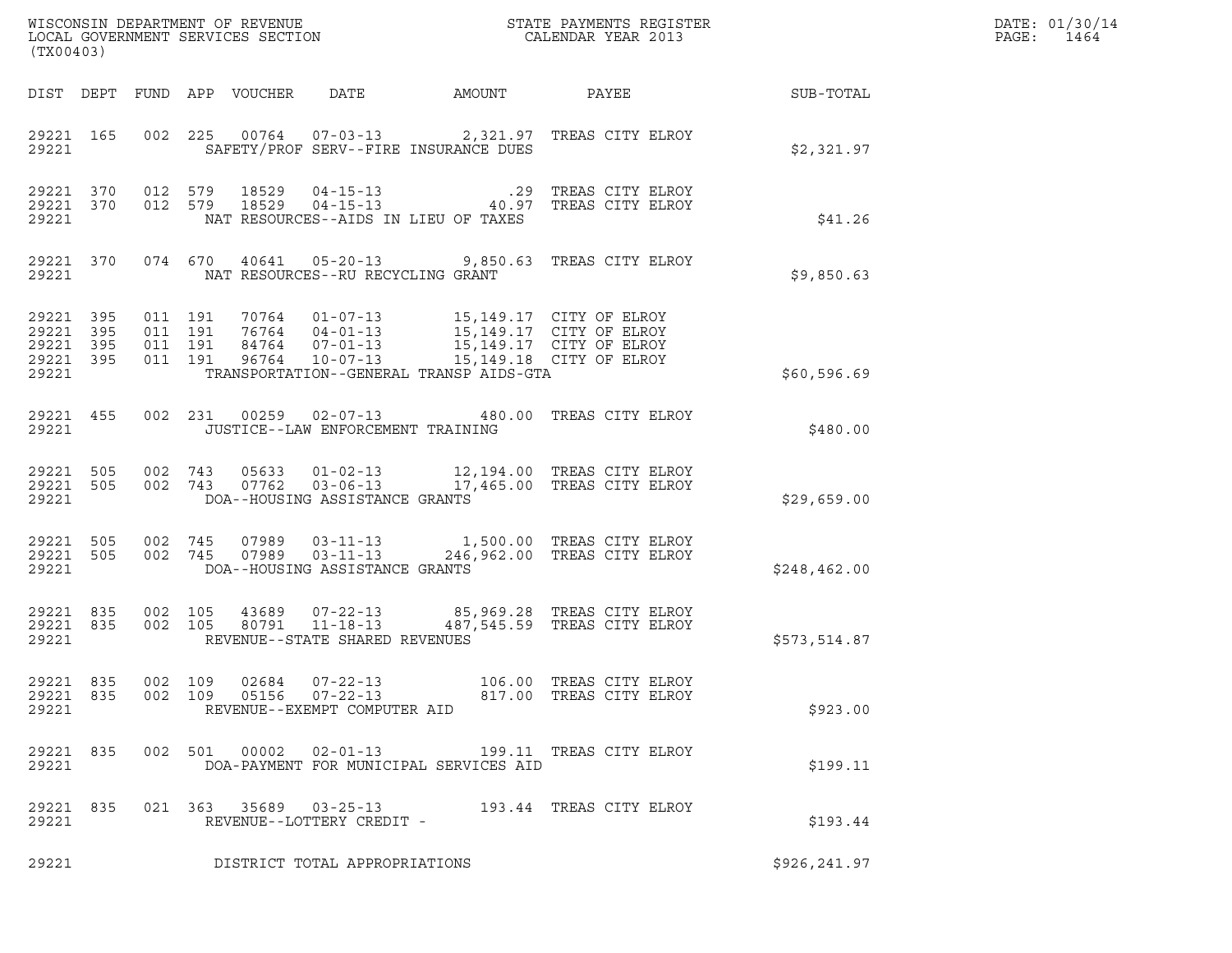| (TX00403)                                             |            |                                          |         |                                  |                                                                                                     |                                          | ${\tt WISCOONSIM\ DEPARTMENT\ OF\ REVENUE}\qquad \qquad {\tt STATE\ PAYMENTS\ REGISTER\ LOCAL\ GOVERNMENT\ SERVICES\ SECTION\qquad \qquad {\tt CALENDAR\ YEAR\ 2013}$ |              | DATE: 01/30/14<br>PAGE:<br>1465 |
|-------------------------------------------------------|------------|------------------------------------------|---------|----------------------------------|-----------------------------------------------------------------------------------------------------|------------------------------------------|-----------------------------------------------------------------------------------------------------------------------------------------------------------------------|--------------|---------------------------------|
|                                                       |            |                                          |         | DIST DEPT FUND APP VOUCHER       | DATE                                                                                                | AMOUNT                                   | PAYEE                                                                                                                                                                 | SUB-TOTAL    |                                 |
| 29251 165<br>29251                                    |            |                                          |         |                                  | SAFETY/PROF SERV--FIRE INSURANCE DUES                                                               |                                          | 002 225 00765 07-03-13 7,866.70 TREAS CITY MAUSTON                                                                                                                    | \$7,866.70   |                                 |
| 29251                                                 | 29251 370  |                                          | 002 941 |                                  |                                                                                                     | NAT RESOURCES-GENERAL OPERATIONS-FEDERAL | 00702  10-10-13  28,679.00  TREAS CITY MAUSTON                                                                                                                        | \$28,679.00  |                                 |
| 29251                                                 | 29251 370  |                                          |         | 012 545 02820                    | NAT RESOURCES--FIRE SUPRESSION GRANTS                                                               |                                          |                                                                                                                                                                       | \$2,724.06   |                                 |
| 29251                                                 | 29251 370  |                                          |         |                                  | 074 670 40642 05-20-13<br>NAT RESOURCES--RU RECYCLING GRANT                                         |                                          | 13,354.35 TREAS CITY MAUSTON                                                                                                                                          | \$13,354.35  |                                 |
| 29251 395<br>29251<br>29251 395<br>29251 395<br>29251 | 395        | 011 162<br>011 162<br>011 162<br>011 162 |         | 86039<br>98039                   | 78039 04-01-13<br>$07 - 01 - 13$<br>$10 - 07 - 13$                                                  | TRANSPORTATION--CONNECTING HIGHWAY AIDS  | 72039  01-07-13  15,677.78  CITY OF MAUSTON<br>15,677.78 CITY OF MAUSTON<br>15,677.78 CITY OF MAUSTON<br>15,677.79 CITY OF MAUSTON                                    | \$62,711.13  |                                 |
| 29251<br>29251 395<br>29251<br>29251 395<br>29251     | 395<br>395 | 011 177<br>011 177<br>011 177<br>011 177 |         | 00028<br>80028<br>88028<br>92028 | $12 - 30 - 13$<br>$06 - 14 - 13$<br>$07 - 08 - 13$<br>$09 - 30 - 13$<br>TRANSPORTATION--TRANSIT AID |                                          | 7,520.00 CITY OF MAUSTON<br>12,532.00 CITY OF MAUSTON<br>12,532.00 CITY OF MAUSTON<br>12,532.00 CITY OF MAUSTON                                                       | \$45, 116.00 |                                 |
| 29251 395<br>29251<br>29251 395<br>29251 395<br>29251 | 395        | 011 182<br>011 182<br>011 182<br>011 182 |         | 65543<br>76320<br>84932<br>91281 | $06 - 03 - 13$<br>$08 - 21 - 13$<br>$10 - 21 - 13$<br>TRANSPORTATION--TRANSIT AIDS-FEDERAL          |                                          | 02-19-13 13,146.00 TREAS CITY MAUSTON<br>679.00 TREAS CITY MAUSTON<br>27,071.00 TREAS CITY MAUSTON<br>15,714.00 TREAS CITY MAUSTON                                    | \$56,610.00  |                                 |
| 29251<br>29251 395<br>29251 395<br>29251 395<br>29251 | 395        | 011 191<br>011 191<br>011 191<br>011 191 |         | 70765<br>76765<br>84765<br>96765 | $01 - 07 - 13$<br>$04 - 01 - 13$<br>07-01-13<br>$10 - 07 - 13$                                      | TRANSPORTATION--GENERAL TRANSP AIDS-GTA  | 73,302.71 CITY OF MAUSTON<br>73,302.71 CITY OF MAUSTON<br>73,302.71 CITY OF MAUSTON<br>73,302.71 CITY OF MAUSTON                                                      | \$293,210.84 |                                 |
| 29251 395<br>29251                                    |            |                                          |         |                                  | 011 278 91414 10-17-13<br>TRANSPORTATION--LRIP/TRIP/MSIP GRANTS                                     |                                          | 141,800.00 TREAS CITY MAUSTON                                                                                                                                         | \$141,800.00 |                                 |
| 29251 455<br>29251                                    |            |                                          |         |                                  | 002 231 00397 02-11-13<br>JUSTICE--LAW ENFORCEMENT TRAINING                                         |                                          | 1,440.00 TREAS CITY MAUSTON                                                                                                                                           | \$1,440.00   |                                 |
| 29251 505                                             |            |                                          |         | 002 745 00538                    | $08 - 15 - 13$                                                                                      |                                          | 578.00 TREAS CITY MAUSTON                                                                                                                                             |              |                                 |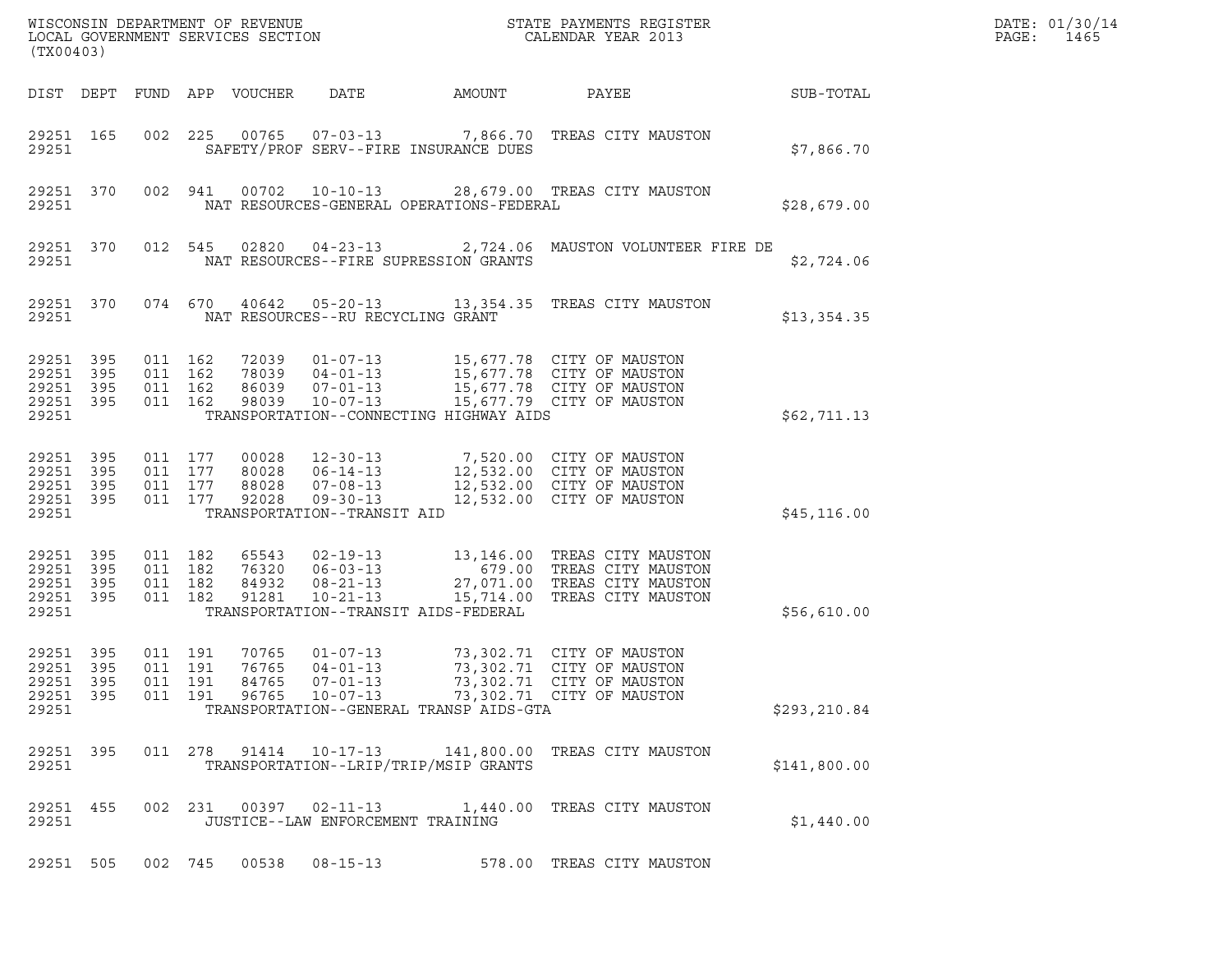| WISCONSIN DEPARTMENT OF REVENUE   | STATE PAYMENTS REGISTER | DATE: 01/30/14 |
|-----------------------------------|-------------------------|----------------|
| LOCAL GOVERNMENT SERVICES SECTION | CALENDAR YEAR 2013      | PAGE:<br>1466  |

| (TX00403)               |            |            |            |                |                                                                                                                                      |                               |                    |                |  |
|-------------------------|------------|------------|------------|----------------|--------------------------------------------------------------------------------------------------------------------------------------|-------------------------------|--------------------|----------------|--|
| DIST                    | DEPT       | FUND       | APP        | <b>VOUCHER</b> | DATE                                                                                                                                 | AMOUNT                        | PAYEE              | SUB-TOTAL      |  |
| 29251<br>29251<br>29251 | 505<br>505 | 002<br>002 | 745<br>745 | 00538          | 08-15-13 7,814.00 TREAS CITY MAUSTON<br>07125  02-19-13<br>DOA--HOUSING ASSISTANCE GRANTS                                            | 257,453.41 TREAS CITY MAUSTON |                    | \$265,845.41   |  |
| 29251<br>29251<br>29251 | 835<br>835 | 002<br>002 | 105<br>105 |                | 43690  07-22-13  228,611.32  TREAS CITY MAUSTON<br>80792  11-18-13  867,476.98  TREAS CITY MAUSTON<br>REVENUE--STATE SHARED REVENUES |                               |                    | \$1,096,088.30 |  |
| 29251<br>29251<br>29251 | 835<br>835 | 002<br>002 | 109<br>109 |                | 02685  07-22-13  5,415.00  TREAS CITY MAUSTON<br>05157 07-22-13<br>REVENUE--EXEMPT COMPUTER AID                                      | 9,914.00                      | TREAS CITY MAUSTON | \$15,329.00    |  |
| 29251<br>29251          | 835        | 002        | 501        | 00002          | 02-01-13 68,972.76 TREAS CITY MAUSTON<br>DOA-PAYMENT FOR MUNICIPAL SERVICES AID                                                      |                               |                    | \$68,972.76    |  |
| 29251<br>29251          | 835        | 021        | 363        | 35690          | $03 - 25 - 13$<br>REVENUE--LOTTERY CREDIT -                                                                                          | 9,535.22                      | TREAS CITY MAUSTON | \$9,535.22     |  |
| 29251                   |            |            |            |                | DISTRICT TOTAL APPROPRIATIONS                                                                                                        |                               |                    | \$2,109,282.77 |  |

(TX00403)